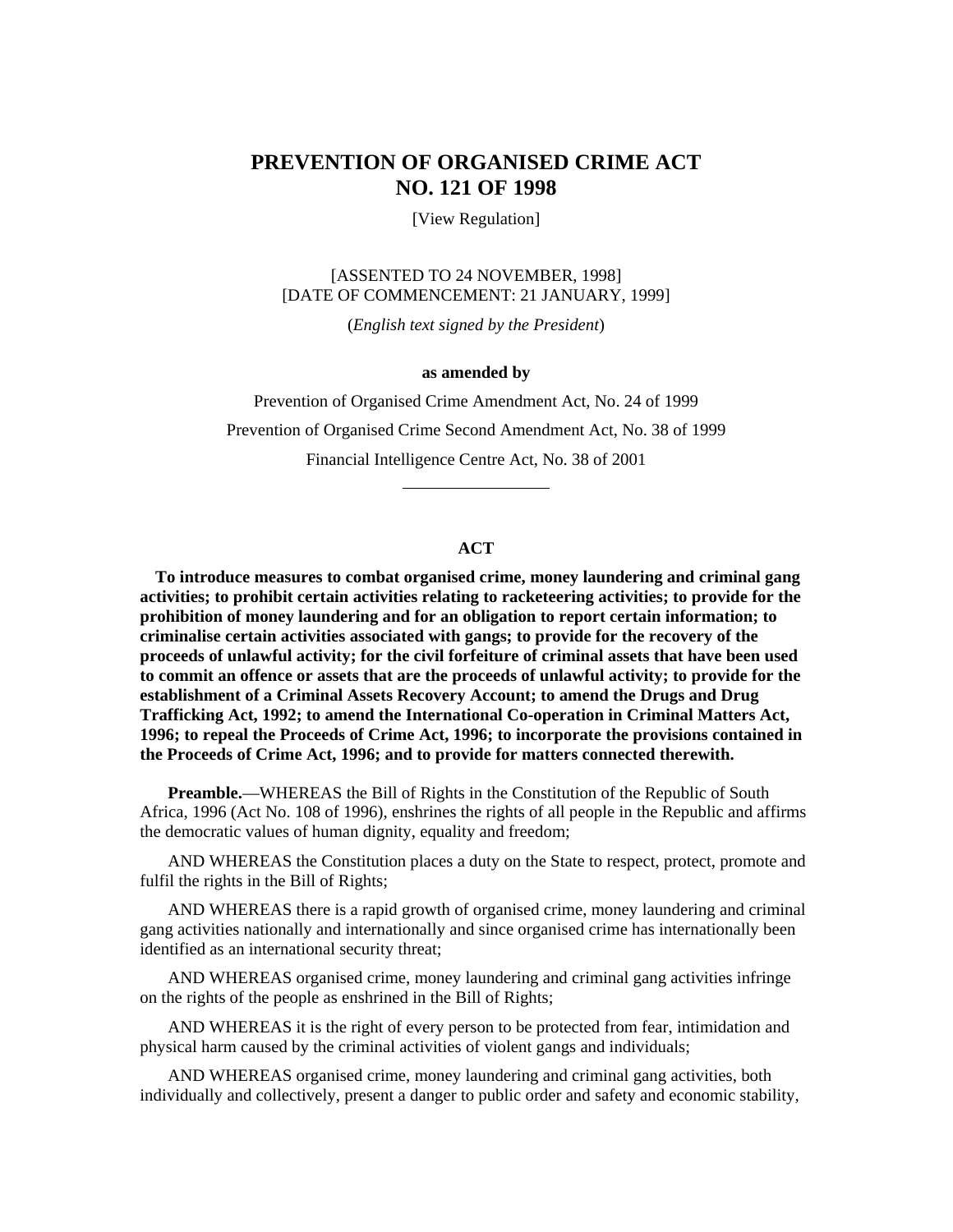and have the potential to inflict social damage;

AND WHEREAS the South African common law and statutory law fail to deal effectively with organised crime, money laundering and criminal gang activities, and also fail to keep pace with international measures aimed at dealing effectively with organised crime, money laundering and criminal gang activities;

AND BEARING IN MIND that it is usually very difficult to prove the direct involvement of organised crime leaders in particular cases, because they do not perform the actual criminal activities themselves, it is necessary to criminalise the management of, and related conduct in connection with enterprises which are involved in a pattern of racketeering activity;

AND WHEREAS no person convicted of an offence should benefit from the fruits of that or any related offence, whether such offence took place before or after the commencement of this Act, legislation is necessary to provide for a civil remedy for the restraint and seizure, and confiscation of property which forms the benefits derived from such offence;

AND WHEREAS no person should benefit from the fruits of unlawful activities, nor is any person entitled to use property for the commission of an offence, whether such activities or offence took place before or after the commencement of this Act, legislation is necessary to provide for a civil remedy for the preservation and seizure, and forfeiture of property which is derived from unlawful activities or is concerned in the commission or suspected commission of an offence;

AND WHEREAS there is a need to devote such forfeited assets and proceeds to the combating of organised crime and money laundering;

AND WHEREAS the pervasive presence of criminal gangs in many communities is harmful to the well being of those communities, it is necessary to criminalise participation in or promotion of criminal gang activities:

[Preamble amended by s. 13 of Act No. 38 of 1999.]

# ARRANGEMENT OF SECTIONS

# CHAPTER 1 DEFINITIONS AND INTERPRETATION 1. Definitions and interpretation of Act

#### CHAPTER 2

## OFFENCES RELATING TO RACKETEERING ACTIVITIES

- 2. Offences
- 3. Penalties

## CHAPTER 3

## OFFENCES RELATING TO PROCEEDS OF UNLAWFUL ACTIVITIES

- 4. Money laundering
- 5. Assisting another to benefit from proceeds of unlawful activities
- 6. Acquisition, possession or use of proceeds of unlawful activities
- 7. . . . . . .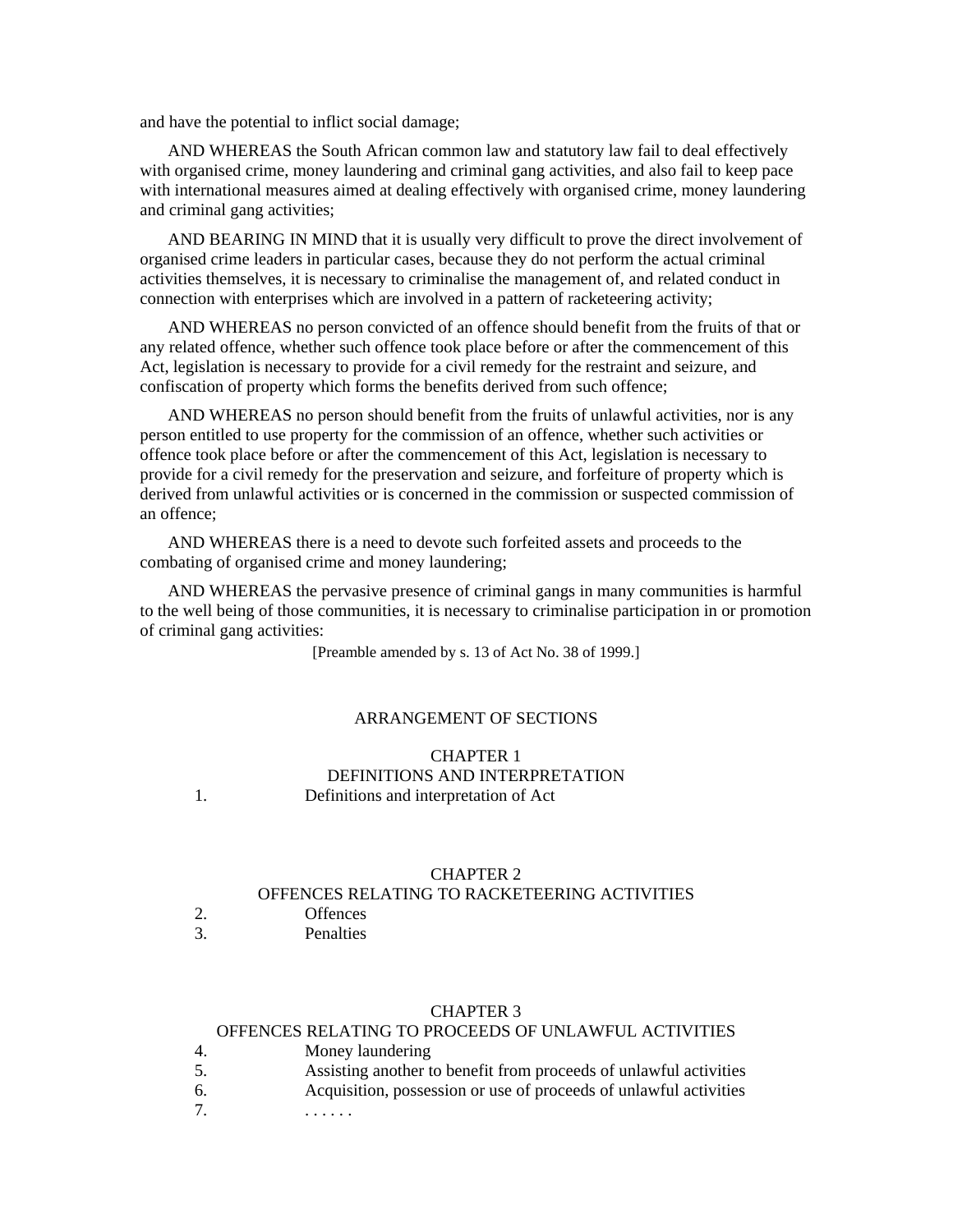| 7A. | Defence   |
|-----|-----------|
| 8.  | Penalties |

#### CHAPTER 4

# OFFENCES RELATING TO CRIMINAL GANG ACTIVITIES

- 9. Gang related offences
- 10. Penalties
- 11. Interpretation of member of criminal gang

# CHAPTER 5

# PROCEEDS OF UNLAWFUL ACTIVITIES

#### PART 1

# *Application of Chapter*

- 12. Definitions and interpretation of Chapter
- 13. Proceedings are civil, not criminal
- 14. Realisable property
- 15. Value of property
- 16. Gifts
- 17. Conclusion of proceedings against defendant

# PART 2

# *Confiscation Orders*

- 18. Confiscation orders
- 19. Value of proceeds of unlawful activities
- 20. Amounts which might be realised
- 21. Statements relating to proceeds of unlawful activities
- 22. Evidence relating to proceeds of unlawful activities
- 23. Effect of confiscation orders
- 24. Procedure where person absconds or dies

# PART 3

### *Restraint Orders*

| 24A. | Order to remain in force pending appeal                                                  |
|------|------------------------------------------------------------------------------------------|
| 25.  | Cases in which restraint orders may be made                                              |
| 26.  | Restraint orders                                                                         |
| 27.  | Seizure of property subject to restraint order                                           |
| 28.  | Appointment of <i>curator bonis</i> in respect of property subject to restraint<br>order |
| 29.  | Orders in respect of immovable property subject to restraint order                       |
| 29A. | Variation and rescission of certain orders suspended by appeal                           |

#### PART 4

#### *Realisation of Property*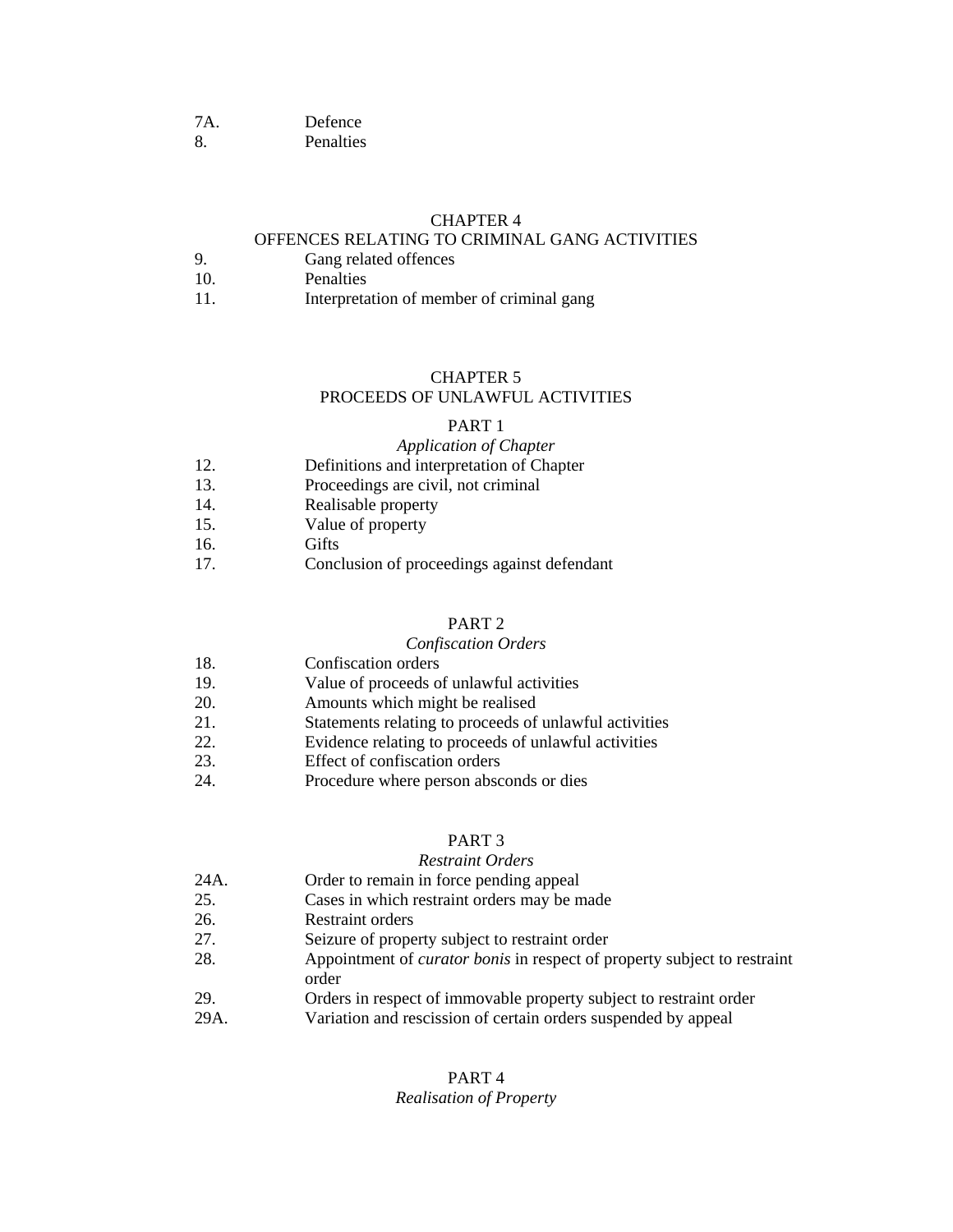- 30. Realisation of property
- 31. Application of certain sums of money
- 32. Functions of *curator bonis*
- 33. Exercise of powers by High Court and *curator bonis*
- 34. Variation of confiscation orders
- 35. Effect of sequestration of estates on realisable property
- 36. Effect of winding-up of companies or other juristic persons on realisable property

## CHAPTER 6

# CIVIL RECOVERY OF PROPERTY

# PART 1

## *Introduction*  37. Proceedings are civil, not criminal

# PART 2

#### *Preservation of Property Orders*

- 38. Preservation of property orders
- 39. Notice of preservation of property orders
- 40. Duration of preservation of property orders
- 41. Seizure of property subject to preservation of property order
- 42. Appointment of *curator bonis* in respect of property subject to
- preservation of property order
- 43. Orders in respect of immovable property subject to preservation of property order
- 44. Provision for expenses
- 45. Maximum legal expenses that can be met from preserved property
- 46. Taxation of legal expenses
- 47. Variation and rescission of orders

## PART 3

### *Forfeiture of Property*

- 48. Application for forfeiture order
- 49. Late entry of appearance
- 50. Making of forfeiture order
- 51. Notice of reasonable grounds that property is concerned in commission of
- offence
- 52. Exclusion of interests in property
- 53. Forfeiture order by default
- 54. Exclusion of interests in forfeited property
- 55. Appeal against forfeiture order
- 56. Effect of forfeiture order
- 57. Fulfilment of forfeiture order

# PART 4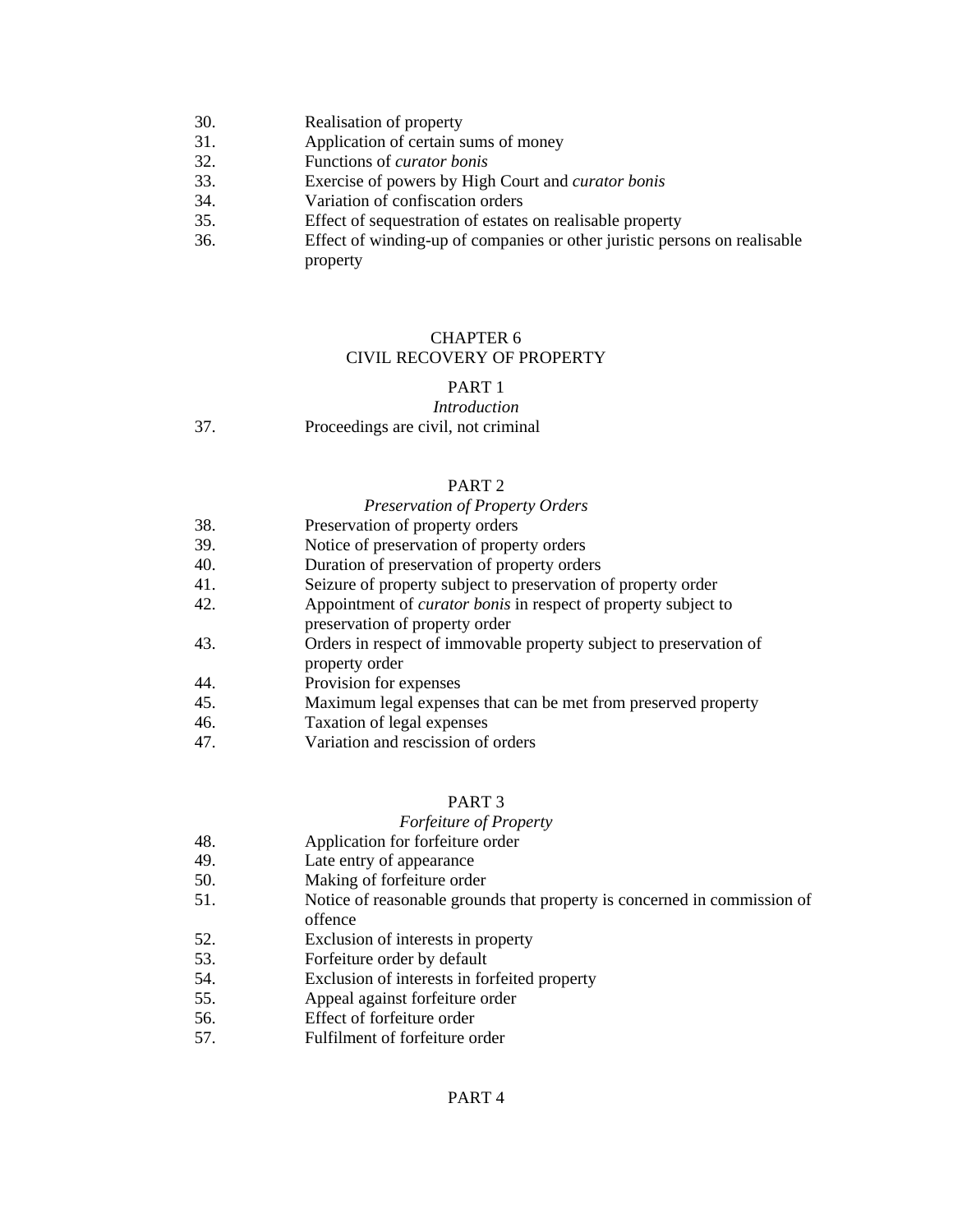#### *General Provisions Relating to Preservation and Forfeiture of Property*

- 58. Offence may form the basis of multiple orders
- 59. Application of Chapter to deceased estates
- 60. Effect of death of joint owner of preserved property
- 61. Expedition of applications
- 62. Procedure and rules of court

## CHAPTER 7

# CRIMINAL ASSETS RECOVERY ACCOUNT

- 63. Establishment of Criminal Assets Recovery Account
- 64. Finances of Account
- 65. Establishment of Committee
- 66. Conditions of service, remuneration, allowances and other benefits of
- certain members of Committee
- 67. Meetings of Committee
- 68. Objects of Committee
- 69. Powers and Functions of Committee
- 69A. Utilisation of Account and accountability
- 70. Other matters to be prescribed

# CHAPTER 8

#### GENERAL PROVISIONS

- 71. Access to information
- 72. Investigations
- 73. Sharing of information
- 74. Hearings of court to be open to public
- 75. Offences relating to misuse of information, failure to comply with order
	- of court, and hindering person in performance of functions
- 76. Jurisdiction of courts
- 77. Regulations
- 78. Liability
- 79. Amendment and repeal of laws
- 80. Transitional arrangements
- 81. Short title and commencement

Schedule 1

- Schedule 2
- Schedule 3

# CHAPTER 1 DEFINITIONS AND INTERPRETATION

**1. Definitions and interpretation of Act.**—(1) In this Act, unless the context otherwise indicates—

**"Account"** means the Criminal Assets Recovery Account established under section 63;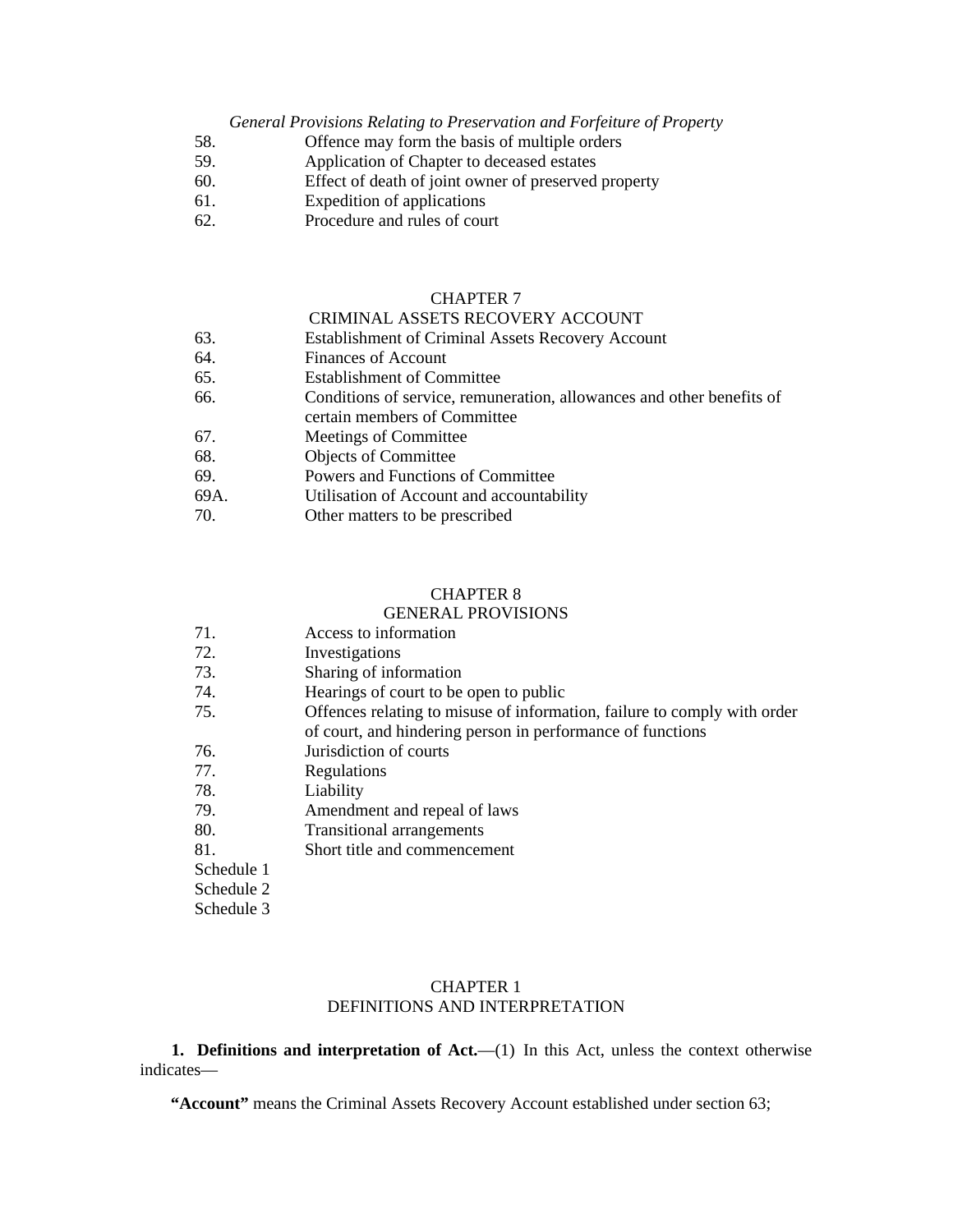**"authorised police official"** means any official of the South African Police Service who is authorised by the National Director or the National Commissioner of Police to act under this Act;

**"Committee"** means the Criminal Assets Recovery Committee established in terms of section 65;

[Definition of "Committee" substituted by s. 3 (*a*) of Act No. 24 of 1999.]

#### Wording of Sections

**"criminal gang"** includes any formal or informal ongoing organisation, association, or group of three or more persons, which has as one of its activities the commission of one or more criminal offences, which has an identifiable name or identifying sign or symbol, and whose members individually or collectively engage in or have engaged in a pattern of criminal gang activity;

**"enterprise"** includes any individual, partnership, corporation, association, or other juristic person or legal entity, and any union or group of individuals associated in fact, although not a juristic person or legal entity;

**"High Court"**, includes for the purposes of Chapters 2, sections 25 to 29 of Chapter 5 and Chapter 6 any judge thereof;

**"instrumentality of an offence"** means any property which is concerned in the commission or suspected commission of an offence at any time before or after the commencement of this Act, whether committed within the Republic or elsewhere;

[Definition of "instrumentality of an offence", formerly "Ainstrumentality of an offence", substituted by s. 3 (*b*) of Act No. 24 of 1999 and by s. 1 (*a*) of Act No. 38 of 1999.]

Wording of Sections

**"interest"** includes any right;

**"Minister"** means the Minister of Justice;

**"National Director"** means—

- (*a*) for the purposes of section 65 (2) (*d*), the National Director of Public Prosecutions appointed in terms of section 179 (1) (*a*) of the Constitution;
- (*b*) for the purposes of sections 2 (4), 71 or 72 the National Director of Public Prosecutions appointed as contemplated in paragraph (*a*) and includes a Director of Public Prosecutions, an Investigating Director of Public Prosecutions and a Special Director of Public Prosecutions referred to in section 1 of the National Prosecution Authority Act, 1998 (Act No. 32 of 1998), who is authorised thereto in writing by the National Director in a specific case or in general;
- (*c*) for the purposes of all other relevant provisions of this Act, the National Director of Public Prosecutions appointed as contemplated in paragraph (*a*) and includes any functionary referred to in section 1 of the National Prosecuting Authority Act, 1998, which is under the control of the National Director and authorised thereto by the National Director in a specific case or in general;

**"pattern of criminal gang activity"** includes the commission of two or more criminal offences referred to in Schedule 1: Provided that at least one of those offences occurred after the date of commencement of Chapter 4 and the last of those offences occurred within three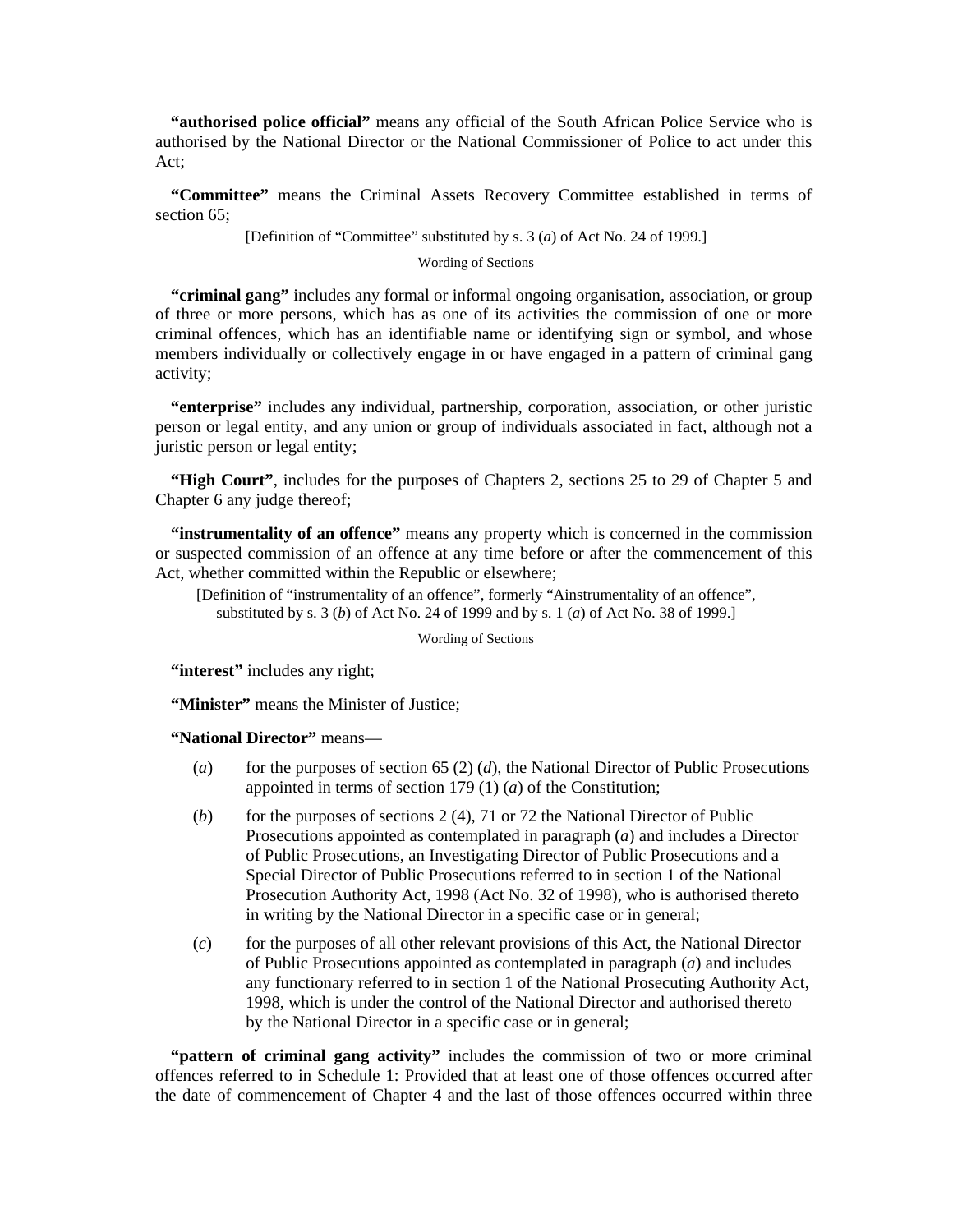years after a prior offence and the offences were committed—

- (*a*) on separate occasions; or
- (*b*) on the same occasion, by two or more persons who are members of, or belong to, the same criminal gang;

**"pattern of racketeering activity"** means the planned, ongoing, continuous or repeated participation or involvement in any offence referred to in Schedule I and includes at least two offences referred to in Schedule 1, of which one of the offences occurred after the commencement of this Act and the last offence occurred within 10 years (excluding any period of imprisonment) after the commission of such prior offence referred to in Schedule 1;

**"prescribed"** means prescribed by regulation under section 77;

**"preservation of property order"** means an order referred to in section 38;

**"proceeds of unlawful activities"** means any property or any service, advantage, benefit or reward which was derived, received or retained, directly or indirectly, in the Republic or elsewhere, at any time before or after the commencement of this Act, in connection with or as a result of any unlawful activity carried on by any person, and includes any property representing property so derived;

[Definition of "proceeds of unlawful activities" amended by s. 3 (*c*) of Act No. 24 of 1999 and substituted by s. 1 (*b*) of Act No. 38 of 1999.]

#### Wording of Sections

**"property"** means money or any other movable, immovable, corporeal or incorporeal thing and includes any rights, privileges, claims and securities and any interest therein and all proceeds thereof;

**"unlawful activity"** means any conduct which constitutes a crime or which contravenes any law whether such conduct occurred before or after the commencement of this Act and whether such conduct occurred in the Republic or elsewhere.

[Definition of "unlawful activity" inserted by s. 1 (*c*) of Act No. 38 of 1999.]

- (2) For purposes of this Act a person has knowledge of a fact if—
- (*a*) the person has actual knowledge of that fact; or
- (*b*) the court is satisfied that—
	- (i) the person believes that there is a reasonable possibility of the existence of that fact; and
	- (ii) he or she fails to obtain information to confirm the existence of that fact.

(3) For the purposes of this Act a person ought reasonably to have known or suspected a fact if the conclusions that he or she ought to have reached are those which would have been reached by a reasonably diligent and vigilant person having both—

- (*a*) the general knowledge, skill, training and experience that may reasonably be expected of a person in his or her position; and
- (*b*) the general knowledge, skill, training and experience that he or she in fact has. [Sub-s. (3) amended by s. 3 (*d*) of Act No. 24 of 1999.]

Wording of Sections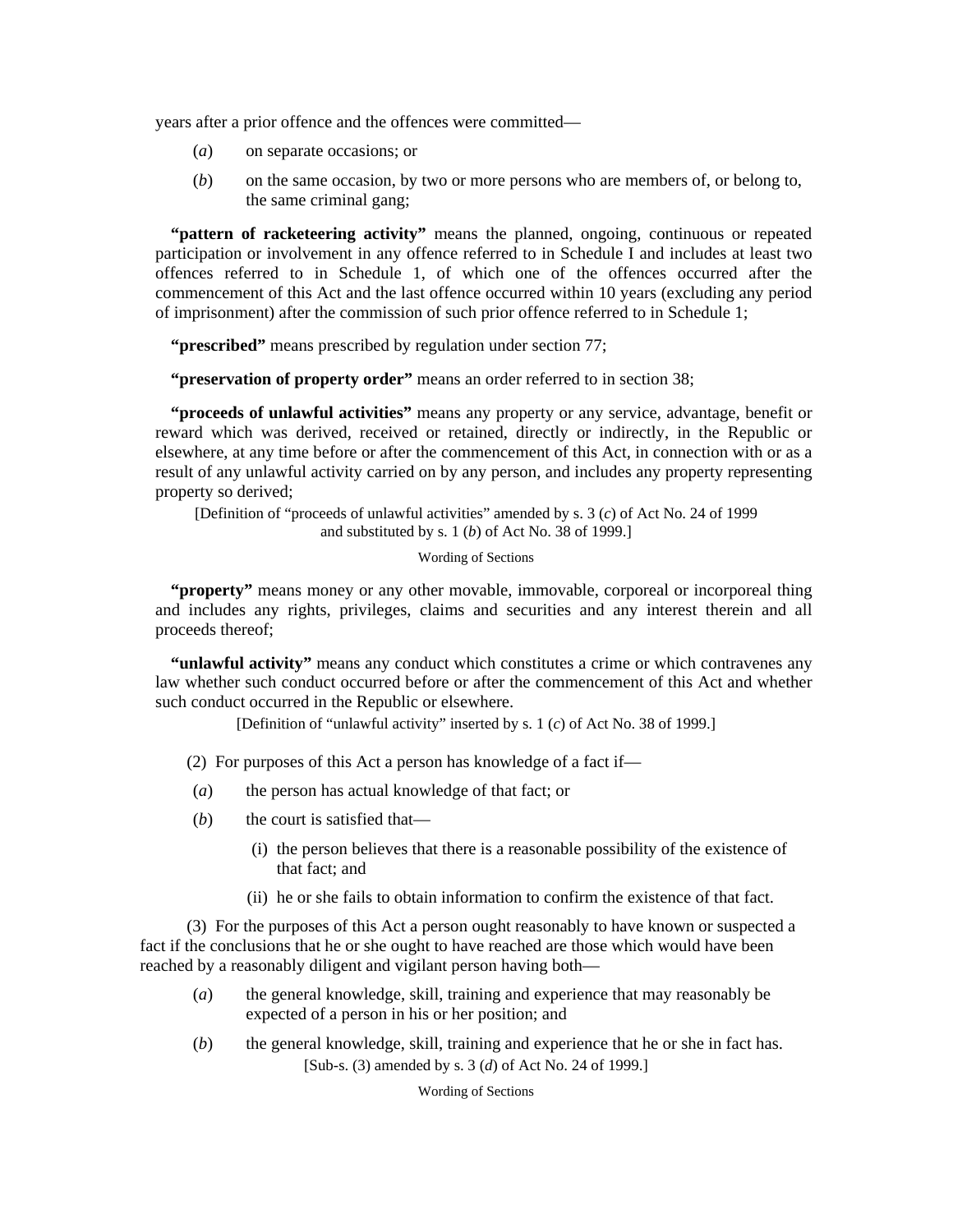(4) Nothing in Chapters 2, 3 and 4 shall be construed to limit prosecution under any other provision of the law.

(5) Nothing in this Act or in any other law, shall be construed so as to exclude the application of any provision of Chapter 5 or 6 on account of the fact that—

- (*a*) any offence or unlawful activity concerned occurred; or
- (*b*) any proceeds of unlawful activities were derived, received or retained,

before the commencement of this Act.

[Sub-s. (5) added by s. 1 (*d*) of Act No. 38 of 1999.]

#### CHAPTER 2 OFFENCES RELATING TO RACKETEERING ACTIVITIES

- **2. Offences.**—(1) Any person who—
	- (*a*) (i) receives or retains any property derived, directly or indirectly, from a pattern of racketeering activity; and

[Sub-para (i) substituted by s. 4 (*a*) of Act No. 24 of 1999.]

Wording of Sections

(ii) knows or ought reasonably to have known that such property is so derived; and

[Sub-para. (ii) substituted by s. 4 (*a*) of Act No. 24 of 1999.]

Wording of Sections

- (iii) uses or invests, directly or indirectly, any part of such property in acquisition of any interest in, or the establishment or operation or activities of, any enterprise;
- (*b*) (i) receives or retains any property, directly or indirectly, on behalf of any enterprise; and
	- (ii) knows or ought reasonably to have known that such property derived or is derived from or through a pattern of racketeering activity; [Sub-para. (ii) substituted by s. 4 (*b*) of Act No. 24 of 1999.]

Wording of Sections

- (*c*) (i) uses or invests any property, directly or indirectly, on behalf of any enterprise or in acquisition of any interest in, or the establishment or operation or activities of any enterprise; and
	- (ii) knows or ought reasonably to have known that such property derived or is derived from or through a pattern of racketeering activity; [Sub-para. (ii) substituted by s. 4 (*c*) of Act No. 24 of 1999.]

Wording of Sections

- (*d*) acquires or maintains, directly or indirectly, any interest in or control of any enterprise through a pattern of racketeering activity;
- (*e*) whilst managing or employed by or associated with any enterprise, conducts or participates in the conduct, directly or indirectly, of such enterprise's affairs through a pattern of racketeering activity;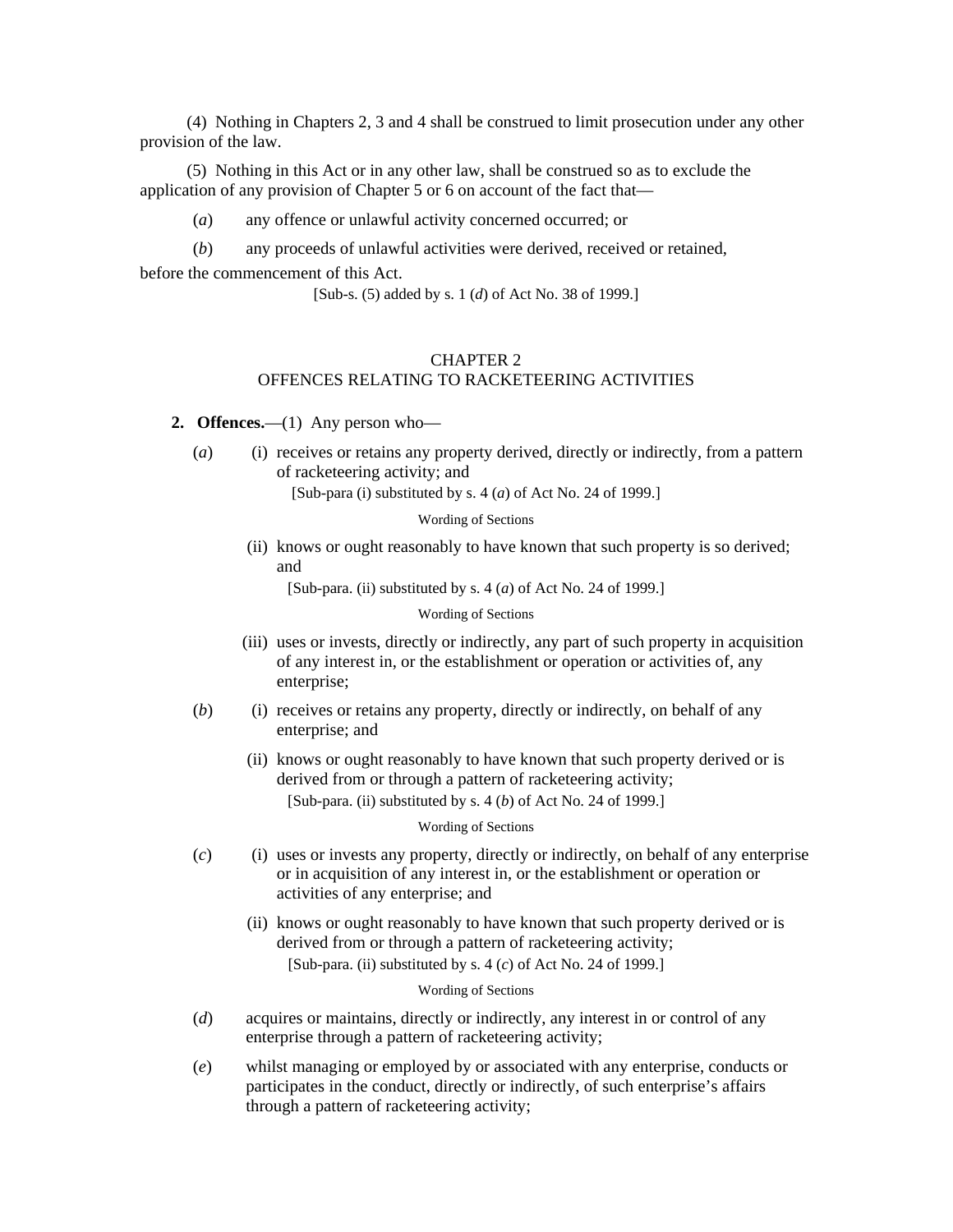- ( *f* ) manages the operation or activities of an enterprise and who knows or ought reasonably to have known that any person, whilst employed by or associated with that enterprise, conducts or participates in the conduct, directly or indirectly, of such enterprise's affairs through a pattern of racketeering activity; or
- (*g*) conspires or attempts to violate any of the provisions of paragraphs (*a*), (*b*), (*c*),  $(d)$ ,  $(e)$  or  $(f)$ ,

within the Republic or elsewhere, shall be guilty of an offence.

(2) The court may hear evidence, including evidence with regard to hearsay, similar facts or previous convictions, relating to offences contemplated in subsection (1), notwithstanding that such evidence might otherwise be inadmissible, provided that such evidence would not render a trial unfair.

(3) For purposes of proving a previous conviction during a trial in respect of an offence contemplated in subsection (1), it shall be sufficient to prove the original record of judicial proceedings if a copy of such record, certified or purporting to be certified by the registrar or clerk of the court or other official having the custody of the record of such judicial proceedings or by the deputy of such registrar, clerk or other official or, in the case where judicial proceedings are taken down in shorthand or by mechanical means, by the person who transcribed such proceedings, as a true copy of such record, is produced in evidence at such trial, and such copy shall be *prima facie* proof that any matter purporting to be recorded thereon was correctly recorded.

(4) A person shall only be charged with committing an offence contemplated in subsection (1) if a prosecution is authorised in writing by the National Director.

**3. Penalties.**—(1) Any person convicted of an offence referred to in section 2 (1) shall be liable to a fine not exceeding R1 000 million, or to imprisonment for a period up to imprisonment for life.

(2) Notwithstanding any other law dealing with the penal jurisdiction of the regional court, if a regional court, after it has convicted an accused of an offence referred to in section 2 (1) following on—

- (*a*) a plea of guilty; or
- (*b*) a plea of not guilty,

but before sentence, is of the opinion that the offence in respect of which the accused has been convicted merits punishment—

- (i) in excess of the penal jurisdiction of the regional court but not exceeding a fine of R100 million or a period of 30 years imprisonment, the regional court shall have jurisdiction to impose such penalty even though that penalty exceeds the penal jurisdiction of that court; or
- (ii) exceeding a fine of R100 million or a period of 30 years imprisonment or merits imprisonment for life, the regional court shall stop the proceedings and commit the accused for sentence by a High Court having jurisdiction.

(3) If a regional court has committed an accused for sentence by a High Court in terms of subsection (2) the provisions of section 52 of the Criminal Law Amendment Act, 1997 (Act No. 105 of 1997), notwithstanding the provisions of section 53, shall apply with the necessary changes regarding the referral by the regional court to the High Court.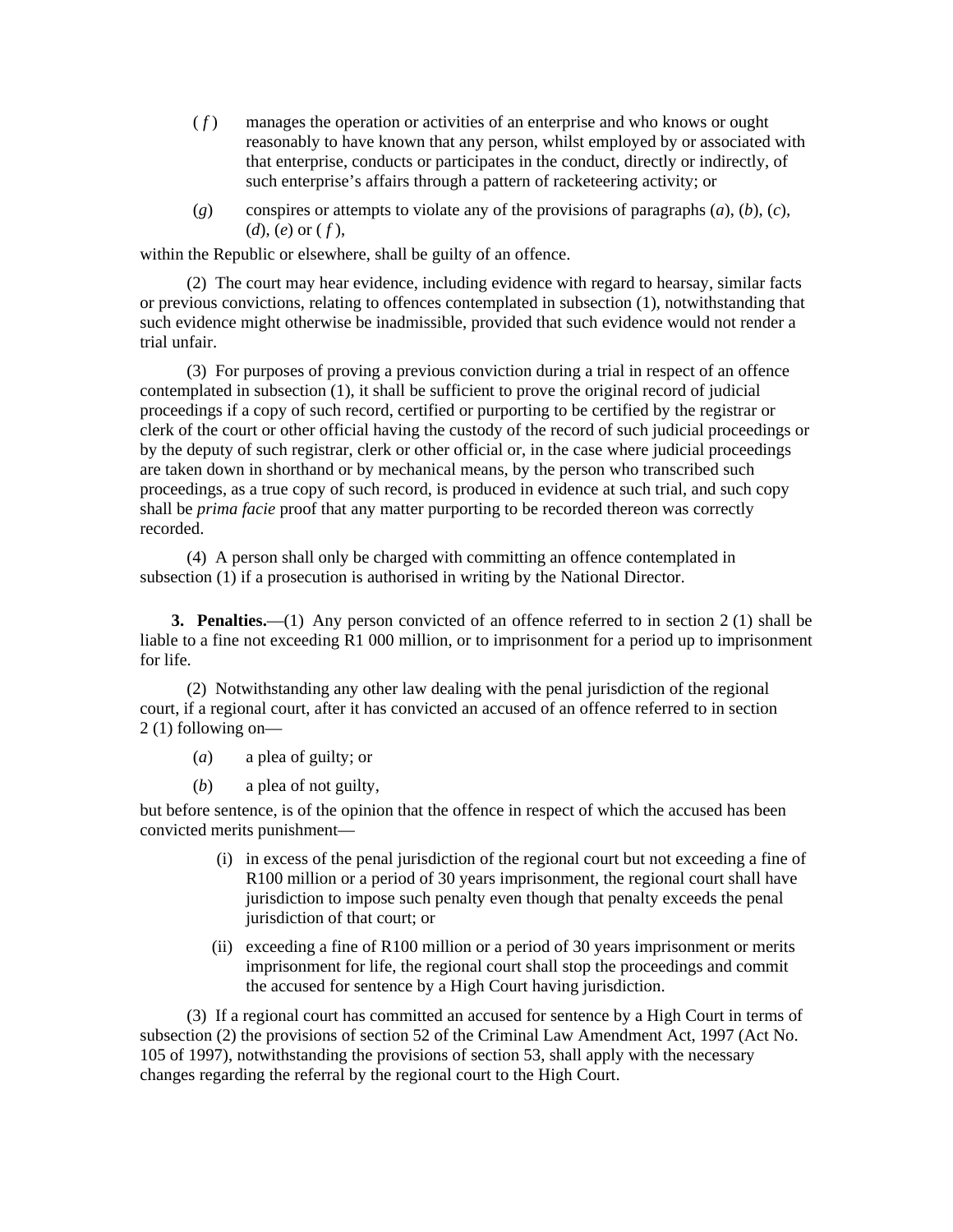# CHAPTER 3 OFFENCES RELATING TO PROCEEDS OF UNLAWFUL ACTIVITIES

**4. Money laundering.**—Any person who knows or ought reasonably to have known that property is or forms part of the proceeds of unlawful activities and—

- (*a*) enters into any agreement or engages in any arrangement or transaction with anyone in connection with that property, whether such agreement, arrangement or transaction is legally enforceable or not; or
- (*b*) performs any other act in connection with such property, whether it is performed independently or in concert with any other person,

which has or is likely to have the effect—

(i) of concealing or disguising the nature, source, location, disposition or movement of the said property or the ownership thereof or any interest which anyone may have in respect thereof;

[Para. (i) substituted by s. 6 (*b*) of Act No. 24 of 1999.]

## Wording of Sections

- (ii) of enabling or assisting any person who has committed or commits an offence, whether in the Republic or elsewhere—
	- (*aa*) to avoid prosecution; or
	- (*bb*) to remove or diminish any property acquired directly, or indirectly, as a result of the commission of an offence,

shall be guilty of an offence.

**5. Assisting another to benefit from proceeds of unlawful activities.**—Any person who knows or ought reasonably to have known that another person has obtained the proceeds of unlawful activities, and who enters into any agreement with anyone or engages in any arrangement or transaction whereby—

- (*a*) the retention or the control by or on behalf of the said other person of the proceeds of unlawful activities is facilitated; or
- (*b*) the said proceeds of unlawful activities are used to make funds available to the said other person or to acquire property on his or her behalf or to benefit him or her in any other way,

shall be guilty of an offence.

[S. 5 amended by s. 7 of Act No. 24 of 1999.]

Wording of Sections

## **6. Acquisition, possession or use of proceeds of unlawful activities.**—Any person who—

- (*a*) acquires;
- (*b*) uses; or
- (*c*) has possession of,

property and who knows or ought reasonably to have known that it is or forms part of the proceeds of unlawful activities of another person, shall be guilty of an offence.

[S. 6 substituted by s. 8 of Act No. 24 of 1999.]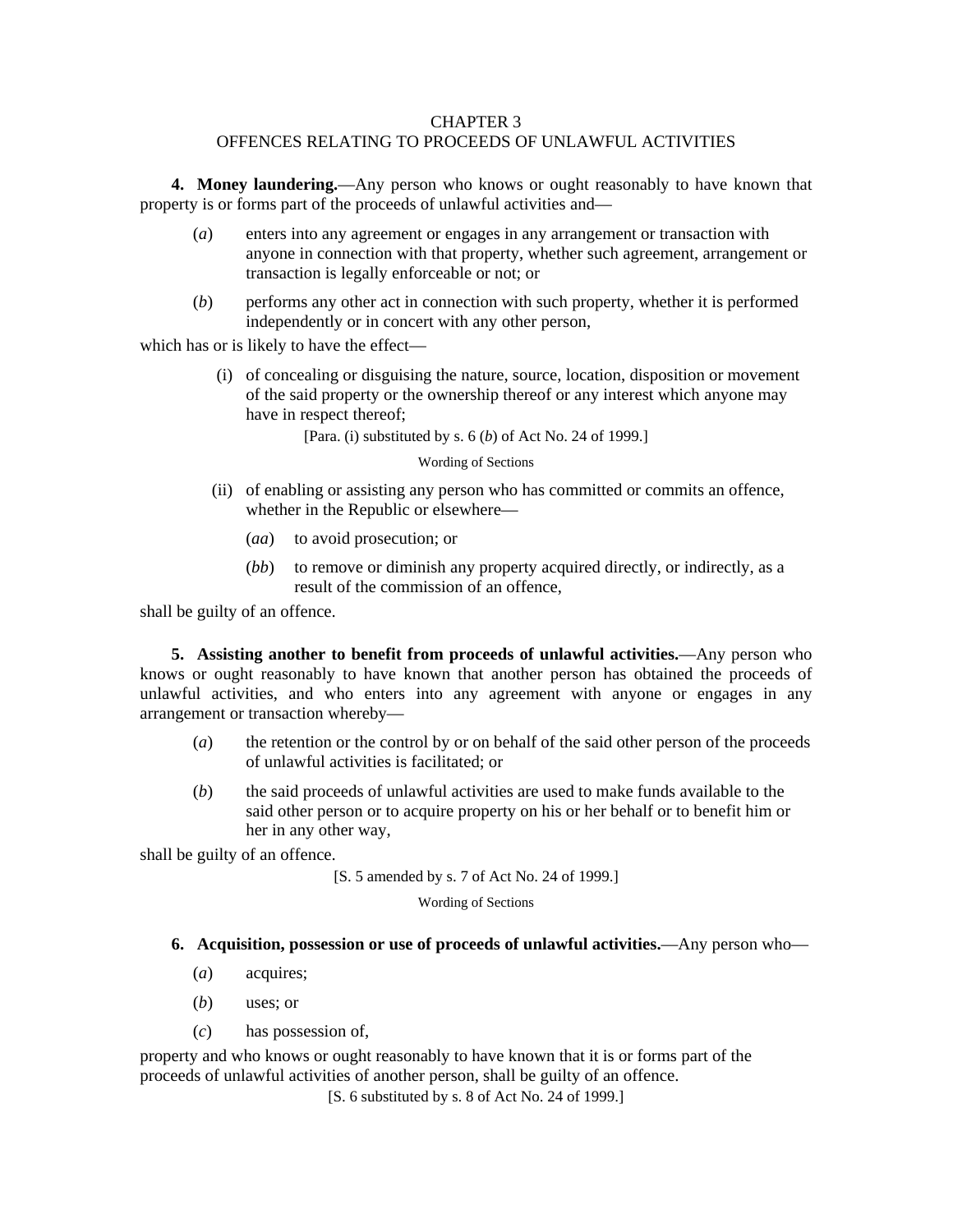#### Wording of Sections

**7. .** . . . . .

[S. 7 amended by s. 9 of Act No. 24 of 1999 and repealed by s. 79 of Act No. 38 of 2001.] Wording of Sections

**7A. Defence.**—(1) If a person is charged with committing an offence under section 2 (1) (*a*) or (*b*), 4, 5 or 6, that person may raise as a defence the fact that he or she had reported a knowledge or suspicion in terms of section 29 of the Financial Intelligence Centre Act, 2001.

(2) If a person who is an employee of an accountable institution as defined in the Financial Intelligence Centre Act, 2001, is charged with committing an offence under section  $2(1)(a)$  or  $(b)$ ,  $\overline{4}$ , 5 or 6, that person may also raise as a defence that fact that he or she had—

- (*a*) complied with the applicable obligations in terms of the internal rules relating to the reporting of information of the accountable institution; or
- (*b*) reported the matter to the person charged with the responsibility of ensuring compliance by the accountable institution with its duties under that Act; or
- $(c)$  reported a suspicion to his or her superior, if any, if—
	- (i) the accountable institution had not appointed such a person or established such rules;
	- (ii) the accountable institution had not complied with its obligations in section 42 (3) of that Act in respect of that person; or
	- (iii) those rules were not applicable to that person.

[S. 7A inserted by s. 10 of Act No. 24 of 1999 and substituted by s. 79 of Act No. 38 of 2001.]

### Wording of Sections

**8. Penalties.**—(1) Any person convicted of an offence contemplated in section 4, 5 or 6 shall be liable to a fine not exceeding R100 million, or to imprisonment for a period not exceeding 30 years.

 $(2) \ldots$ .

[Sub-s. (2) deleted by s. 79 of Act No. 38 of 2001.]

Wording of Sections

# CHAPTER 4

## OFFENCES RELATING TO CRIMINAL GANG ACTIVITIES

**9. Gang related offences.**—(1) Any person who actively participates in or is a member of a criminal gang and who—

- (*a*) wilfully aids and abets any criminal activity committed for the benefit of, at the direction of, or in association with any criminal gang;
- (*b*) threatens to commit, bring about or perform any act of violence or any criminal activity by a criminal gang or with the assistance of a criminal gang; or
- (*c*) threatens any specific person or persons in general, with retaliation in any manner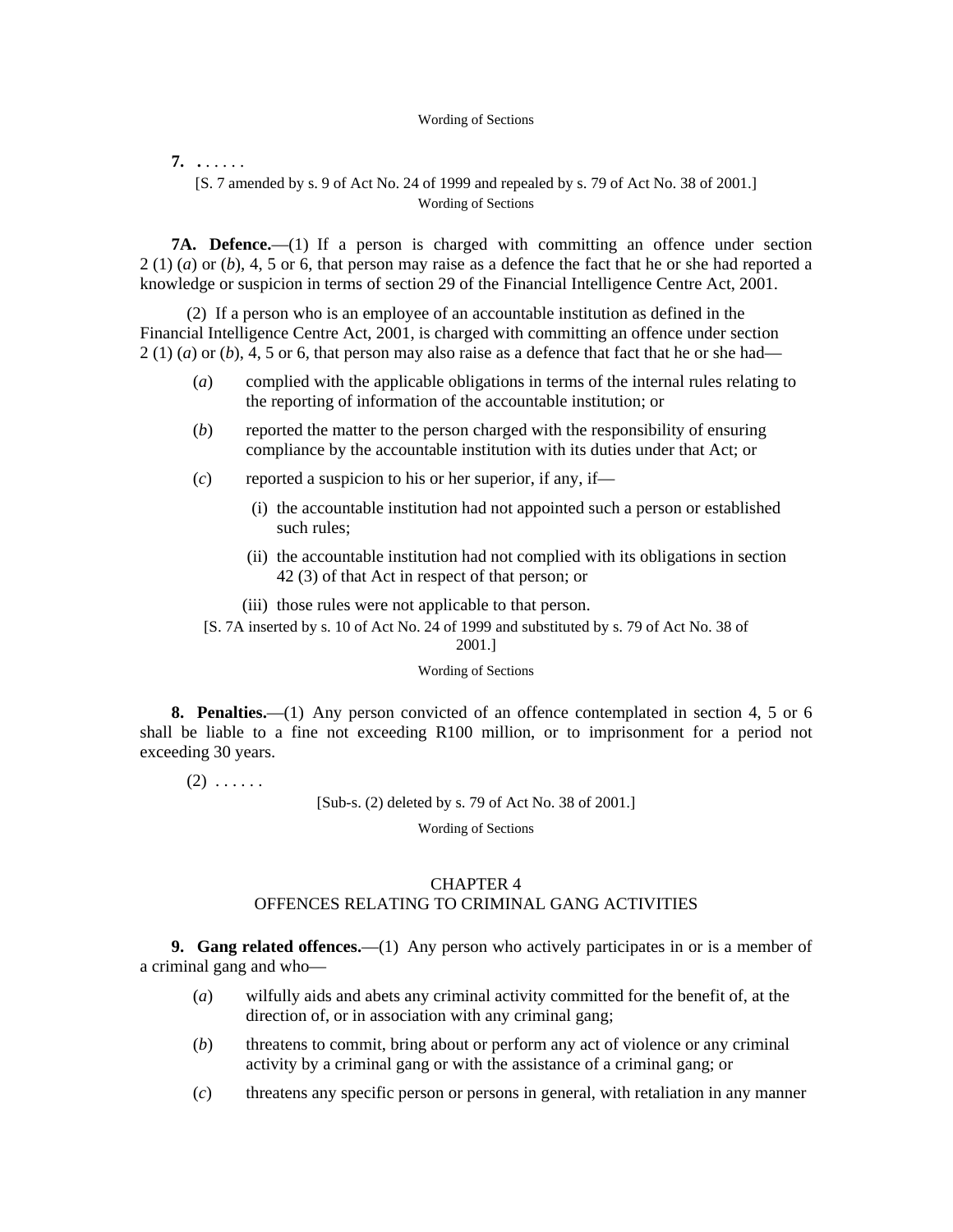or by any means whatsoever, in response to any act or alleged act of violence, shall be guilty of an offence.

- (2) Any person who—
- (*a*) performs any act which is aimed at causing, bringing about, promoting or contributing towards a pattern of criminal gang activity;
- (*b*) incites, instigates, commands, aids, advises, encourages or procures any other person to commit, bring about, perform or participate in a pattern of criminal gang activity; or
- (*c*) intentionally causes, encourages, recruits, incites, instigates, commands, aids or advises another person to join a criminal gang,

shall be guilty of an offence.

[Sub-s. (2) amended by s. 11 of Act No. 24 of 1999.]

Wording of Sections

- **10. Penalties.**—(1) Any person convicted of an offence contemplated in—
	- (*a*) section 9 (1) or (2) (*a*) shall be liable to a fine, or to imprisonment for a period not exceeding six years;
	- (*b*) section 9 (2) (*b*) or (*c*), shall be liable to a fine, or to imprisonment for a period not exceeding three years;
	- (*c*) section 9 (1) or (2) (*a*) and if the offence was committed under circumstances referred to in subsection (2) shall be liable to a fine, or to imprisonment for a period not exceeding eight years;
	- (*d*) section 9 (2) (*b*) or (*c*), and if the offence was committed under circumstances referred to in subsection (2) shall be liable to a fine or to imprisonment for a period not exceeding five years.

(2) If the offence contemplated in section 9 is committed on the premises or grounds of, or within 500 metres of a public or private school, or any other educational institution, during hours in which the facility is open for classes or school related programmes or when minors are using the facility, such fact shall be regarded as an aggravating circumstance.

[Sub-s. (2) substituted by s. 12 of Act No. 24 of 1999.]

#### Wording of Sections

(3) If a court, after having convicted an accused of any offence, other than an offence contemplated in this Chapter, finds that the accused was a member of a criminal gang at the time of the commission of the offence, such finding shall be regarded as an aggravating circumstance for sentencing purposes.

[Sub-s. (3) substituted by s. 12 of Act No. 24 of 1999.]

# Wording of Sections

**11. Interpretation of member of criminal gang.**—In considering whether a person is a member of a criminal gang for purposes of this Chapter the court may have regard to the following factors, namely that such person—

- (*a*) admits to criminal gang membership;
- (*b*) is identified as a member of a criminal gang by a parent or guardian;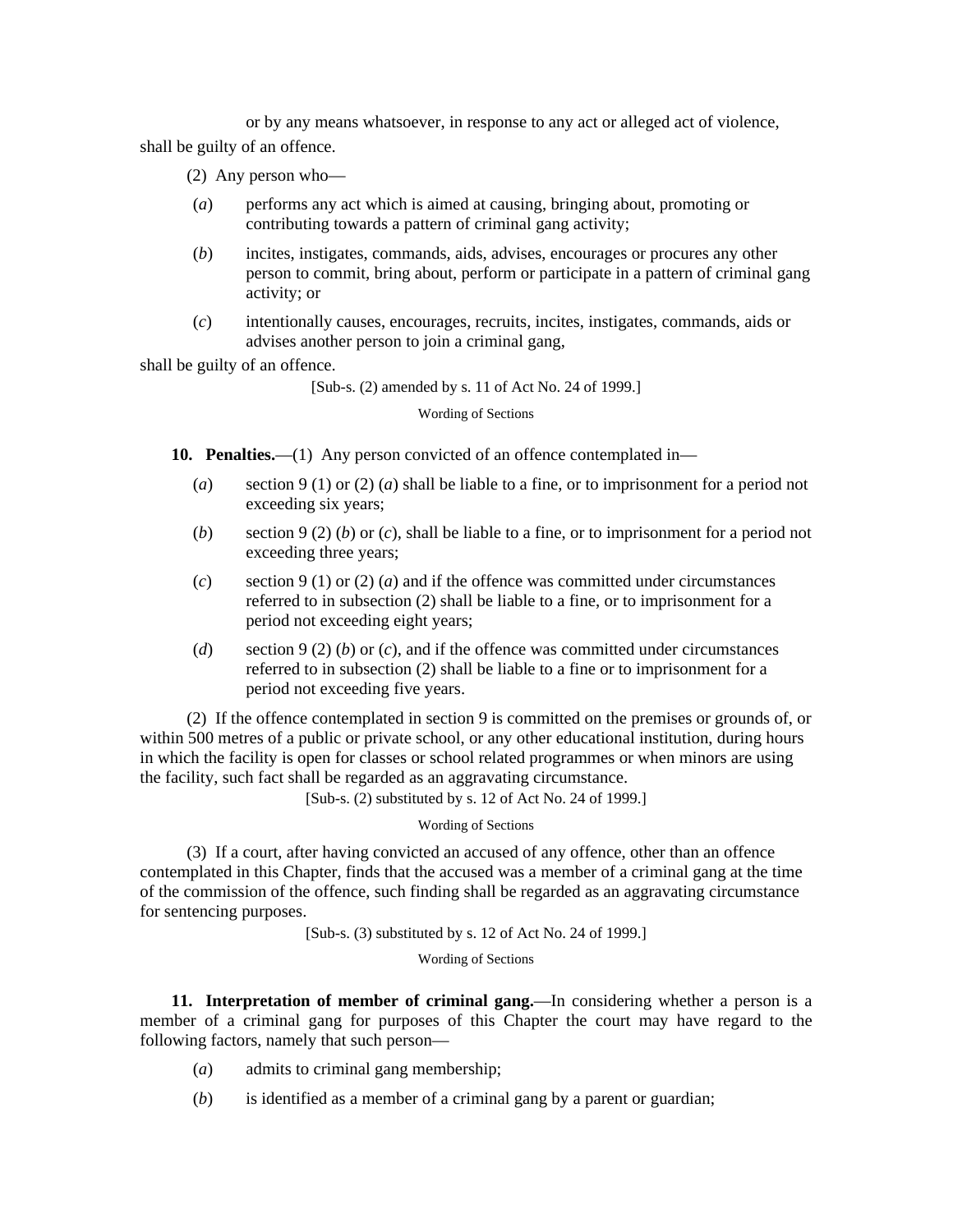- (*c*) resides in or frequents a particular criminal gang's area and adopts their style of dress, their use of hand signs, language or their tattoos, and associates with known members of a criminal gang;
- (*d*) has been arrested more than once in the company of identified members of a criminal gang for offences which are consistent with usual criminal gang activities;

[Para. (*d*) amended by s. 13 (*b*) of Act No. 24 of 1999.]

#### Wording of Sections

(*e*) is identified as a member of a criminal gang by physical evidence such as photographs or other documentation.

# CHAPTER 5 PROCEEDS OF UNLAWFUL ACTIVITIES

## PART 1 *Application of Chapter*

**12. Definitions and interpretation of Chapter.**—(1) In this Chapter, unless the context indicates otherwise—

**"affected gift"** means any gift—

- (*a*) made by the defendant concerned not more than seven years before the fixed date; or
- (*b*) made by the defendant concerned at any time, if it was a gift—
	- (i) of property received by that defendant in connection with an offence committed by him or her or any other person; or
	- (ii) of property, or any part thereof, which directly or indirectly represented in that defendant's hands property received by him or her in that connection, whether any such gift was made before or after the commencement of this Act;

"**confiscation order**" means an order referred to in section 18 (1);

**"defendant"** means a person against whom a prosecution for an offence has been instituted, irrespective of whether he or she has been convicted or not, and includes a person referred to in section 25 (1) (*b*);

**"fixed date",** in relation to a defendant—

- (*a*) if a prosecution for an offence has been instituted against the defendant, means the date on which such prosecution has been instituted; or
- (*b*) if a restraint order has been made against the defendant, means the date of such restraint order,

whichever is the earlier date;

**"realisable property"** means property referred to in section 14;

**"restraint order"** means an order referred to in section 26 (1).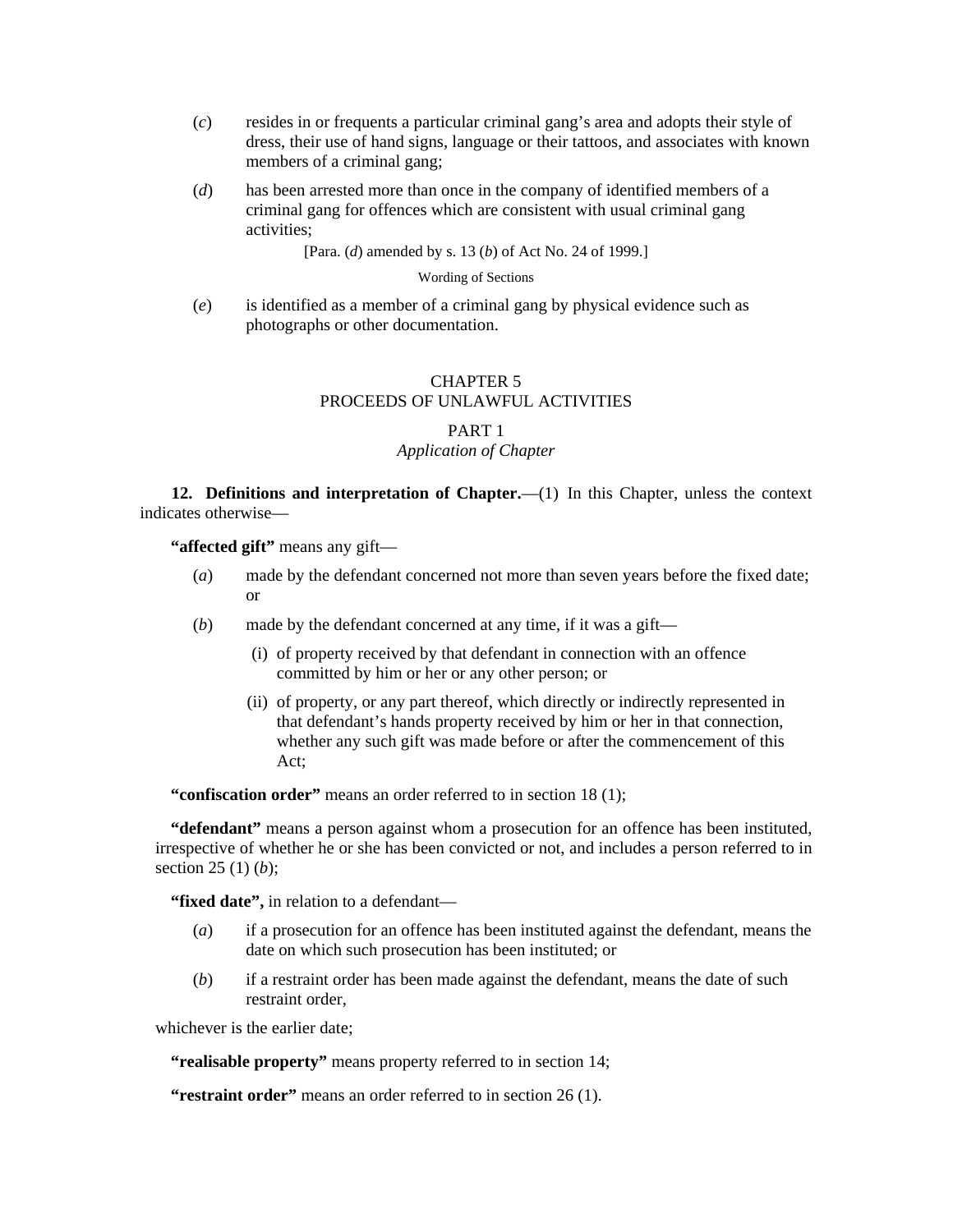(2) In this Chapter, except where it is inconsistent with the context or clearly inappropriate, any reference—

- (*a*) to a person who holds property shall be construed as a reference to a person who has any interest in the property, and—
	- (i) if the estate of such person has been sequestrated, also to the trustee of his or her insolvent estate; or

[Sub-para. (i) substituted by s. 2 of Act No. 38 of 1999. (English only)]

Wording of Sections

- (ii) if such person is a company or other juristic person which is being wound up, also to the liquidator thereof;
- (*b*) to a person who transfers property to any other person shall be construed as a reference to a person who transfers or grants to any other person any interest in the property;
- (*c*) to anything received in connection with an offence shall be construed as a reference also to anything received both in that connection and in some other connection.

(3) For the purposes of this Chapter, a person has benefited from unlawful activities if he or she has at any time, whether before or after the commencement of this Act, received or retained any proceeds of unlawful activities.

```
[Sub-s. (3) substituted by s. 14 (d) of Act No. 24 of 1999.]
```
Wording of Sections

**13. Proceedings are civil, not criminal.**—(1) For the purposes of this Chapter proceedings on application for a confiscation order or a restraint order are civil proceedings, and are not criminal proceedings.

(2) The rules of evidence applicable in civil proceedings apply to proceedings on application for a confiscation order or a restraint order.

(3) No rule of evidence applicable only in criminal proceedings shall apply to proceedings on application for a confiscation order or restraint order.

(4) No rule of construction applicable only in criminal proceedings shall apply to proceedings on application for a confiscation order or restraint order.

(5) Any question of fact to be decided by a court in any proceedings in respect of an application contemplated in this Chapter shall be decided on a balance of probabilities.

**14. Realisable property.**—(1) Subject to the provisions of subsection (2), the following property shall be realisable in terms of this Chapter, namely—

- (*a*) any property held by the defendant concerned; and
- (*b*) any property held by a person to whom that defendant has directly or indirectly made any affected gift.

(2) Property shall not be realisable property if a declaration of forfeiture is in force in respect thereof.

**15. Value of property.**—(1) For the purposes of this Chapter, the value of property, other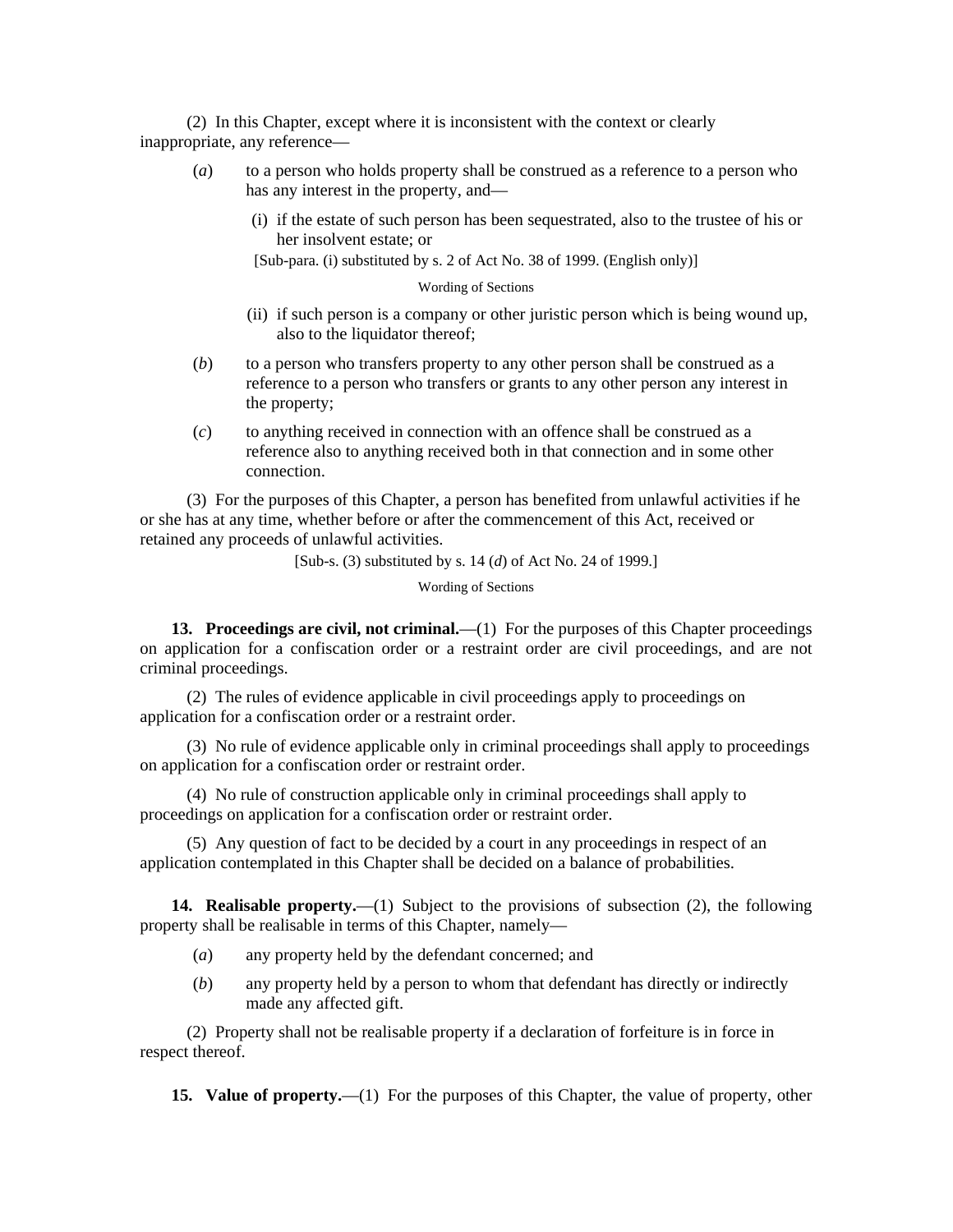than money, in relation to any person holding the property, shall be—

- (*a*) where any other person holds an interest in the property—
	- (i) the market value of the property; less
	- (ii) the amount required to discharge any encumbrance on the property; and
- (*b*) where no other person holds an interest in the property, the market value of the property.

(2) Notwithstanding the provisions of subsection (1), any reference in this Chapter to the value at a particular time of a payment or reward, shall be construed as a reference to—

- (*a*) the value of the payment or reward at the time when the recipient received it, as adjusted to take into account subsequent fluctuations in the value of money; or
- (*b*) where subsection (3) applies, the value mentioned in that subsection, whichever is the greater value.
- (3) If at the particular time referred to in subsection (2) the recipient holds—
- (*a*) the property, other than cash, which he or she received, the value concerned shall be the value of the property at the particular time; or
- (*b*) property which directly or indirectly represents in his or her hands the property which he or she received, the value concerned shall be the value of the property, in so far as it represents the property which he or she received, at the relevant time.

[Sub-s. (3) substituted by s. 15 of Act No. 24 of 1999.]

Wording of Sections

**16. Gifts.**—(1) For the purposes of this Chapter, a defendant shall be deemed to have made a gift if he or she has transferred any property to any other person directly or indirectly for a consideration the value of which is significantly less than the value of the consideration supplied by the defendant.

(2) For the purposes of section 20 (2) the gift which a defendant is deemed to have made shall consist of that share in the property transferred by the defendant which is equal to the difference between the value of that property as a whole and the consideration received by the defendant in return.

**17. Conclusion of proceedings against defendant.**—For the purposes of this Chapter, the proceedings contemplated in terms of this Chapter against a defendant shall be concluded when—

- (*a*) the defendant is acquitted or found not guilty of an offence;
- (*b*) subject to section 18 (2), the court convicting the defendant of an offence, sentences the defendant without making a confiscation order against him or her;
- (*c*) the conviction in respect of an offence is set aside on review or appeal; or
- (*d*) the defendant satisfies the confiscation order made against him or her.

# PART 2

# *Confiscation Orders*

**18. Confiscation orders.**—(1) Whenever a defendant is convicted of an offence the court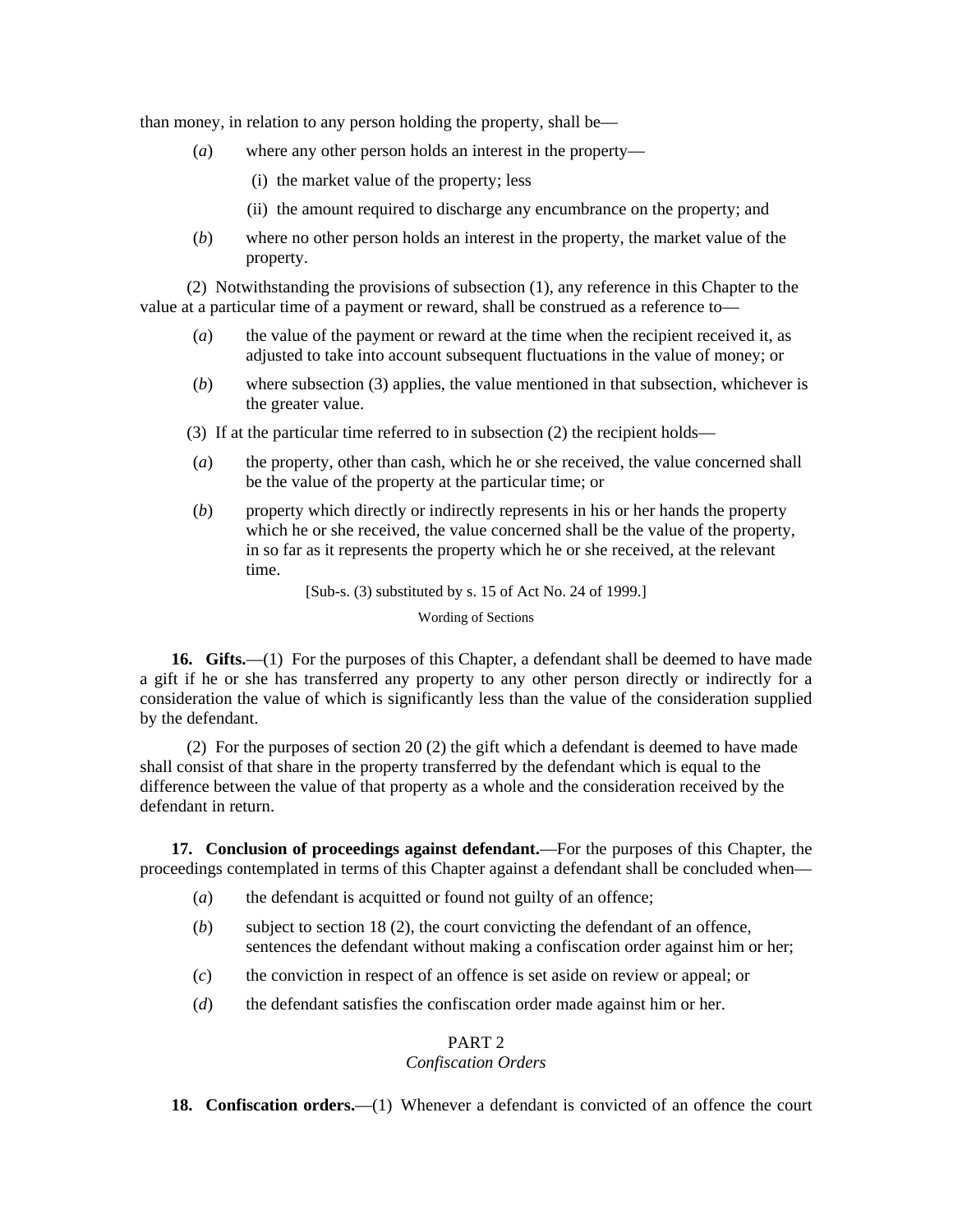convicting the defendant may, on the application of the public prosecutor, enquire into any benefit which the defendant may have derived from—

- (*a*) that offence;
- (*b*) any other offence of which the defendant has been convicted at the same trial; and
- (*c*) any criminal activity which the court finds to be sufficiently related to those offences,

and, if the court finds that the defendant has so benefited, the court may, in addition to any punishment which it may impose in respect of the offence, make an order against the defendant for the payment to the State of any amount it considers appropriate and the court may make any further orders as it may deem fit to ensure the effectiveness and fairness of that order.

(2) The amount which a court may order the defendant to pay to the State under subsection (1)—

- (*a*) shall not exceed the value of the defendant's proceeds of the offences or related criminal activities referred to in that subsection, as determined by the court in accordance with the provisions of this Chapter; or
- (*b*) if the court is satisfied that the amount which might be realised as contemplated in section 20 (1) is less than the value referred to in paragraph (*a*), shall not exceed an amount which in the opinion of the court might be so realised.

(3) A court convicting a defendant may, when passing sentence, indicate that it will hold an enquiry contemplated in subsection (1) at a later stage if—

- (*a*) it is satisfied that such enquiry will unreasonably delay the proceedings in sentencing the defendant; or
- (*b*) the public prosecutor applies to the court to first sentence the defendant and the court is satisfied that it is reasonable and justifiable to do so in the circumstances.

(4) If the judicial officer who convicted the defendant is absent or for any other reason not available, any judicial officer of the same court may consider an application referred to in subsection (1) and hold an enquiry referred to in that subsection and he or she may in such proceedings take such steps as the judicial officer who is absent or not available could lawfully have taken.

(5) No application referred to in subsection (1) shall be made without the written authority of the National Director.

(6) A court before which proceedings under this section are pending, may—

- (*a*) in considering an application under subsection  $(1)$ 
	- (i) refer to the evidence and proceedings at the trial;
	- (ii) hear such further oral evidence as the court may deem fit;
	- (iii) direct the public prosecutor to tender to the court a statement referred to in section 21 (1) (*a*); and
	- (iv) direct a defendant to tender to the court a statement referred to in subsection (3) (*a*) of that section;
- (*b*) subject to subsection (1) (*b*) or (3) (*b*) of section 21, adjourn such proceedings to any day on such conditions not inconsistent with a provision of the Criminal Procedure Act, 1977 (Act No. 51 of 1977), as the court may deem fit.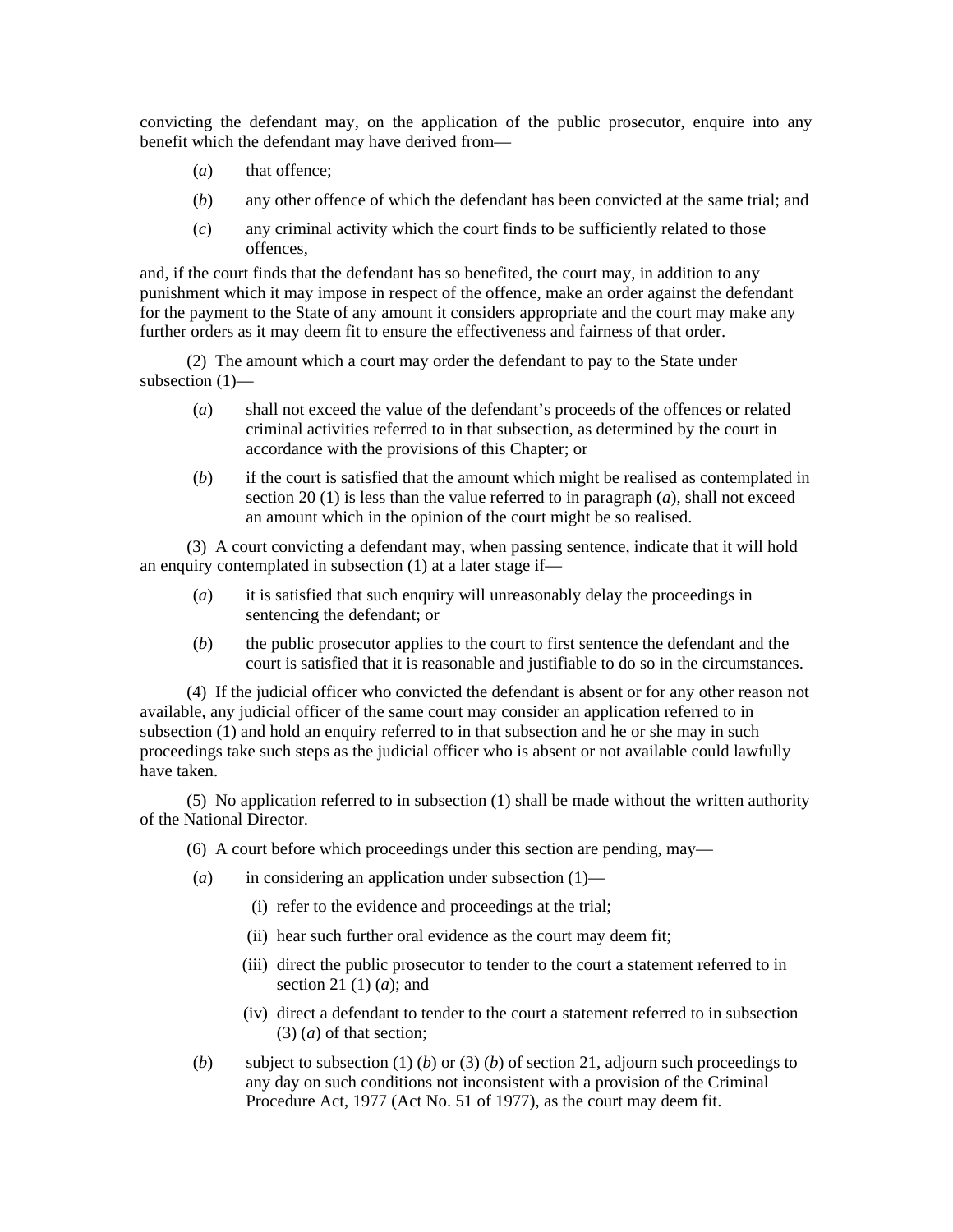**19. Value of proceeds of unlawful activities.**—(1) Subject to the provisions of subsection (2), the value of a defendant's proceeds of unlawful activities shall be the sum of the values of the property, services, advantages, benefits or rewards received, retained or derived by him or her at any time, whether before or after the commencement of this Act, in connection with the unlawful activity carried on by him or her or any other person.

[Sub-s. (1) substituted by s. 16 (*a*) of Act No. 24 of 1999.]

## Wording of Sections

(2) In determining the value of a defendant's proceeds of unlawful activities the court shall—

- (*a*) where it has made a declaration of forfeiture or where a declaration of forfeiture has previously been made in respect of property which is proved to the satisfaction of the court—
	- (i) to have been the property which the defendant received in connection with the criminal activity carried on by him or her or any other person; or
	- (ii) to have been property which directly or indirectly represented in the defendant's hands the property which he or she received in that connection,

leave the property out of account;

(*b*) where a confiscation order has previously been made against the defendant leave out of account those proceeds of unlawful activities which are proved to the satisfaction of the court to have been taken into account in determining the amount to be recovered under that confiscation order.

**20. Amounts which might be realised.**—(1) For the purposes of section 18 (2) (*b*) or 21 (3) (*a*), the amount which might be realised at the time of the making of a confiscation order against a defendant shall be the amount equal to the sum of—

- (*a*) the values at that time of all realisable property held by the defendant; and
- (*b*) the values at that time of all affected gifts made by the defendant,

less the sum of all obligations, if any, of the defendant having priority and which the court may recognise for this purpose.

[Sub-s. (1) amended by s. 17 (*a*) of Act No. 24 of 1999.]

#### Wording of Sections

(2) Notwithstanding the provisions of section 15 (1) but subject to the provisions of section 16 (2), the value of an affected gift at the time of the making of the relevant confiscation order shall be—

(*a*) the value of the affected gift at the time when the recipient received it, as adjusted to take into account subsequent fluctuations in the value of money; or

(*b*) where subsection (3) applies, the value mentioned in that subsection,

whichever is the greater value.

- (3) If at the time of the making of the relevant confiscation order the recipient holds—
- (*a*) the property, other than cash, which he or she received, the value concerned shall be the value of the property at that time; or
- (*b*) the property which directly or indirectly represents in his or her hands the property which he or she received, the value concerned shall be the value of the property,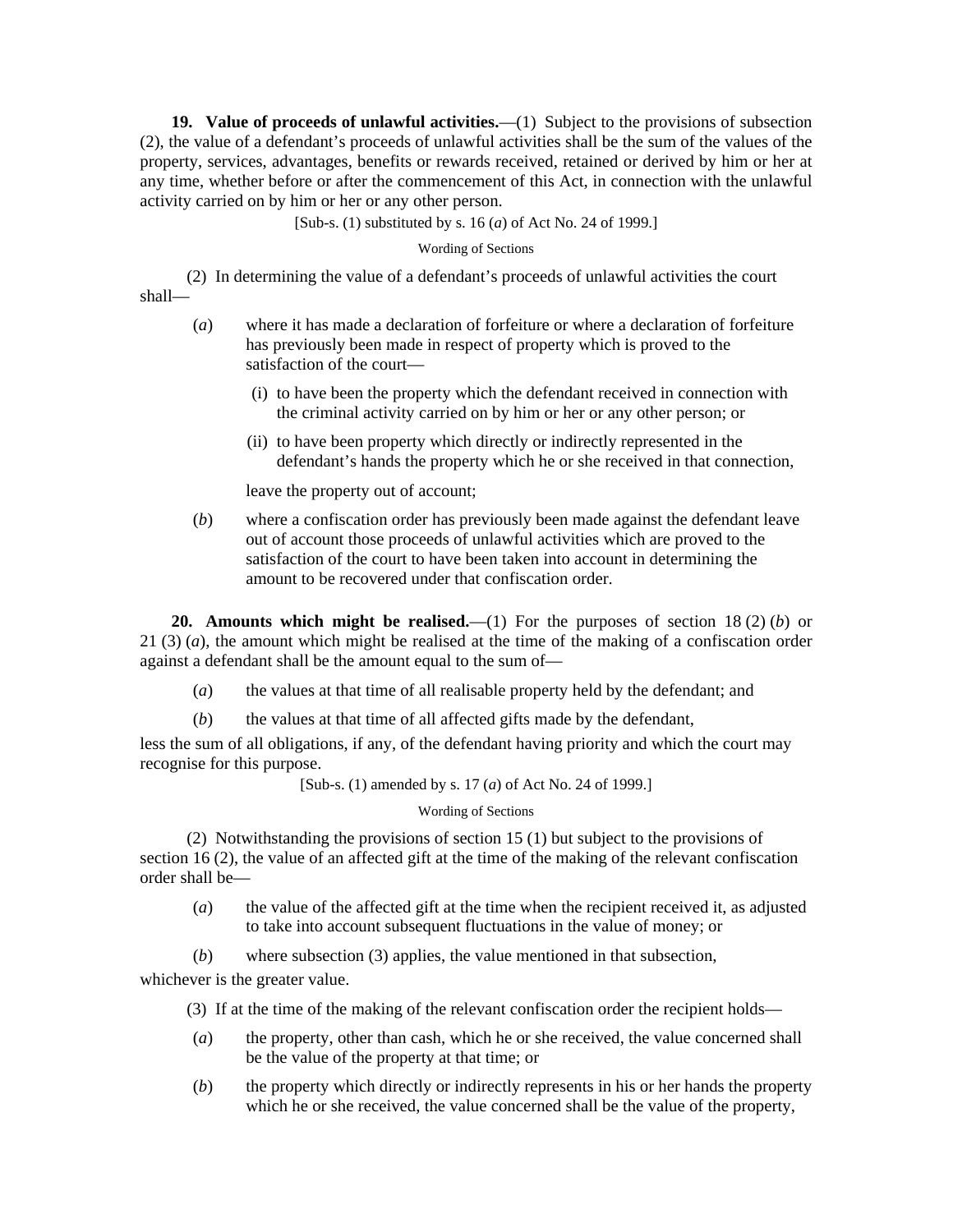in so far as it represents the property which he or she received, at the time.

(4) For the purposes of subsection (1), an obligation has priority at the time of the making of the relevant confiscation order—

- (*a*) if it is an obligation of the defendant, where he or she has been convicted by a court of any offence—
	- (i) to pay a fine imposed before that time by the court; or
	- (ii) to pay any other amount under any resultant order made before that time by the court;
- (*b*) if it is an obligation which—
	- (i) if the estate of the defendant had at that time been sequestrated; or
	- (ii) where the defendant is a company or other juristic person, if such company or juristic person is at that time being wound up,

would be payable in pursuance of any secured or preferent claim against the insolvent estate or against such company or juristic person, as the case may be.

(5) A court shall not determine the amounts which might be realised as contemplated in subsection (1) unless it has afforded all persons holding any interest in the property concerned an opportunity to make representations to it in connection with the realisation of that property.

**21. Statements relating to proceeds of unlawful activities.**—(1) (*a*) The public prosecutor may or, if so directed by the court, shall tender to the court a statement in writing under oath or affirmation by him or her or any other person in connection with any matter which is being enquired into by the court under section 18 (1), or which relates to the determination of the value of a defendant's proceeds of unlawful activities.

(*b*) A copy of such statement shall be served on the defendant at least 14 days before the date on which that statement is to be tendered to the court.

(2) (*a*) The defendant may dispute the correctness of any allegation contained in a statement referred to in subsection (1) (*a*), and if the defendant does so dispute the correctness of any such allegation, he or she shall state the grounds on which he or she relies.

(*b*) In so far as the defendant does not dispute the correctness of any allegation contained in such statement, that allegation shall be deemed to be conclusive proof of the matter to which it relates.

(3) (*a*) A defendant may or, if so directed by the court, shall tender to the court a statement in writing under oath or affirmation by him or her or by any other person in connection with any matter which relates to the determination of the amount which might be realised as contemplated in section 20 (1).

(*b*) A copy of such statement shall be served on the public prosecutor at least 14 days before the date on which that statement is to be tendered to the court.

(4) (*a*) The public prosecutor may admit the correctness of any allegation contained in a statement referred to in subsection (3) (*a*).

(*b*) In so far as the public prosecutor admits the correctness of any allegation contained in such statement, that allegation shall be deemed to be conclusive proof of the matter to which it relates.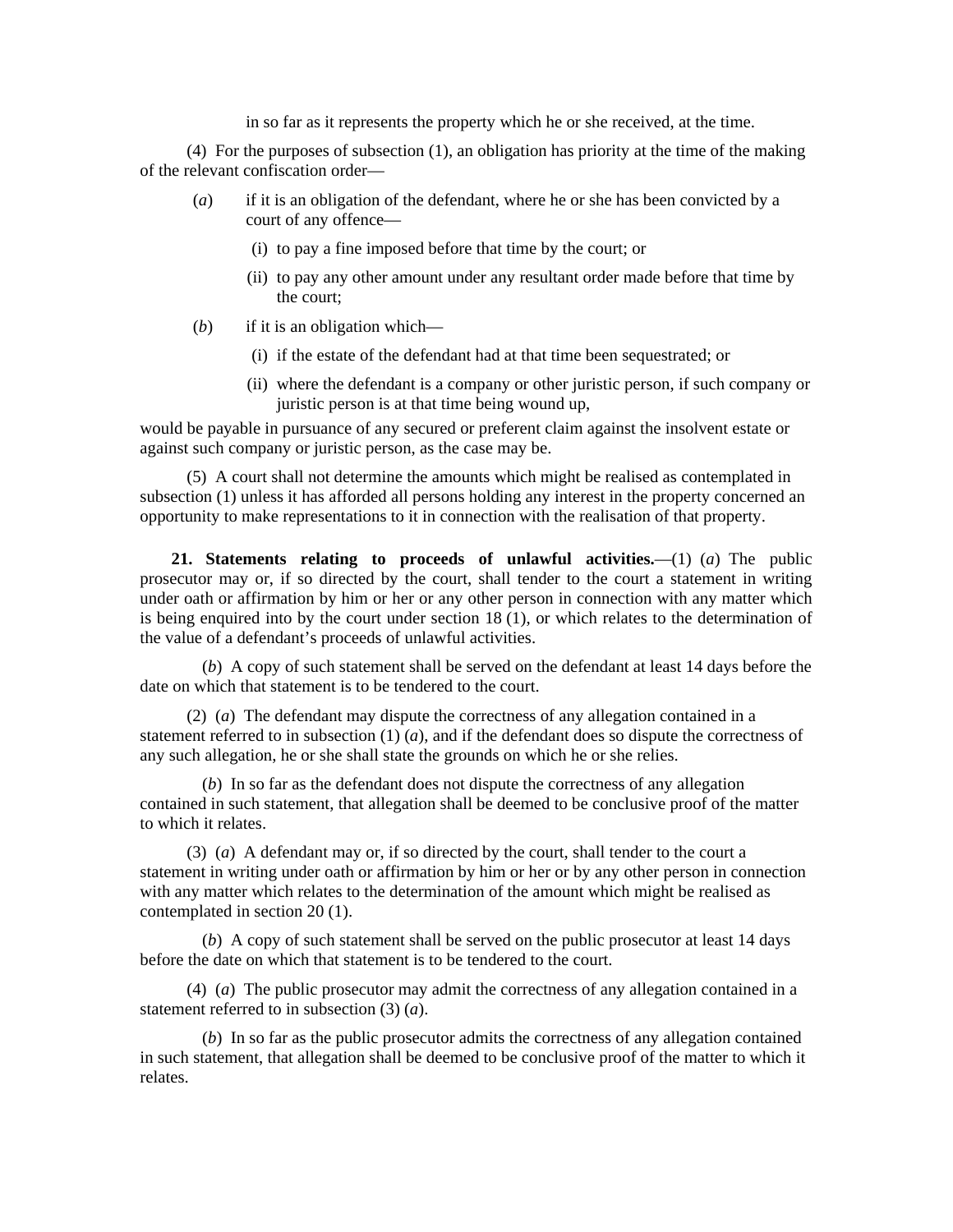**22. Evidence relating to proceeds of unlawful activities.**—(1) For the purposes of determining whether a defendant has derived a benefit in an enquiry under section 18 (1), if it is found that the defendant did not at the fixed date, or since the beginning of a period of seven years before the fixed date, have legitimate sources of income sufficient to justify the interests in any property that the defendant holds, the court shall accept this fact as *prima facie* evidence that such interests form part of such a benefit.

(2) For the purposes of an enquiry under section 18 (1), if it is found that a court had ordered the defendant to disclose any facts under section 26 (7) and that the defendant had without sufficient cause failed to disclose such facts or had, after being so ordered, furnished false information, knowing such information to be false or not believing it to be true, the court shall accept these facts as *prima facie* evidence that any property to which the information relates—

- (*a*) forms part of the defendant's benefit, in determining whether he or she has derived a benefit from an offence; or
- (*b*) is held by the defendant as an advantage, payment, service or reward in connection with the offences or related criminal activities referred to in section 18 (1).

(3) For the purposes of determining the value of a defendant's proceeds of unlawful activities in an enquiry under section 18 (1)—

- (*a*) if the court finds that he or she has benefited from an offence and that—
	- (i) he or she held property at any time at, or since, his or her conviction; or
	- (ii) property was transferred to him or her at any time since the beginning of a period of seven years before the fixed date,

 the court shall accept these facts as *prima facie* evidence that the property was received by him or her at the earliest time at which he or she held it, as an advantage, payment, service or reward in connection with the offences or related criminal activities referred to in section 18 (1);

(*b*) if the court finds that he or she has benefited from an offence and that expenditure had been incurred by him or her since the beginning of the period contemplated in paragraph (*a*), the court shall accept these facts as *prima facie* evidence that any such expenditure was met out of the advantages, payments, services or rewards, including any property received by him or her in connection with the offences or related criminal activities referred to in section 18 (1) committed by him or her.

[Sub-s. (3) substituted by s. 18 (*c*) of Act No. 24 of 1999.]

# Wording of Sections

(4) For the purpose of determining the value of any property in an enquiry under section 18 (1), if the court finds that the defendant received property at any time as an advantage, payment, service or reward in connection with the offences or related criminal activities referred to in that subsection committed by him or her or by any other person the court shall accept this fact as *prima facie* evidence that he or she received that property free of any other interest therein.

# **23. Effect of confiscation orders.**—(1) A confiscation order made—

- (*a*) by a magistrate's court, other than a regional court, shall have the effect of a civil judgment of that court;
- (*b*) by a regional court shall have the effect of a civil judgment of the magistrate's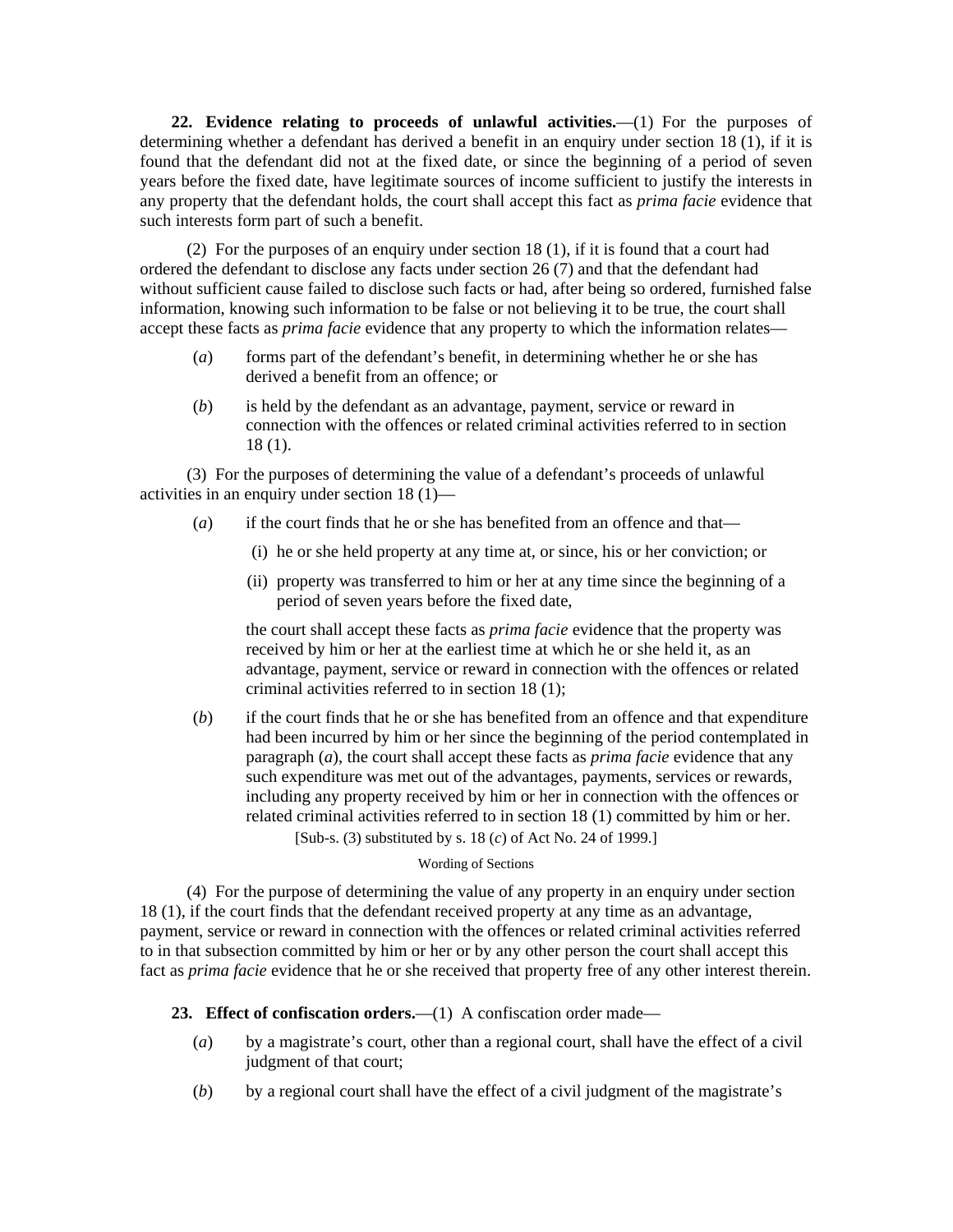court of the district in which the relevant trial took place.

- (2) Where a High Court makes a confiscation order—
- (*a*) the confiscation order shall have the effect of a civil judgment of that court; or
- (*b*) the presiding judge may direct the registrar of that court to forward a certified copy of the confiscation order to the clerk of the magistrate's court designated by the presiding judge or, if no such court is designated, to the clerk of the magistrate's court within the area of jurisdiction of which the offence concerned was committed, and, on receipt of the said copy of the confiscation order the clerk of the magistrate's court concerned shall register the confiscation order whereupon it shall have the effect of a civil judgment of that magistrate's court.

### **24. Procedure where person absconds or dies.**—(1) If a court is satisfied that—

- (*a*) (i) a person had been charged with an offence;
	- (ii) a person had been convicted of any offence;
	- (iii) a restraint order had been made against a person; or
	- (iv) there is sufficient evidence for putting a person on trial for an offence;
- (*b*) a warrant for his or her arrest had been issued and that the attendance of that person in court could not be secured after all reasonable steps were taken to execute that warrant;
- (*c*) the proceedings against him or her cannot be resumed within a period of six months due to his or her continued absence; and
- (*d*) there are reasonable grounds to believe that a confiscation order would have been made against him or her were it not for his or her continued absence,

the court may, on the application by the National Director, enquire into any benefit the person may have derived from that offence.

(2) (*a*) Whenever a defendant who has been convicted of an offence dies before a confiscation order is made, the court may, on the application by the National Director, enquire into any benefit the person may have derived from that offence if the court is satisfied that there are reasonable grounds to believe that a confiscation order would have been made against him or her were it not for his or her death.

(*b*) The executor of the estate of the deceased shall be entitled to appear before the court and make representations for purposes of the enquiry referred to in paragraph (*a*).

(3) The court conducting an enquiry under this section may—

(*a*) if the court finds that the person referred to in subsection (1) or (2) has so benefited, make a confiscation order and the provisions of this Part shall, with the necessary changes, apply to the making of such order;

[Para. (*a*) substituted by s. 19 (*a*) of Act No. 24 of 1999.]

#### Wording of Sections

- (*b*) if a *curator bonis* has not been appointed in respect of any of the property concerned, appoint a *curator bonis* in respect of realisable property; and
- (*c*) authorise the realisation of the property concerned in terms of Part 4.
- (4) A court shall not exercise its powers under subsection (3) (*a*) and (*c*) unless it has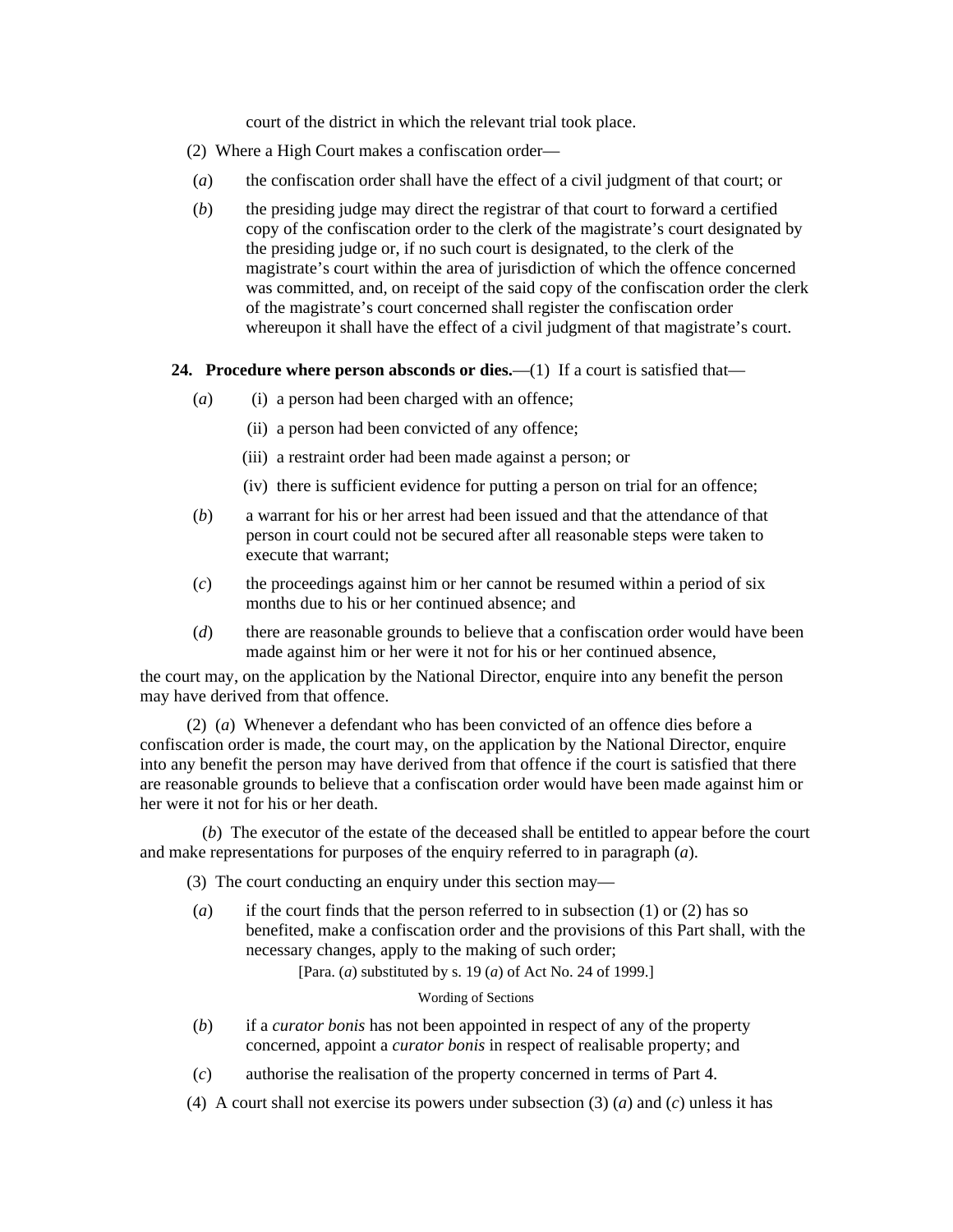afforded all persons having any interest in the property concerned an opportunity to make representations to it in connection with the making of such orders.

(5) A court conducting an enquiry under this section shall not apply sections 21 and 22. [Sub-s. (5) substituted by s. 19 (*b*) of Act No. 24 of 1999.]

Wording of Sections

(6) If a person, excluding a person contemplated in subsection  $(1)$   $(a)$  (ii), against whom a confiscation order had been made under subsection (3) is subsequently tried and—

(*a*) convicted of one or other of the offences in respect of which the order had been made, the court convicting him or her may conduct an enquiry under section 18 and make an appropriate order;

[Para. (*a*) substituted by s. 19 (*c*) of Act No. 24 of 1999.]

Wording of Sections

(*b*) acquitted of the offence in respect of which the order had been made, the court acquitting him or her may make an appropriate order.

# PART 3

# *Restraint Orders*

**24A. Order to remain in force pending appeal.**—A restraint order and an order authorising the seizure of the property concerned or other ancillary order which is in force at the time of any decision by the court in relation to the making of a confiscation order, shall remain in force pending the outcome of any appeal against the decision concerned.

[S. 24A inserted by s. 3 of Act No. 38 of 1999.]

**25. Cases in which restraint orders may be made.**—(1) A High Court may exercise the powers conferred on it by section 26 (1)—

## (*a*) when—

- (i) a prosecution for an offence has been instituted against the defendant concerned;
- (ii) either a confiscation order has been made against that defendant or it appears to the court that there are reasonable grounds for believing that a confiscation order may be made against that defendant; and
- (iii) the proceedings against that defendant have not been concluded; or
- (*b*) when—
	- (i) that court is satisfied that a person is to be charged with an offence; and
	- (ii) it appears to the court that there are reasonable grounds for believing that a confiscation order may be made against such person.

(2) Where the High Court has made a restraint order under subsection (1) (*b*), that court shall rescind the restraint order if the relevant person is not charged within such period as the court may consider reasonable.

**26. Restraint orders.**—(1) The National Director may by way of an *ex parte* application apply to a competent High Court for an order prohibiting any person, subject to such conditions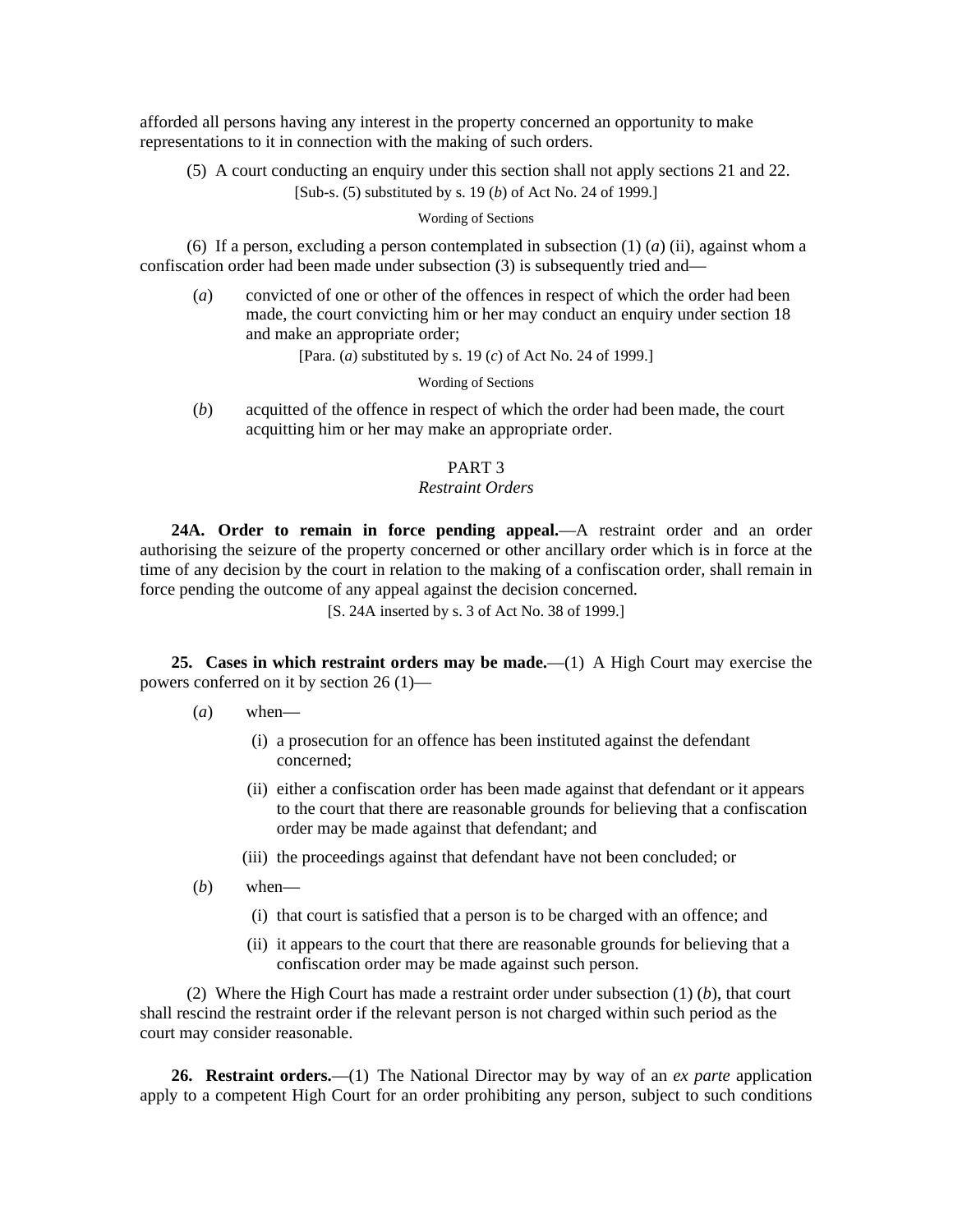and exceptions as may be specified in the order, from dealing in any manner with any property to which the order relates.

(2) A restraint order may be made—

- (*a*) in respect of such realisable property as may be specified in the restraint order and which is held by the person against whom the restraint order is being made;
- (*b*) in respect of all realisable property held by such person, whether it is specified in the restraint order or not;
- (*c*) in respect of all property which, if it is transferred to such person after the making of the restraint order, would be realisable property.

(3) (*a*) A court to which an application is made in terms of subsection (1) may make a provisional restraint order having immediate effect and may simultaneously grant a rule *nisi*  calling upon the defendant upon a day mentioned in the rule to appear and to show cause why the restraint order should not be made final.

(*b*) If the defendant has been absent during a period of 21 days from his or her usual place of residence and from his or her business, if any, within the Republic, the court may direct that it shall be sufficient service of that rule if a copy thereof is affixed to or near the outer door of the buildings where the court sits and published in the *Gazette*, or may direct some other mode of service.

(*c*) Upon application by the defendant, the court may anticipate the return day for the purpose of discharging the provisional restraint order if 24 hours' notice of such application has been given to the applicant contemplated in subsection (1).

(4) (*a*) A restraint order shall provide for notice to be given to persons affected by the order.

 $(b)$  .....

[Para. (*b*) deleted by s. 4 (*a*) of Act No. 38 of 1999.]

Wording of Sections

 $(5)$  . . . . . .

[Sub-s. (5) deleted by s. 4 (*b*) of Act No. 38 of 1999.]

Wording of Sections

(6) Without derogating from the generality of the powers conferred by subsection (1), a restraint order may make such provision as the High Court may think fit—

- (*a*) for the reasonable living expenses of a person against whom the restraint order is being made and his or her family or household; and
- (*b*) for the reasonable legal expenses of such person in connection with any proceedings instituted against him or her in terms of this Chapter or any criminal proceedings to which such proceedings may relate,

if the court is satisfied that the person whose expenses must be provided for has disclosed under oath all his or her interests in property subject to a restraint order and that the person cannot meet the expenses concerned out of his or her unrestrained property.

(7) A High Court making a restraint order may also make such further order in respect of the discovery of any facts including facts relating to any property over which the defendant may have effective control and the location of such property as the court may consider necessary or expedient with a view to achieving the objects of the restraint order.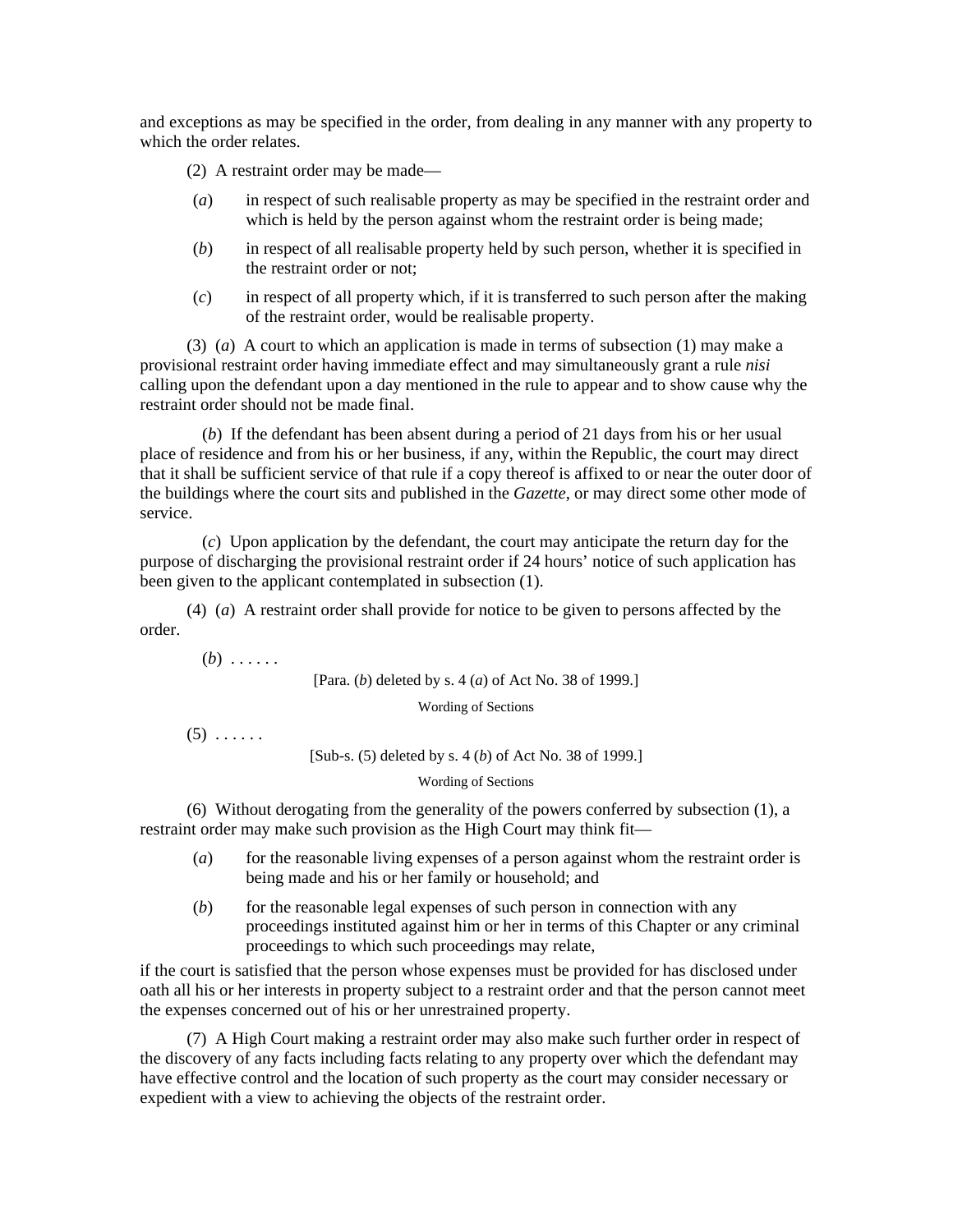(8) A High Court making a restraint order shall at the same time make an order authorising the seizure of all movable property concerned by a police official, and any other ancillary orders that the court considers appropriate for the proper, fair and effective execution of the order.

# [Sub-s. (8) substituted by s. 4 (*c*) of Act No. 38 of 1999.]

Wording of Sections

(9) Property seized under subsection (8) shall be dealt with in accordance with the directions of the High Court which made the relevant restraint order.

#### [Sub-s. (9) substituted by s. 20 (*b*) of Act No. 24 of 1999.]

Wording of Sections

(10) A High Court which made a restraint order—

- (*a*) may on application by a person affected by that order vary or rescind the restraint order or an order authorising the seizure of the property concerned or other ancillary order if it is satisfied—
	- (i) that the operation of the order concerned will deprive the applicant of the means to provide for his or her reasonable living expenses and cause undue hardship for the applicant; and
	- (ii) that the hardship that the applicant will suffer as a result of the order outweighs the risk that the property concerned may be destroyed, lost, damaged, concealed or transferred; and
- (*b*) shall rescind the restraint order when the proceedings against the defendant concerned are concluded.

[Sub-s. (10) added by s. 4 (*d*) of Act No. 38 of 1999.]

(11) When a court orders the rescission of an order authorising the seizure of property in terms of subsection (10) (*a*) the court shall make such other order as it considers appropriate for the proper, fair and effective execution of the restraint order concerned.

[Sub-s. (11) added by s. 4 (*d*) of Act No. 38 of 1999.]

**27. Seizure of property subject to restraint order.**—(1) In order to prevent any realisable property from being disposed of or removed contrary to a restraint order, any police official may seize any such property if he or she has reasonable grounds to believe that such property will be so disposed of or removed.

(2) Property seized under subsection (1) shall be dealt with in accordance with the directions of the High Court which made the relevant restraint order.

**28. Appointment of** *curator bonis* **in respect of property subject to restraint order.**— (1) Where a High Court has made a restraint order, that court may at any time—

- (*a*) appoint a *curator bonis* to do, subject to the directions of that court, any one or more of the following on behalf of the person against whom the restraint order has been made, namely—
	- (i) to perform any particular act in respect of any of or all the property to which the restraint order relates;
	- (ii) to take care of the said property;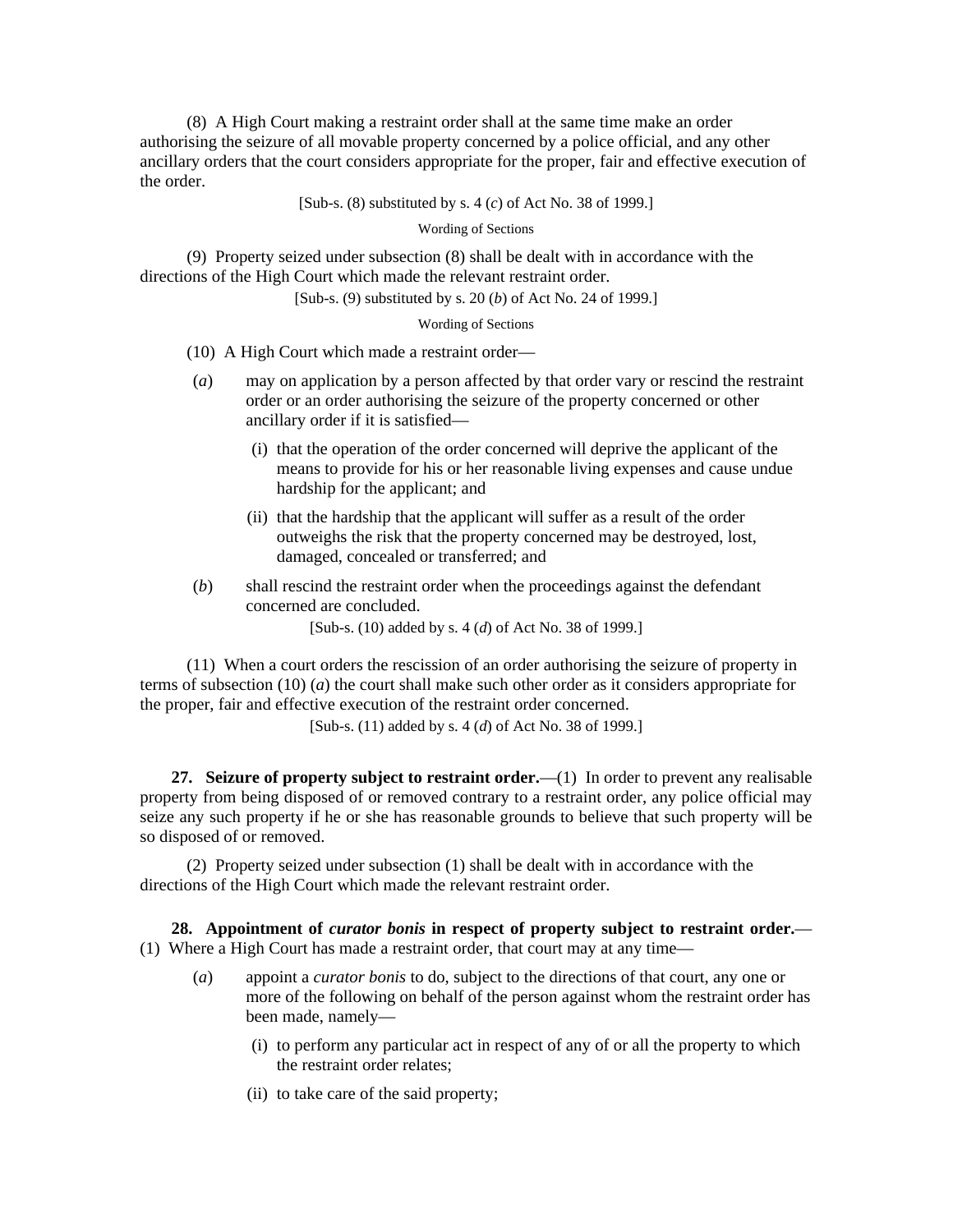- (iii) to administer the said property; and
- (iv) where the said property is a business or undertaking, to carry on, with due regard to any law which may be applicable, the business or undertaking;
- (*b*) order the person against whom the restraint order has been made to surrender forthwith, or within such period as that court may determine, any property in respect of which a *curator bonis* has been appointed under paragraph (*a*), into the custody of that *curator bonis*.

(2) Any person affected by an order contemplated in subsection (1) (*b*) may at any time apply—

- (*a*) for the variation or rescission of the order; or
- (*b*) for the variation of the terms of the appointment of the *curator bonis* concerned or for the discharge of that *curator bonis*.
- (3) The High Court which made an order contemplated in subsection  $(1)$   $(b)$ —
- (*a*) may at any time—
	- (i) vary or rescind the order; or
	- (ii) vary the terms of the appointment of the *curator bonis* concerned or discharge that *curator bonis*;
- (*b*) shall rescind the order and discharge the *curator bonis* concerned if the relevant restraint order is rescinded;
- (*c*) may make such order relating to the fees and expenditure of the *curator bonis* as it deems fit, including an order for the payment of the fees of the *curator bonis*—
	- (i) from the confiscated proceeds if a confiscation order is made; or
	- (ii) by the State if no confiscation order is made.

**29. Orders in respect of immovable property subject to restraint order.**—(1) A High Court which has made a restraint order in respect of immovable property may at any time, with a view to ensuring the payment to the State—

- (*a*) where a confiscation order has not been made, of an amount equal to the most recent value of the immovable property; or
- (*b*) where a confiscation order has been made, of an amount not exceeding the amount payable under the confiscation order,

order the registrar of deeds concerned to endorse any one or more of the restrictions contemplated in subsection (2) on the title deed of the immovable property.

(2) An order contemplated in subsection (1) may be made in respect of the following restrictions, namely—

- (*a*) that the immovable property shall not without the consent of the High Court be mortgaged or otherwise encumbered;
- (*b*) that the immovable property shall not without the consent of the High Court be attached or sold in execution; and
- (*c*) that the immovable property shall not without the consent of the High Court—
	- (i) vest in the Master of the High Court or trustee concerned, as the case may be,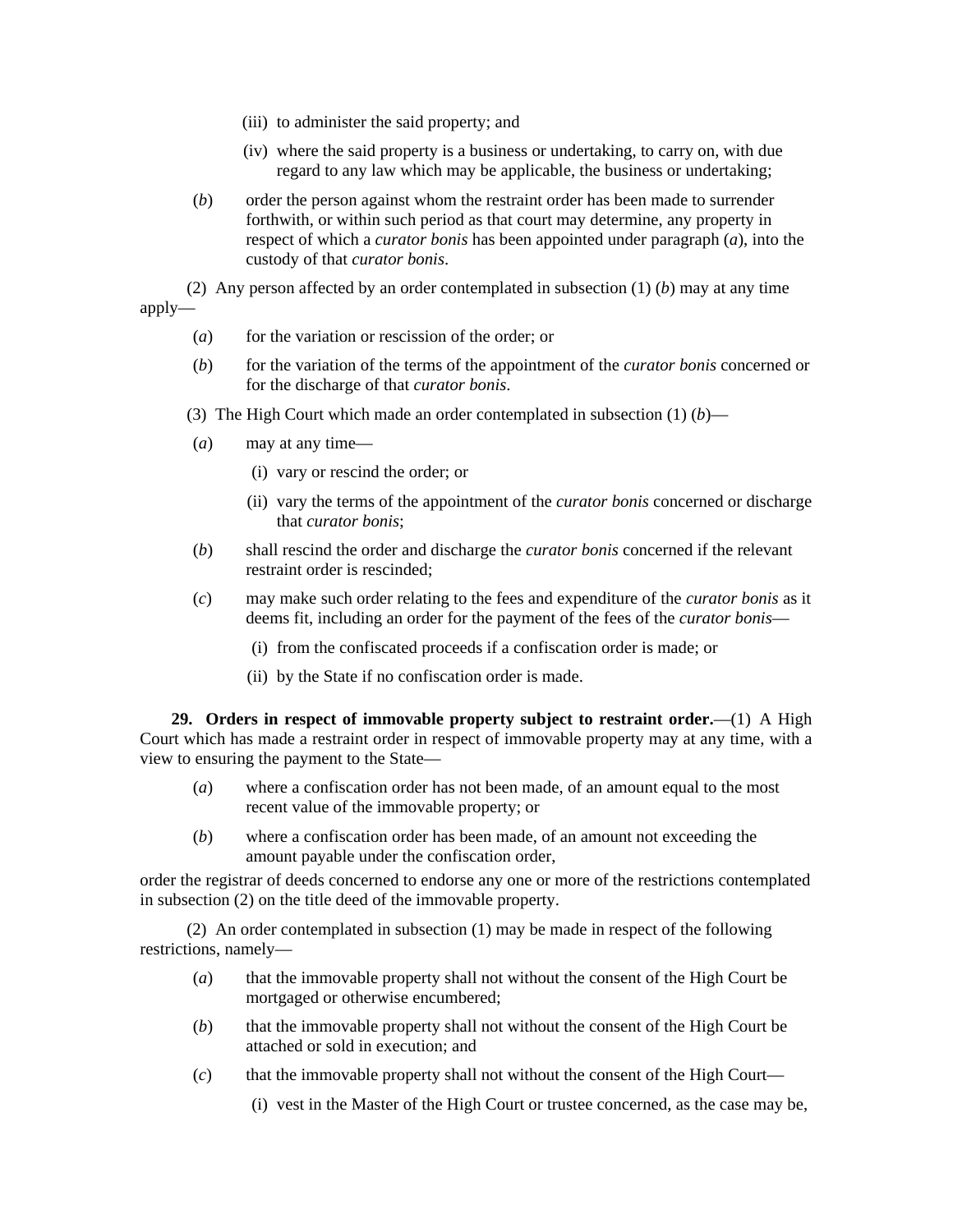when the estate of the owner of that immovable property is sequestrated; or

(ii) where the owner of that immovable property is a company or other juristic person which is being wound up, form part of the assets of such company or juristic person,

 if the owner of that immovable property has not made the payment referred to in that subsection to the State.

- (3) In order to give effect to subsection (1), the registrar of deeds concerned shall—
- (*a*) make the necessary entries in his or her registers and the necessary endorsement on the office copy of the title deed, and thereupon any such restriction shall be effective against all persons except, in the case of a restriction contemplated in subsection (2) (*b*), against any person in whose favour a mortgage bond or other charge was registered against the title deed of immovable property prior to the endorsement of the restriction on the title deed of the immovable property, but shall lapse on the transfer of ownership of the immovable property concerned;
- (*b*) when the original of the title deed is produced to him or her, make the necessary endorsement thereon.

(4) Unless the High Court directs otherwise, the custody of immovable property on the title deed of which a restriction contemplated in subsection (2) (*c*) was endorsed shall vest as from the date on which—

- (*a*) the estate of the owner of the immovable property is sequestrated; or
- (*b*) where the owner of the immovable property is a company or other juristic person, such company or juristic person is being wound up,

in the person in whom the said custody would have vested if such a restriction were not so endorsed.

(5) Where the High Court granted its consent in respect of a restriction contemplated in subsection (2) (*c*) and endorsed on the title deed of immovable property, the immovable property shall be deemed—

- (*a*) if the estate of the owner of the immovable property was sequestrated, to have vested in the Master of the High Court or trustee concerned, as the case may be, as if such a restriction were not so endorsed; or
- (*b*) if the owner of the immovable property is a company or other juristic person which is being wound up, to have formed part of the assets of such company or juristic person as if such a restriction were not so endorsed.

(6) Any person affected by an order contemplated in subsection (1) may at any time apply for the rescission of the order.

- (7) (*a*) The High Court which made an order contemplated in subsection (1)—
	- (i) may at any time rescind the order; and
	- (ii) shall rescind the order if the relevant restraint order is rescinded or the amount payment of which is ensured by the order has with the consent of that court been paid into court.

(*b*) If such order is rescinded, the High Court shall direct the registrar of deeds concerned to cancel any restriction endorsed by virtue of that order on the title deed of immovable property, and that registrar of deeds shall give effect to any such direction.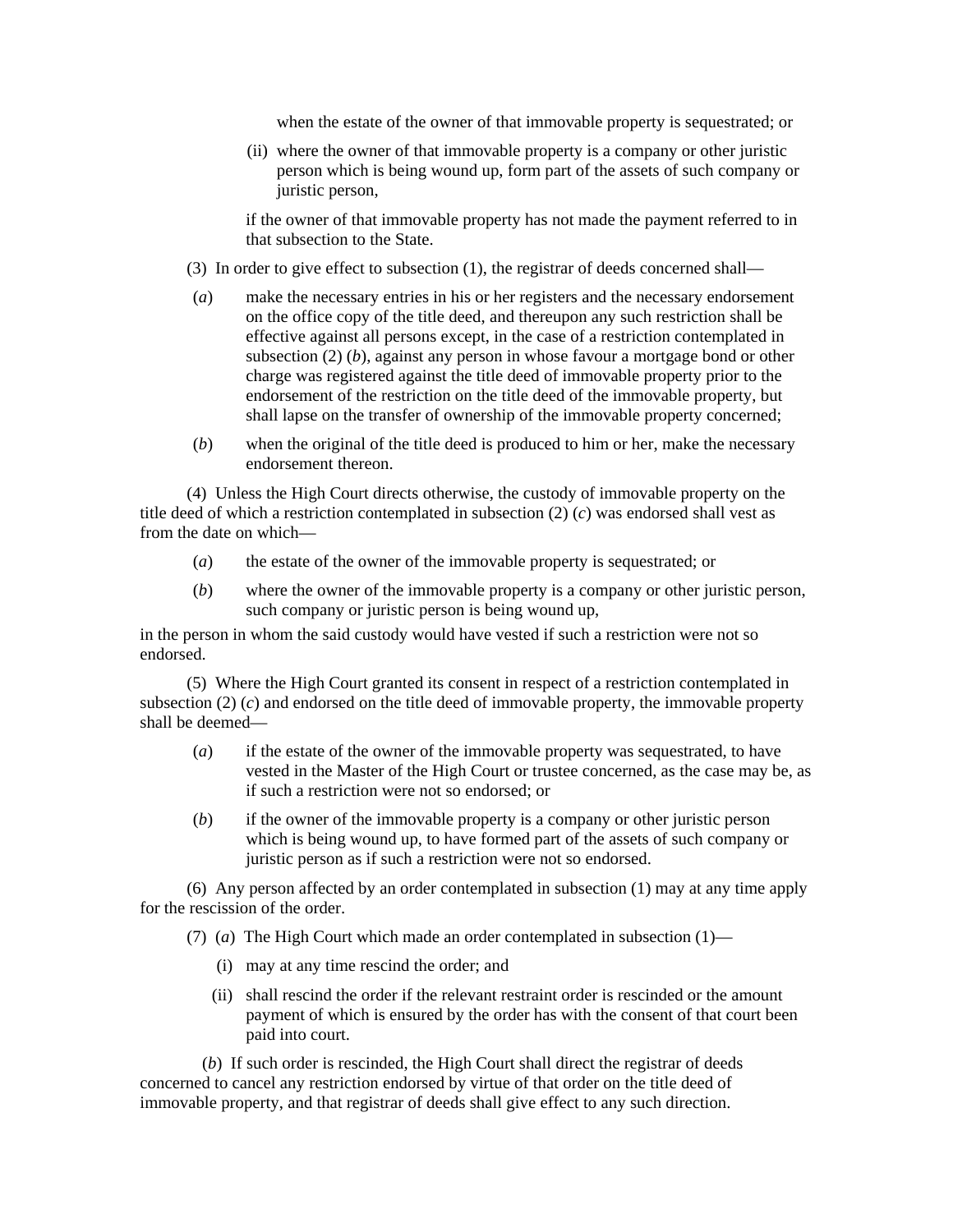**29A. Variation and rescission of certain orders suspended by appeal.**—The noting of an appeal against a decision to vary or rescind any order referred to in sections 26 (10), 28 (3) and 29 (7) shall suspend such a variation or rescission pending the outcome of the appeal. [S. 29A inserted by s. 5 of Act No. 38 of 1999.]

PART 4

# *Realisation of Property*

**30. Realisation of property.**—(1) A High Court may exercise the powers conferred upon it by subsection (2) when—

- (*a*) a confiscation order has been made against the defendant concerned;
- (*b*) such confiscation order is no longer subject to review or appeal; and
- (*c*) the proceedings against that defendant have not been concluded.
- (2) A High Court may, on the application of the National Director—
- (*a*) if a *curator bonis* has not been appointed in respect of any of the property concerned, appoint a *curator bonis* in respect of realisable property;
- (*b*) subject to subsection (3), authorise a *curator bonis* appointed under section 28 (1) (*a*) or under paragraph (*a*) of this subsection, as the case may be, to realise any realisable property in such manner as that court may determine;
- (*c*) order any person who holds realisable property to surrender the said property forthwith into the custody of a *curator bonis* appointed under section 28 (1) (*a*) or under paragraph (*a*) of this subsection, as the case may be.

(3) A High Court shall not exercise its powers under subsection (2) (*b*) unless it has afforded all persons known to have any interest in the property concerned an opportunity to make representations to it in connection with the realisation of that property.

(4) If the court referred to in subsection (2) is satisfied that a person—

- (*a*) is likely to be directly affected by the confiscation order; or
- (*b*) has suffered damage to or loss of property or injury as a result of an offence or related criminal activity referred to in section 18 (1) which was committed by the defendant,

the court may allow that person to make representations in connection with the realisation of that property.

(5) If the court is satisfied that a person who has suffered damage to or loss of property or injury as a result of an offence or related criminal activity referred to in section 18 (1) which was committed by the defendant—

- (*a*) has instituted civil proceedings, or intends to institute such proceedings within a reasonable time; or
- (*b*) has obtained a judgment against the defendant,

in respect of that damage, loss or injury, the court may order that the *curator bonis* suspend the realisation of the whole or part of the realisable property concerned for the period that the court deems fit in order to satisfy such a claim or judgment and related legal expenses and may make such ancillary orders as it deems expedient.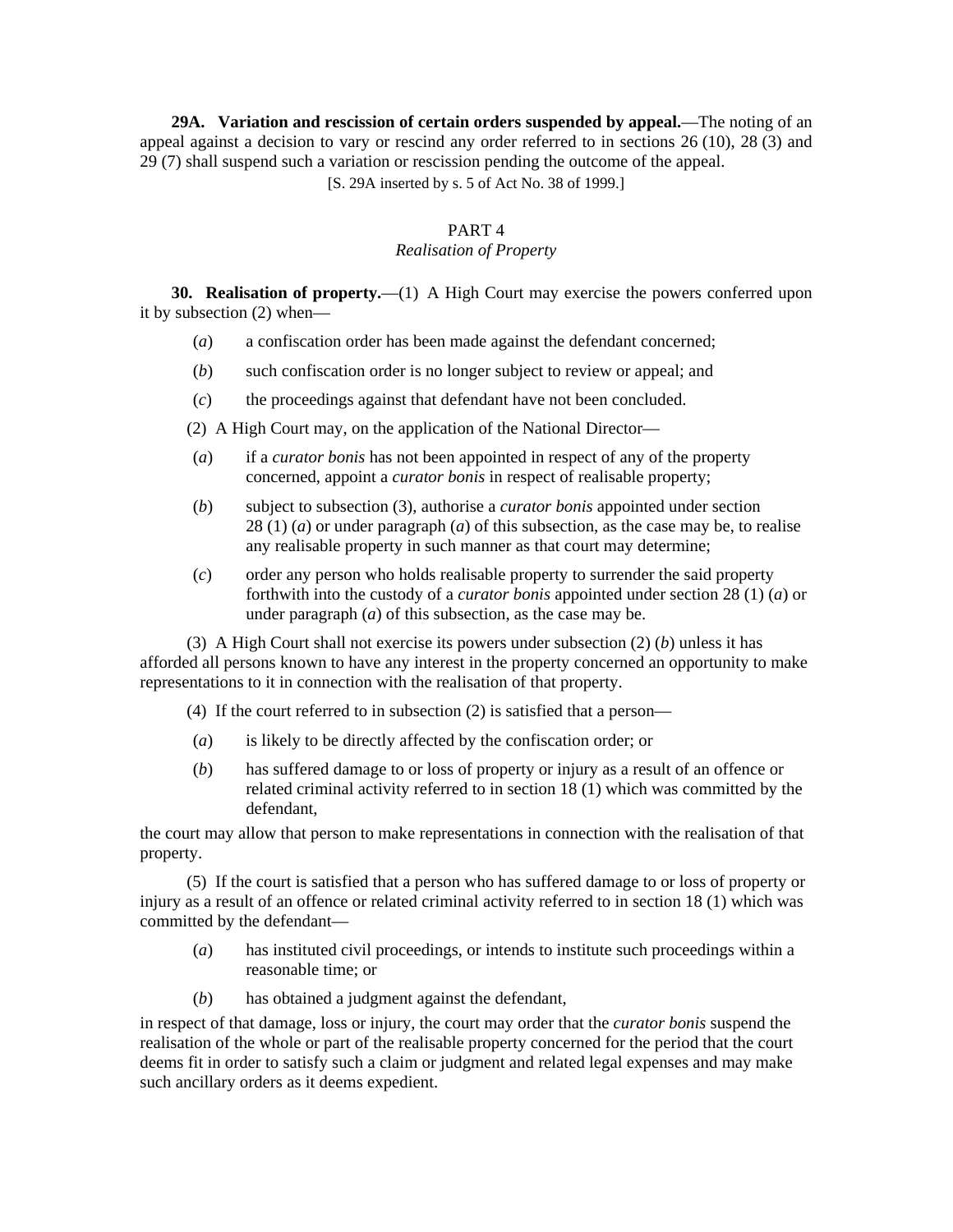(6) The *curator bonis* shall as soon as possible after—

- (*a*) (i) the proceedings referred to in subsection  $(5)(a)$  have been disposed of; or
	- (ii) the judgment referred to in subsection  $(5)$  (*b*) has been satisfied, as the case may be; or

[Para. (*a*) substituted by s. 21 of Act No. 24 of 1999.]

Wording of Sections

(*b*) the period determined under subsection (5) has expired,

[Para. (*b*) substituted by s. 21 of Act No. 24 of 1999.]

## Wording of Sections

whichever occurs first, realise the realisable property concerned as contemplated in subsection (2).

**31. Application of certain sums of money.**—(1) The following sums of money in the hands of a *curator bonis* appointed under this Chapter, namely—

- (*a*) the proceeds of any realisable property realised by virtue of section 30; and
- (*b*) any other sums of money, being property of the defendant concerned,

shall, after such payment as the High Court may direct have been made out of such sums of money, be applied on that defendant's behalf in satisfaction of the confiscation order made against him or her: Provided that where the High Court may direct payment out of such sums of money, the State shall not have a preferential claim: Provided further that, if sums of money remain in the hands of the *curator bonis* after the amount payable under such confiscation order has been fully paid, the *curator bonis* shall distribute those sums of money—

- (i) among such persons who held realisable property which has been realised by virtue of section 30; and
- (ii) in such proportions,

as that court may, after affording such persons an opportunity to make representations to it in connection with the distribution of those sums of money, direct.

(2) Without limiting the generality of subsection (1) such payment as the High Court may direct shall, for the purposes of that subsection, include any payment in respect of an obligation which was found to have priority in terms of section 20.

**32. Functions of** *curator bonis***.**—(1) Immediately after letters of curatorship have been granted to a *curator bonis* appointed under this Chapter, the *curator bonis* shall take into his or her custody all the property in respect of which he or she was appointed, as well as any book, record or other document in the possession or custody or under the control of any person referred to in section 28 (1) (*b*) or 30 (2) (*c*) which relates to the said property.

(2) Save as is otherwise provided in this Chapter, the provisions of the Administration of Estates Act, 1965 (Act No. 66 of 1965), shall with the necessary changes apply in respect of a *curator bonis* appointed under this Chapter.

**33. Exercise of powers by High Court and** *curator bonis***.**—(1) The powers conferred upon a High Court by sections 26 to 31, or upon a *curator bonis* appointed under this Chapter, shall—

(*a*) subject to paragraphs (*b*) and (*c*), be exercised with a view to making available the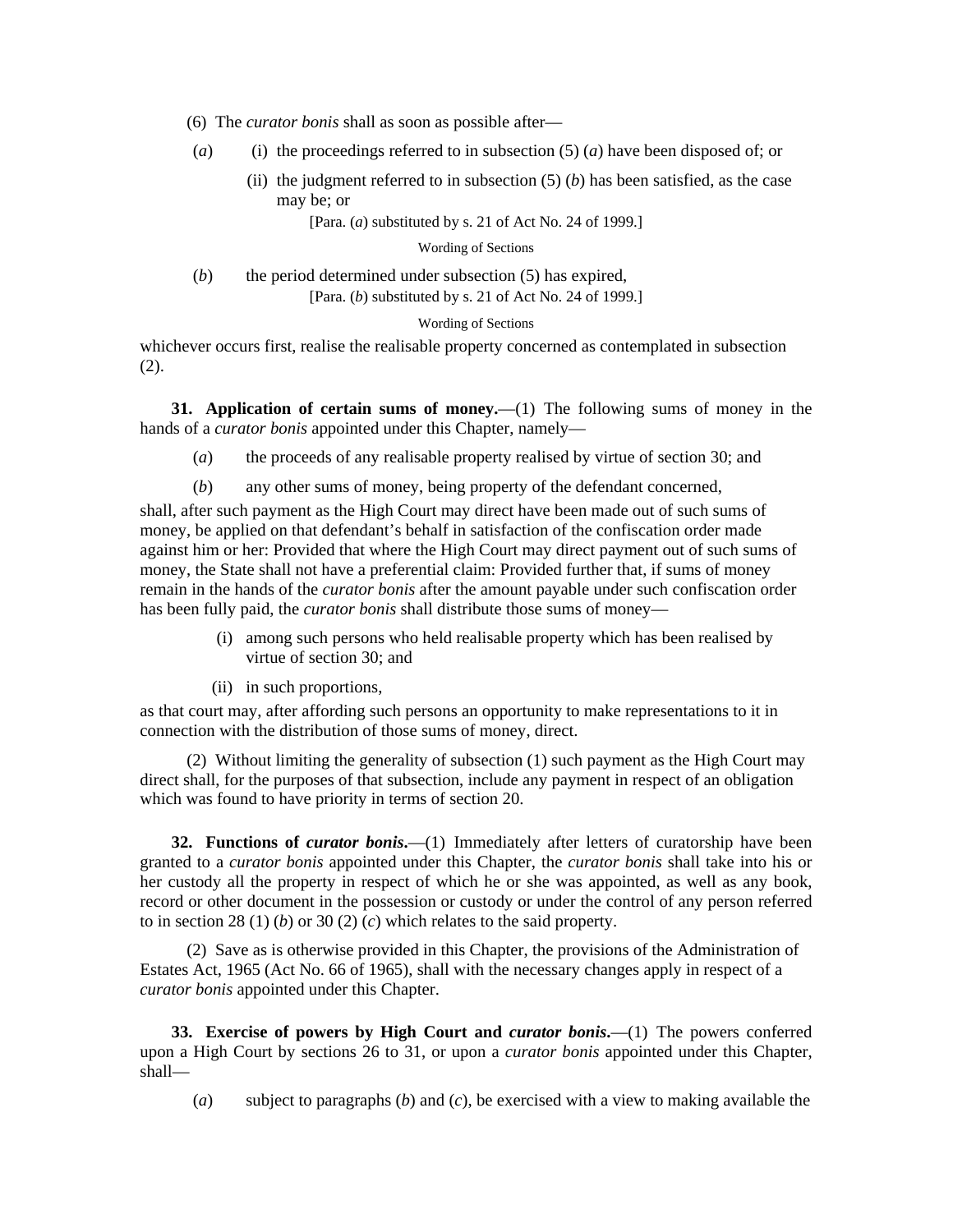current value of realisable property for satisfying any confiscation order made or which might be made against the defendant;

- (*b*) in the case of realisable property held by a person to whom that defendant has directly or indirectly made an affected gift, be exercised with a view to realising not more than the current value of such gift;
- (*c*) be exercised with a view to allowing any person other than that defendant or the recipient of such gift to retain or recover the current value of any property held by him or her,

and, except as provided in sections 20 (1) and 26 (6), any obligation of that defendant or the recipient of such gift which conflicts with the obligation to satisfy a confiscation order shall be left out of account.

(2) The provisions of subsection (1) shall not be construed as prohibiting any High Court from making any additional order in respect of a debt owed to the State.

**34. Variation of confiscation orders.**—(1) If the High Court is satisfied that the realisable property is inadequate for the payment of the balance of the amount to be recovered under a confiscation order against the defendant concerned, that court may, on the application of that defendant, issue a certificate to that effect stating the reasons for the court being so satisfied.

- (2) For the purposes of subsection (1), the High Court may—
- (*a*) in the case of realisable property held—
	- (i) by a person whose estate has been sequestrated, take into account the extent to which the proceeds of property in that estate may be distributed among the creditors; or
	- (ii) by a company or other juristic person which is being wound up, take into account the extent to which the assets of such company or juristic person may be distributed among the creditors;
- (*b*) leave out of account any inadequacy in the realisable property which is in the opinion of that court wholly or partly attributable to anything done by the defendant for the purpose of preserving any property held by a person to whom the defendant had directly or indirectly made an affected gift from the risk of any realisation in terms of this Chapter.

(3) (*a*) If a certificate referred to in subsection (1) has been issued, the defendant may apply to the court which made the confiscation order against him or her for the reduction of the amount to be recovered under that confiscation order.

(*b*) Such court or, if the judge or judicial officer concerned is not available, any judge or judicial officer of that court may substitute for the amount to be recovered under such confiscation order such lesser amount as that court may consider just in the circumstances of the case.

**35. Effect of sequestration of estates on realisable property.**—(1) When the estate of a person who holds realisable property is sequestrated—

- (*a*) the property for the time being subject to a restraint order made before the date of sequestration; and
- (*b*) the proceeds of any realisable property realised by virtue of section 30 and for the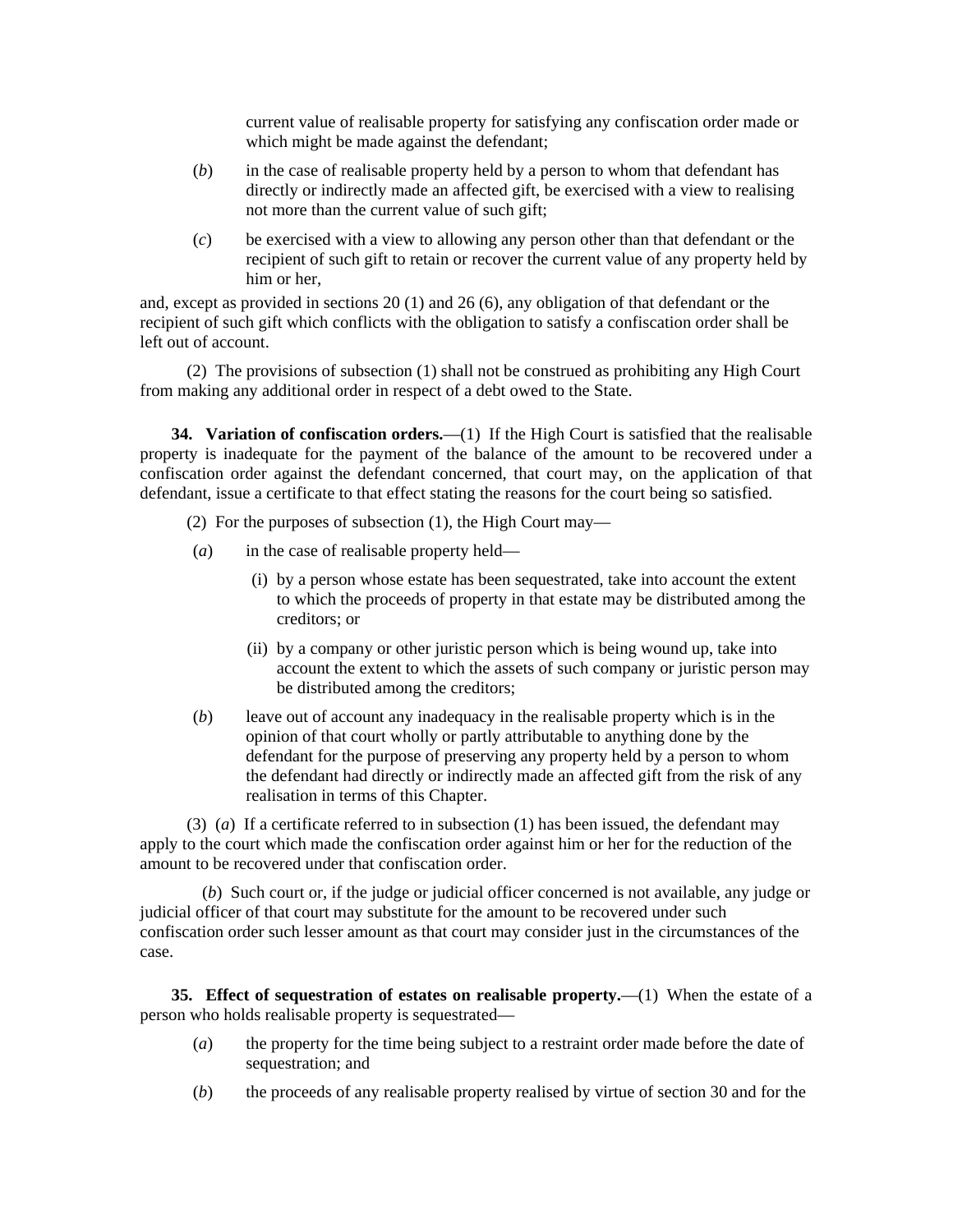time being in the hands of a *curator bonis* appointed under this Chapter, shall not vest in the Master of the High Court or trustee concerned, as the case may be.

(2) When the estate of a defendant who has directly or indirectly made an affected gift to any other person is sequestrated—

- (*a*) no court shall set aside the disposition of such gift under section 29, 30 or 31 of the Insolvency Act, 1936 (Act No. 24 of 1936)—
	- (i) if a prosecution for an offence has been instituted against the defendant and the proceedings against him or her have not been concluded; or
	- (ii) if the property of such other person is subject to a restraint order; [Para. (*a*) amended by s. 22 of Act No. 24 of 1999.]

#### Wording of Sections

(*b*) any court which sets aside any disposition contemplated in paragraph (*a*) after the conclusion of the proceedings against the defendant, shall take into account any realisation of the property of such other person in terms of this Chapter.

(3) Where the estate of an insolvent has been sequestrated, the powers conferred upon a High Court by sections 26 to 31 and 33 (2) or upon a *curator bonis* appointed under this Chapter, shall not be exercised—

- (*a*) in respect of any property which forms part of that estate; or
- (*b*) in respect of any property which the trustee concerned is entitled to claim from the insolvent under section 23 of the Insolvency Act, 1936.

(4) Nothing in the Insolvency Act, 1936, shall be construed as prohibiting any High Court or *curator bonis* appointed under this Chapter from exercising any power contemplated in subsection (3) in respect of any property or proceeds mentioned in subsection (1).

**36. Effect of winding-up of companies or other juristic persons on realisable property.**—(1) When any competent court has made an order for the winding-up of any company or other juristic person which holds realisable property or a resolution for the voluntary winding-up of any such company or juristic person has been registered in terms of any applicable law—

- (*a*) no property for the time being subject to a restraint order made before the relevant time; and
- (*b*) no proceeds of any realisable property realised by virtue of section 30 and for the time being in the hands of a *curator bonis* appointed under this Chapter,

shall form part of the assets of any such company or juristic person.

(2) Where an order mentioned in subsection (1) has been made in respect of a company or other juristic person or a resolution mentioned in that subsection has been registered in respect of such company or juristic person, the powers conferred upon a High Court by sections 26 to 31 and 33 (2) or upon a *curator bonis* appointed under this Chapter, shall not be exercised in respect of any property which forms part of the assets of such company or juristic person.

[Sub-s. (2) substituted by s. 23 of Act No. 24 of 1999.]

### Wording of Sections

(3) Nothing in the Companies Act, 1973 (Act No. 61 of 1973), or any other law relating to juristic persons in general or any particular juristic person, shall be construed as prohibiting any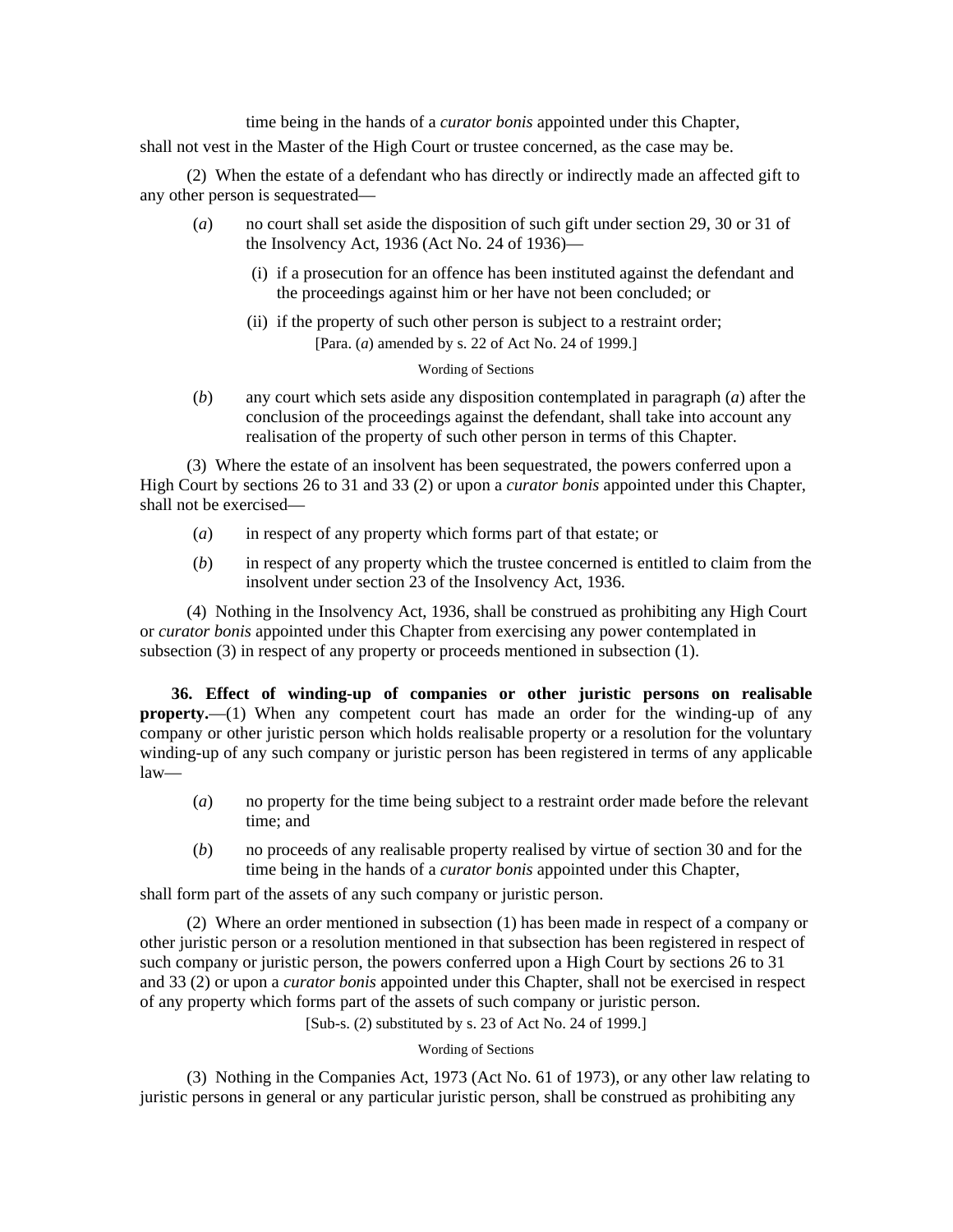High Court or *curator bonis* appointed under this Chapter from exercising any power contemplated in subsection (2) in respect of any property or proceeds mentioned in subsection (1).

- (4) For the purposes of subsection (1), "the relevant time" means—
- (*a*) where an order for the winding-up of the company or juristic person, as the case may be, has been made, the time of the presentation to the court concerned of the application for the winding-up; or
- (*b*) where no such order has been made, the time of the registration of the resolution authorising the voluntary winding-up of the company or juristic person, as the case may be.

(5) The provisions of section 35 (2) are with the necessary changes applicable to a company or juristic person who has directly or indirectly made an affected gift.

# CHAPTER 6 CIVIL RECOVERY OF PROPERTY

# PART 1

## *Introduction*

**37. Proceedings are civil, not criminal.**—(1) For the purposes of this Chapter all proceedings under this Chapter are civil proceedings, and are not criminal proceedings.

(2) The rules of evidence applicable in civil proceedings apply to proceedings under this Chapter.

(3) No rule of evidence applicable only in criminal proceedings shall apply to proceedings under this Chapter.

(4) No rule of construction applicable only in criminal proceedings shall apply to proceedings under this Chapter.

# PART<sub>2</sub>

#### *Preservation of Property*

**38. Preservation of property orders.**—(1) The National Director may by way of an *ex parte* application apply to a High Court for an order prohibiting any person, subject to such conditions and exceptions as may be specified in the order, from dealing in any manner with any property.

(2) The High Court shall make an order referred to in subsection (1) if there are reasonable grounds to believe that the property concerned—

(*a*) is an instrumentality of an offence referred to in Schedule 1; or

(*b*) is the proceeds of unlawful activities.

(3) A High Court making a preservation of property order shall at the same time make an order authorising the seizure of the property concerned by a police official, and any other ancillary orders that the court considers appropriate for the proper, fair and effective execution of the order.

[Sub-s. (3) substituted by s. 6 of Act No. 38 of 1999.]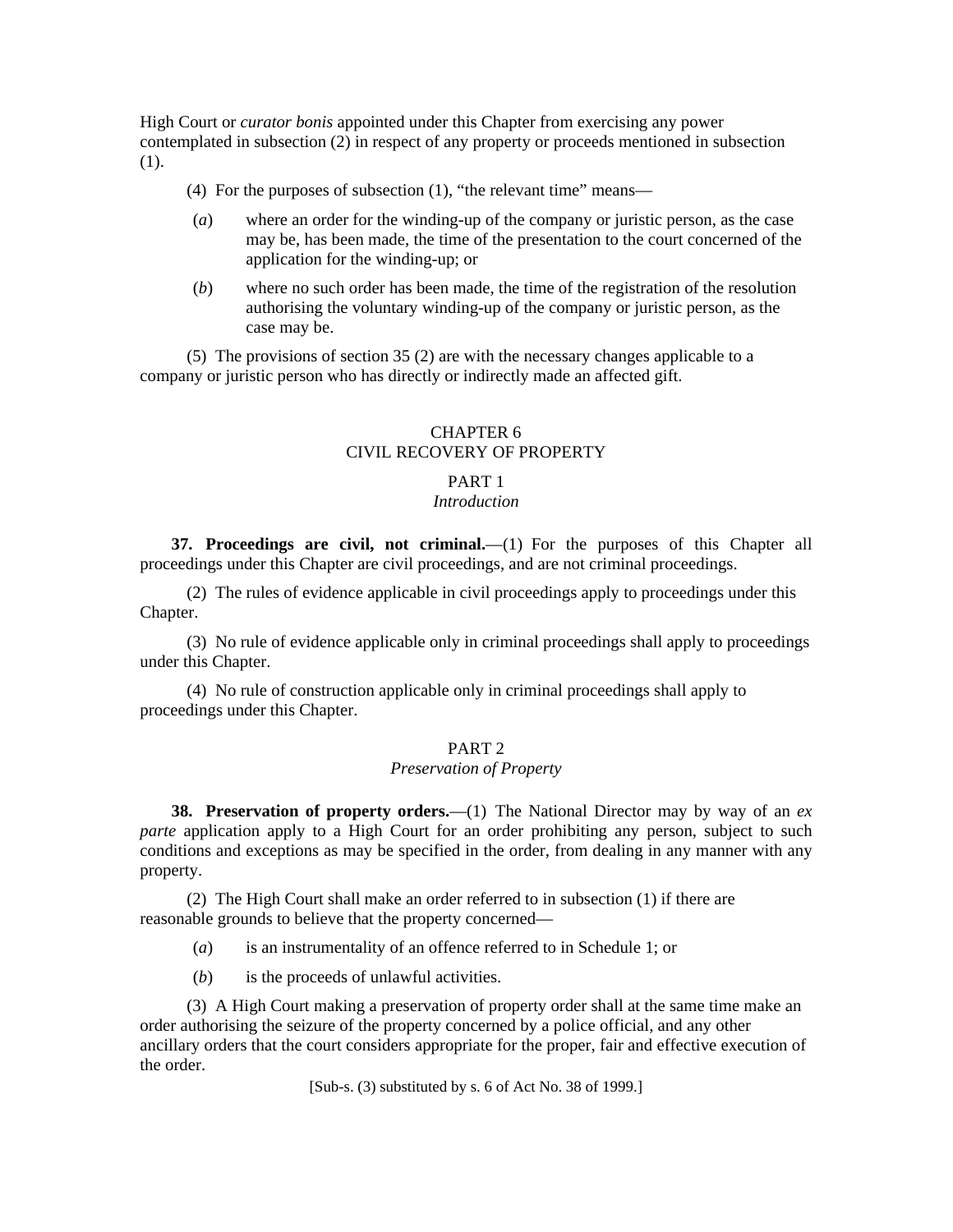### Wording of Sections

(4) Property seized under subsection (3) shall be dealt with in accordance with the directions of the High Court which made the relevant preservation of property order.

**39. Notice of preservation of property orders.**—(1) If a High Court makes a preservation of property order, the National Director shall, as soon as practicable after the making of the order—

- (*a*) give notice of the order to all persons known to the National Director to have an interest in property which is subject to the order; and
- (*b*) publish a notice of the order in the *Gazette*.

(2) A notice under subsection (1) (*a*) shall be served in the manner in which a summons whereby civil proceedings in the High Court are commenced, is served.

(3) Any person who has an interest in the property which is subject to the preservation of property order may enter an appearance giving notice of his or her intention to oppose the making of a forfeiture order or to apply for an order excluding his or her interest in the property concerned from the operation thereof.

(4) An appearance under subsection (3) shall be delivered to the National Director within, in the case of—

- (*a*) a person upon whom a notice has been served under subsection (1) (*a*), 14 days after such service; or
- (*b*) any other person, 14 days after the date upon which a notice under subsection (1) (*b*) was published in the *Gazette*.

(5) An appearance under subsection (3) shall contain full particulars of the chosen address for the delivery of documents concerning further proceedings under this Chapter and shall be accompanied by an affidavit stating—

- (*a*) full particulars of the identity of the person entering the appearance;
- (*b*) the nature and extent of his or her interest in the property concerned; and
- (*c*) the basis of the defence upon which he or she intends to rely in opposing a forfeiture order or applying for the exclusion of his or her interests from the operation thereof.

**40. Duration of preservation of property orders.**—A preservation of property order shall expire 90 days after the date on which notice of the making of the order is published in the *Gazette* unless—

- (*a*) there is an application for a forfeiture order pending before the High Court in respect of the property, subject to the preservation of property order;
- (*b*) there is an unsatisfied forfeiture order in force in relation to the property subject to the preservation of property order; or
- (*c*) the order is rescinded before the expiry of that period.

**41. Seizure of property subject to preservation of property order.**—(1) In order to prevent property subject to a preservation of property order from being disposed of or removed contrary to that order, any police official may seize any such property if he or she has reasonable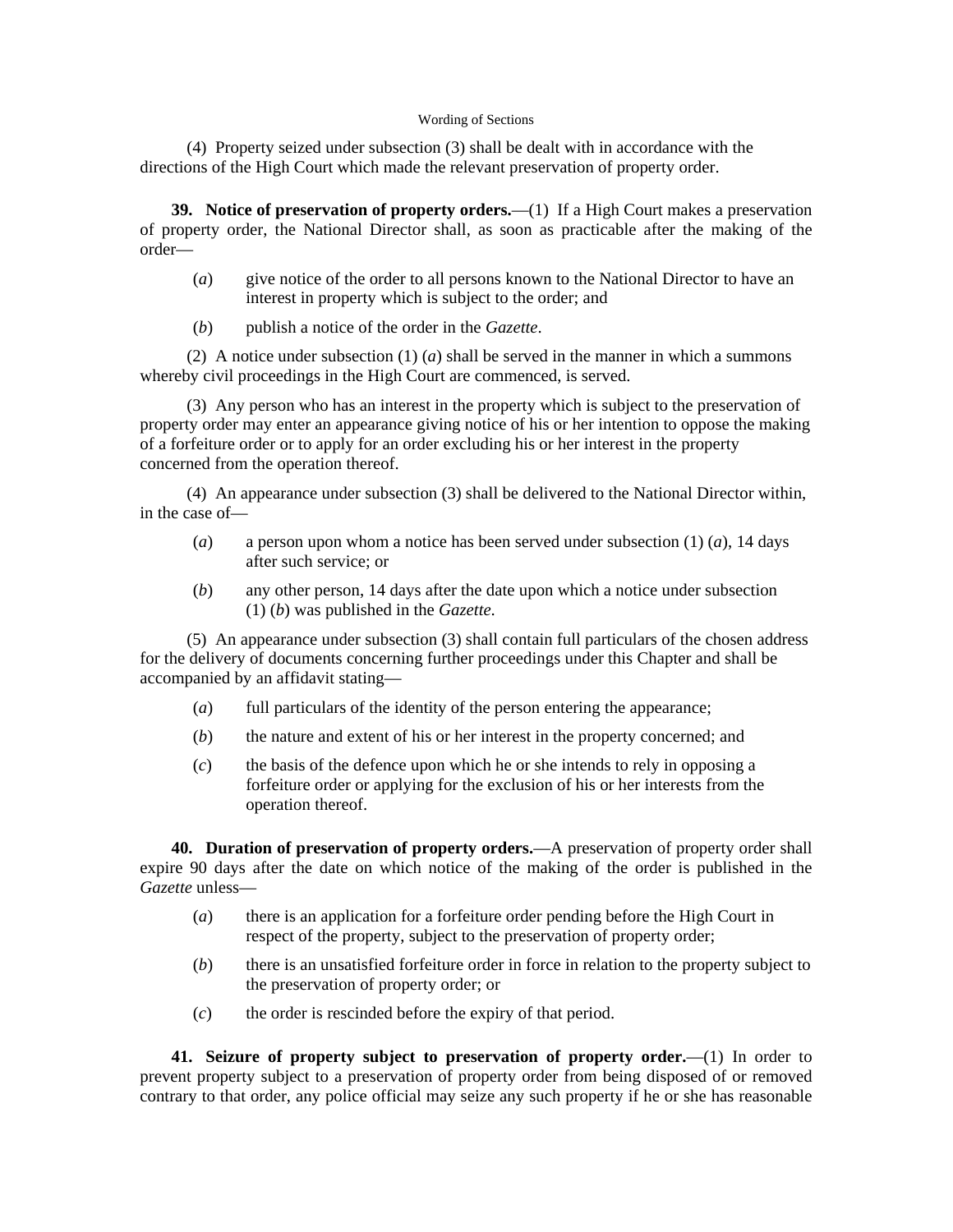grounds to believe that such property will be so disposed of or removed.

(2) Property seized under subsection (1) shall be dealt with in accordance with the directions of the High Court which made the relevant preservation of property order.

**42. Appointment of** *curator bonis* **in respect of property subject to preservation of property order.**—(1) Where a High Court has made a preservation of property order, the High Court shall, if it deems it appropriate, at the time of the making of the order or at a later time—

- (*a*) appoint a *curator bonis* to do, subject to the directions of that High Court, any one or more of the following on behalf of the person against whom the preservation of property order has been made, namely—
	- (i) to assume control over the property:
	- (ii) to take care of the said property;
	- (iii) to administer the said property and to do any act necessary for that purpose; and
	- (iv) where the said property is a business or undertaking, to carry on, with due regard to any law which may be applicable, the business or undertaking; and
- (*b*) order any person holding property subject to the preservation of property order to surrender forthwith, or within such period as that Court may determine, any such property into the custody of the *curator bonis*.

[Sub-s. (1) amended by s. 7 of Act No. 38 of 1999.]

Wording of Sections

(2) The High Court which made an order under subsection (1) may make such order relating to the fees and expenditure of the *curator bonis* as it deems fit, including an order for the payment of the fees of the *curator bonis*—

- (*a*) from the forfeited property if a forfeiture order is made; or
- (*b*) by the State if no forfeiture order is made.

**43. Orders in respect of immovable property subject to preservation of property order.**—(1) A High Court which has made a preservation of property order in respect of immovable property may at any time, with a view to ensuring the effective execution of a subsequent order, order the registrar of deeds concerned to endorse any one or more of the restrictions referred to in subsection (2) on the title deed of the immovable property.

(2) An order under subsection (1) may be made in respect of the following restrictions, namely—

- (*a*) that the immovable property shall not without the consent of the High Court be mortgaged or otherwise encumbered;
- (*b*) that the immovable property shall not without the consent of the High Court be attached or sold in execution; and
- (*c*) that the immovable property shall not without the consent of the High Court—
	- (i) vest in the Master of the High Court or trustee concerned, as the case may be, when the estate of the owner of that immovable property is sequestrated; or
	- (ii) where the owner of that immovable property is a company or other corporate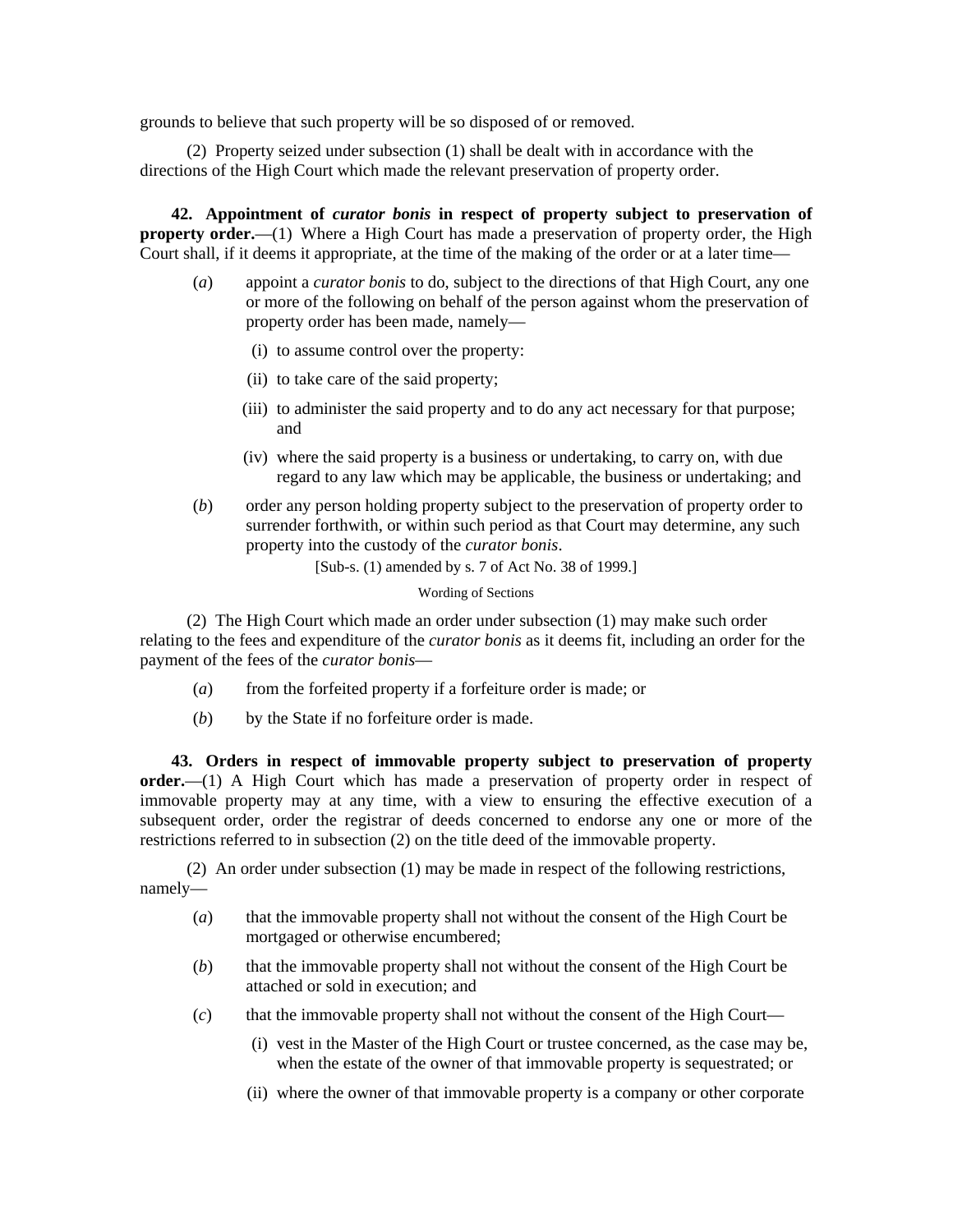body which is being wound up, form part of the assets of such company or corporate body.

- (3) In order to give effect to subsection (1), the registrar of deeds concerned shall—
- (*a*) make the necessary entries in his or her registers and the necessary endorsement on the office copy of the title deed, and thereupon any such restriction shall be effective against all persons except, in the case of a restriction contemplated in subsection (2) (*b*), against any person in whose favour a mortgage bond or other charge was registered against the title deed of immovable property prior to the endorsement of the restriction on the title deed of the immovable property, but shall lapse on the transfer of ownership of the immovable property concerned;
- (*b*) when the original of the title deed is produced to him or her, make the necessary endorsement thereon.

(4) Unless the High Court directs otherwise, the custody of immovable property on the title deed of which a restriction contemplated in subsection (2) (*c*) was endorsed shall vest as from the date on which—

- (*a*) the estate of the owner of the immovable property is sequestrated; or
- (*b*) where the owner of the immovable property is a company or other corporate body, such company or corporate body is being wound up,

in the person in whom the said custody would have vested if such a restriction were not so endorsed.

(5) Where the High Court granted its consent in respect of a restriction contemplated in subsection (2) (*c*) and endorsed on the title deed of immovable property, the immovable property shall be deemed—

- (*a*) if the estate of the owner of the immovable property was sequestrated, to have vested in the Master of the High Court or trustee concerned, as the case may be. as if such a restriction were not so endorsed; or
- (*b*) if the owner of the immovable property is a company or other juristic person which is being wound up, to have formed part of the assets of such company or juristic person as if such a restriction were not so endorsed.

(6) Any person affected by an order contemplated in subsection (1) may at any time apply for the rescission of the order.

**44. Provision for expenses.**—(1) A preservation of property order may make provision as the High Court deems fit for—

- (*a*) reasonable living expenses of a person holding an interest in property subject to a preservation of property order and his or her family or household; and
- (*b*) reasonable legal expenses of such a person in connection with any proceedings instituted against him or her in terms of this Act or any other related criminal proceedings.

(2) A High Court shall not make provision for any expenses under subsection (1) unless it is satisfied that—

(*a*) the person cannot meet the expenses concerned out of his or her property which is not subject to the preservation of property order; and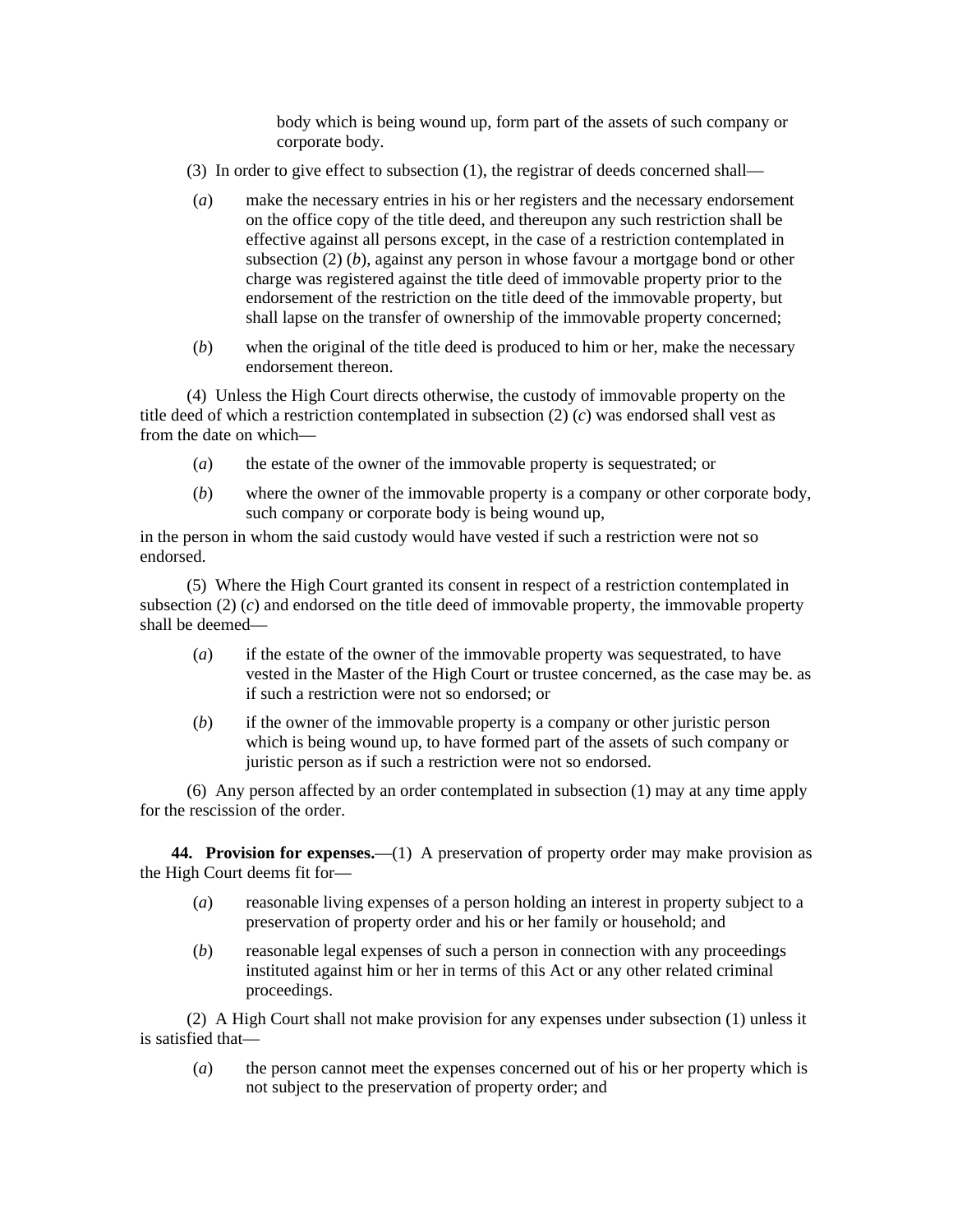(*b*) the person has disclosed under oath all his or her interests in the property and has submitted to that Court a sworn and full statement of all his or her assets and liabilities.

**45. Maximum legal expenses that can be met from preserved property.**—(1) Despite provision in a preservation of property order for the meeting of legal expenses out of any property to which the order applies, a legal expense is not to be met out of that property to the extent that the amount payable for any legal service concerned exceeds any prescribed maximum allowable cost for that service.

(2) This section operates only to limit the amount of the legal expenses that a High Court may provide for under section 44 to be met out of property that is subject to a preservation of property order and does not limit or otherwise affect any entitlement of a legal practitioner to be paid or to recover for a legal service any amount that exceeds any applicable maximum.

**46. Taxation of legal expenses.**—(1) If a High Court granting a preservation of property order makes provision for a person's reasonable legal expenses—

- (*a*) the National Director; or
- (*b*) the *curator bonis*,

may apply to the High Court for an order under this section.

(2) The *curator bonis* or the National Director must give notice of an application under this section to the person concerned.

(3) On an application under this section, the High Court must order that the expenses be taxed as provided in the order.

(4) After an application is made for an order under this section, the *curator bonis* need not, unless ordered by the Court to do so, take any steps for the purpose of meeting the expenses as provided by the preservation of property order unless and until—

- (*a*) an order under this section in relation to the expenses is complied with; or
- (*b*) the application, and any appeal arising out of it, are finally determined, or otherwise disposed of, other than by the making of such an order.

**47. Variation and rescission of orders.**—(1) A High Court which made a preservation of property order—

- (*a*) may on application by a person affected by that order vary or rescind the preservation of property order or an order authorising the seizure of the property concerned or other ancillary order if is satisfied—
	- (i) that the operation of the order concerned will deprive the applicant of the means to provide for his or her reasonable living expenses and cause undue hardship for the applicant; and
	- (ii) that the hardship that the applicant will suffer as result of the order outweighs the risk that the property concerned may be destroyed, lost, damaged, concealed or transferred; and
- (*b*) shall rescind the preservation of property order when the proceedings against the defendant concerned are concluded.

[Sub-s. (1) substituted by s. 8 (*a*) of Act No. 38 of 1999.]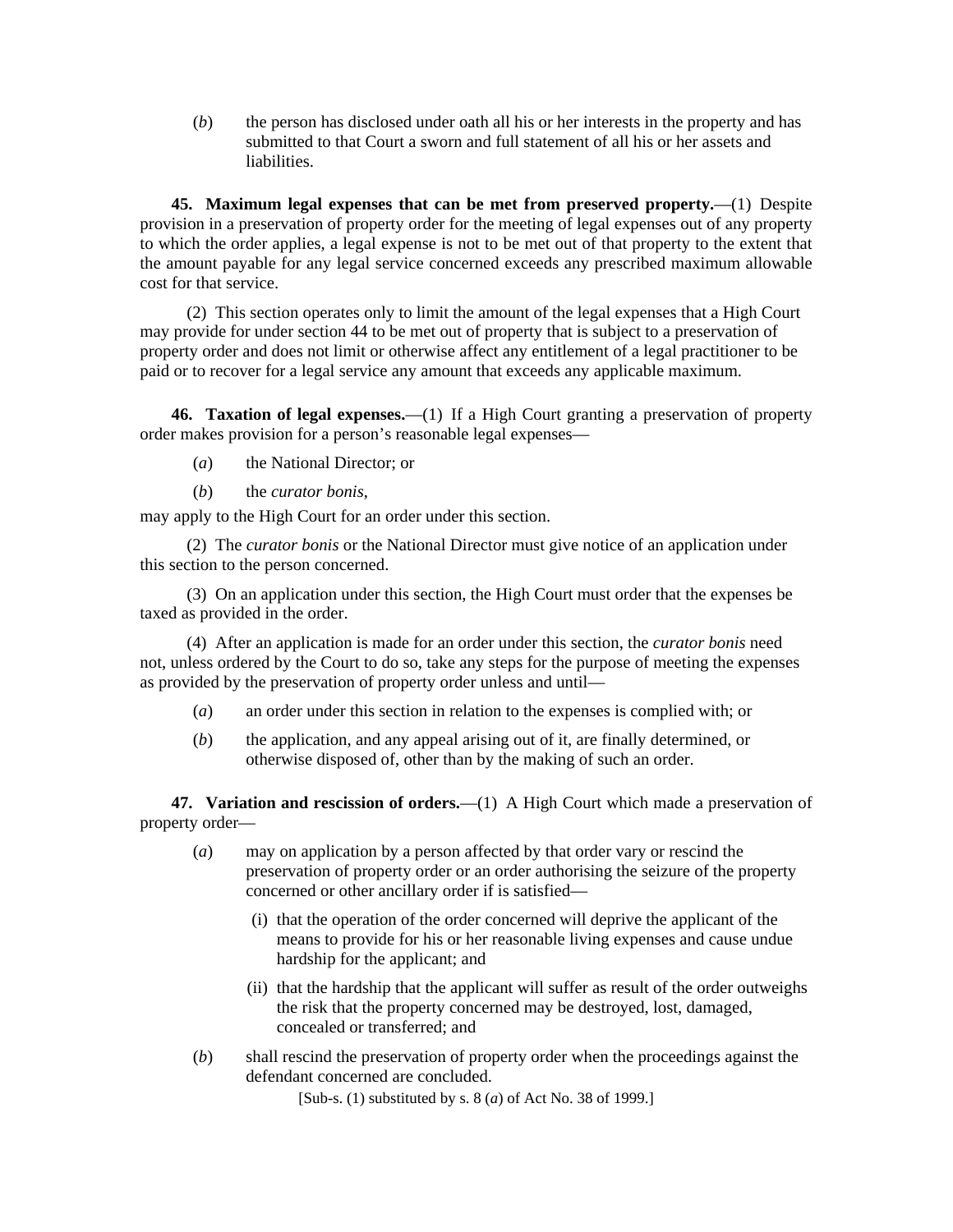#### Wording of Sections

(1A) When a court orders the rescission of an order authorising the seizure of property under paragraph  $(a)$  of subsection  $(1)$  the court shall make such other order as it considers appropriate for the proper, fair and effective execution of the preservation of property order concerned.

[Sub-s. (1A) inserted by s. 8 (*b*) of Act No. 38 of 1999.]

(2) (*a*) Any person affected by an order for the appointment of a *curator bonis* may at any time apply—

- (i) for the variation or rescission of the order;
- (ii) for the variation of the terms of the appointment of the *curator bonis* concerned; or
- (iii) for the discharge of the *curator bonis*.
- (*b*) A High Court which made an order for the appointment of a *curator bonis*
	- (i) may, if it deems it necessary in the interests of justice, at any time—
		- (*aa*) vary or rescind the order:
		- (*bb*) vary the terms of the appointment of the *curator bonis* concerned; or
		- (*cc*) discharge that *curator bonis*;
- (ii) shall rescind the order and discharge the *curator bonis* concerned if the relevant preservation of property order is rescinded.

(3) (*a*) Any person affected by an order in respect of immovable property may at any time apply for the rescission of the order.

(*b*) A High Court which made an order in respect of immovable property—

- (i) may, if it deems it necessary in the interests of justice, at any time rescind the order; or
- (ii) shall rescind the order if the relevant preservation of property order is rescinded.

(*c*) If an order in respect of immovable property is rescinded, the High Court shall direct the registrar of deeds concerned to cancel any restriction endorsed by virtue of that order on the title deed of immovable property, and that registrar of deeds shall give effect to any such direction.

(4) The noting of an appeal against a decision to vary or rescind any order referred to in this section shall suspend such a variation or rescission pending the outcome of the appeal. [Sub-s. (4) added by s. 8 (*c*) of Act No. 38 of 1999.]

#### PART 3

#### *Forfeiture of Property*

**48. Application for forfeiture order.**—(1) If a preservation of property order is in force the National Director may apply to a High Court for an order forfeiting to the State all or any of the property that is subject to the preservation of property order.

(2) The National Director shall give 14 days notice of an application under subsection (1) to every person who entered an appearance in terms of section 39 (3).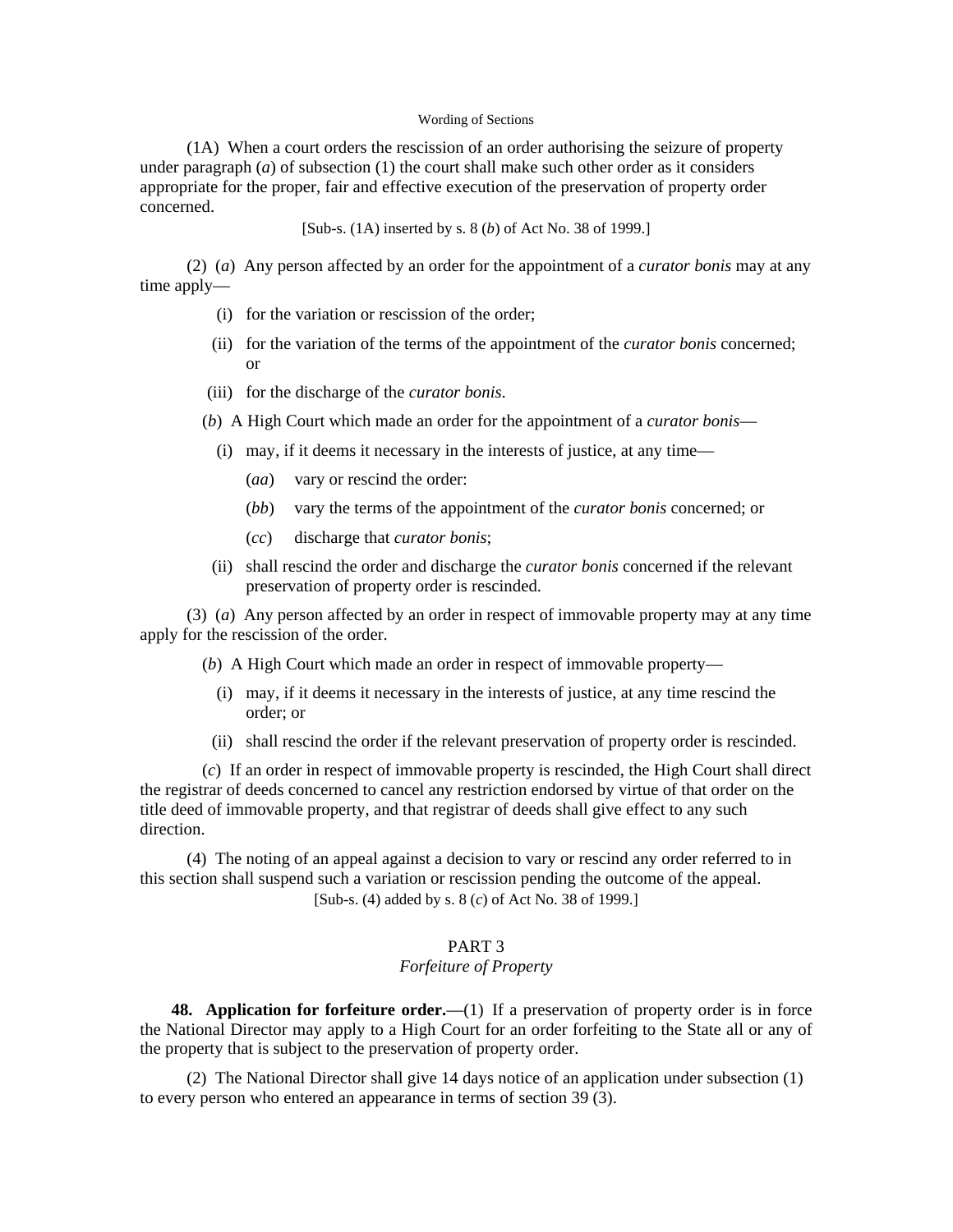## [Sub-s. (2) substituted by s. 26 of Act No. 24 of 1999.]

#### Wording of Sections

(3) A notice under subsection (2) shall be served in the manner in which a summons whereby civil proceedings in the High Court are commenced, is served.

(4) Any person who entered an appearance in terms of section 39 (3) may appear at the application under subsection (1)—

- (*a*) to oppose the making of the order; or
- (*b*) to apply for an order—
	- (i) excluding his or her interest in that property from the operation of the order; or
	- (ii) varying the operation of the order in respect of that property,

and may adduce evidence at the hearing of the application.

**49. Late entry of appearance.**—(1) Any person who, for any reason, did not enter an appearance in terms of section 39 (3) may, within 14 days of him or her becoming aware of the existence of a preservation of property order, apply to the High Court for leave to enter such an appearance.

(2) An application in terms of subsection (1) may be made before or after the date on which an application for a forfeiture order is made under section 48 (1), but shall be made before judgment is given in respect of such an application for a forfeiture order.

(3) The High Court may grant an applicant referred to in subsection (1) leave to enter an appearance in terms of section 39 (3) within the period which the Court deems appropriate, if the Court is satisfied on good cause shown that such applicant—

- (*a*) has for sufficient reason failed to enter an appearance in terms of section 39 (3); and
- (*b*) has an interest in the property which is subject to the preservation of property order.
- (4) When a High Court grants an applicant leave to enter an appearance, the Court—
- (*a*) shall make any order as to costs against the applicant; and
- (*b*) may make any order to regulate the further participation of the applicant in proceedings concerning an application for a forfeiture order,

which it deems appropriate.

(5) An appearance entered after leave has been obtained under this section shall contain full particulars of the chosen address of the person who enters such appearance for the delivery of documents concerning further proceedings under this Chapter and shall be accompanied by an affidavit referred to in section 39 (5).

**50. Making of forfeiture order.**—(1) The High Court shall, subject to section 52, make an order applied for under section 48 (1) if the Court finds on a balance of probabilities that the property concerned—

- (*a*) is an instrumentality of an offence referred to in Schedule 1; or
- (*b*) is the proceeds of unlawful activities.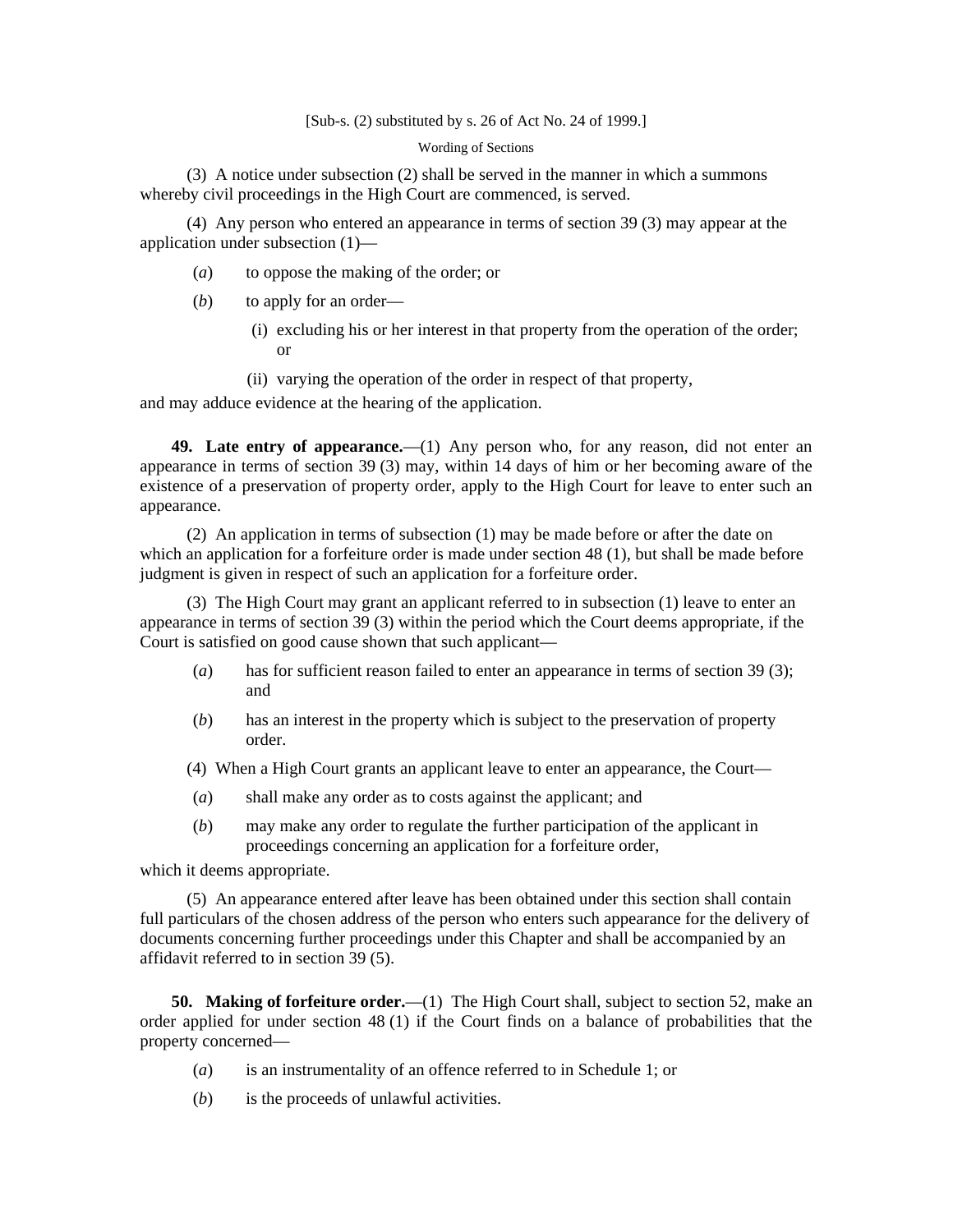(2) The High Court may, when it makes a forfeiture order or at any time thereafter, make any ancillary orders that it considers appropriate, including orders for and with respect to facilitating the transfer to the State of property forfeited to the State under such an order.

(3) The absence of a person whose interest in property may be affected by a forfeiture order does not prevent the High Court from making the order.

(4) The validity of an order under subsection (1) is not affected by the outcome of criminal proceedings, or of an investigation with a view to institute such proceedings, in respect of an offence with which the property concerned is in some way associated.

(5) The Registrar of the Court making a forfeiture order must publish a notice thereof in the *Gazette* as soon as practicable after the order is made.

(6) A forfeiture order shall not take effect—

- (*a*) before the period allowed for an application under section 54 or an appeal under section 55 has expired; or
- (*b*) before such an application or appeal has been disposed of.

**51. Notice of reasonable grounds that property is concerned in commission of offence.**—(1) The National Director may apply to a judge in chambers or a magistrate for an order notifying a person having an interest in or control over property that there are reasonable grounds to believe that such property is an instrumentality of an offence referred to in Schedule 1.

(2) The judge or magistrate shall make an order referred to in subsection (1) if the judge or magistrate is satisfied that there are reasonable grounds to believe that the property concerned is an instrumentality of an offence referred to in Schedule 1.

(3) When a judge or magistrate makes an order under subsection (1), the registrar of the High Court concerned or clerk of the Magistrate's Court for the district concerned shall issue a notice in the prescribed form to the person referred to in the order, informing him or her that there are reasonable grounds to believe that property in which he or she has an interest or over which he or she has control, is an instrumentality of an offence referred to in Schedule 1.

(4) A notice issued under subsection (3) shall be served on the person concerned in the manner in which a summons whereby civil proceedings in the High Court are commenced is served.

**52. Exclusion of interests in property.**—(1) The High Court may, on application—

- (*a*) under section 48 (3); or
- (*b*) by a person referred to in section 49 (1),

[Para. (*b*) substituted by s. 29 (*a*) of Act No. 24 of 1999.]

#### Wording of Sections

and when it makes a forfeiture order, make an order excluding certain interests in property which is subject to the order, from the operation thereof.

(2) The High Court may make an order under subsection (1), in relation to the forfeiture of the proceeds of unlawful activities, if it finds on a balance of probabilities that the applicant for the order—

(*a*) had acquired the interest concerned legally and for a consideration, the value of which is not significantly less than the value of that interest; and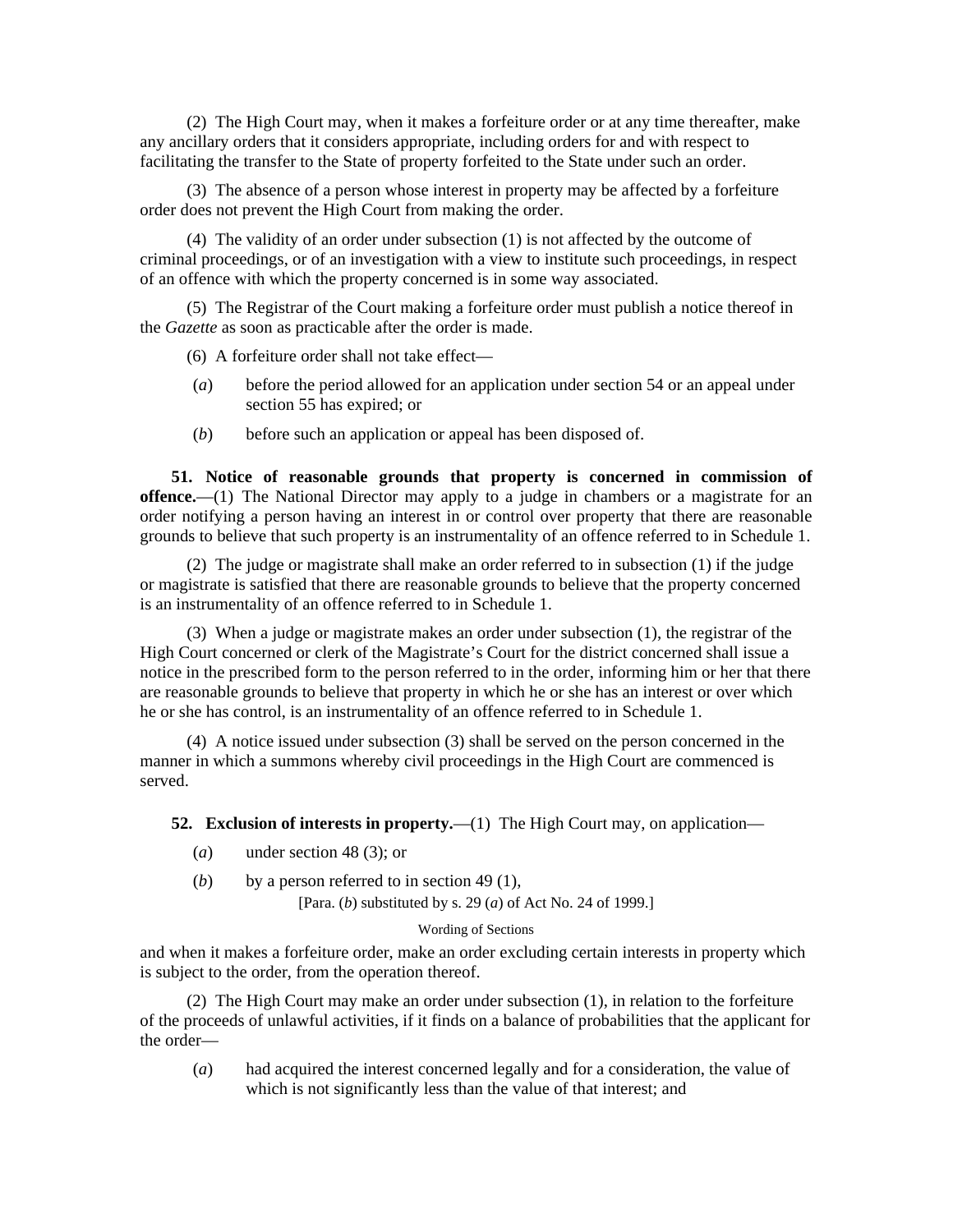(*b*) where the applicant had acquired the interest concerned after the commencement of this Act, that he or she neither knew nor had reasonable grounds to suspect that the property in which the interest is held is the proceeds of unlawful activities.  $[Sub-s. (2)$  substituted by s. 9 of Act No. 38 of 1999.]

#### Wording of Sections

(2A) The High Court may make an order under subsection (1), in relation to the forfeiture of an instrumentality of an offence referred to in Schedule 1, if it finds on a balance of probabilities that the applicant for the order had acquired the interest concerned legally, and—

- (*a*) neither knew nor had reasonable grounds to suspect that the property in which the interest is held is an instrumentality of an offence referred to in Schedule 1; or
- (*b*) where the offence concerned had occurred before the commencement of this Act, the applicant has since the commencement of this Act taken all reasonable steps to prevent the use of the property concerned as an instrumentality of an offence referred to in Schedule 1.

[Sub-s. (2A) inserted by s. 9 of Act No. 38 of 1999.]

(3) (*a*) If an applicant for an order under subsection (1) adduces evidence to show that he or she did not know or did not have reasonable grounds to suspect that the property in which the interest is held, is an instrumentality of an offence referred to in Schedule 1, the State may submit a return of the service on the applicant of a notice issued under section 51 (3) in rebuttal of that evidence in respect of the period since the date of such service.

(*b*) If the State submits a return of the service on the applicant of a notice issued under section 51 (3) as contemplated in paragraph  $(a)$ , the applicant for an order under subsection  $(1)$ must, in addition to the facts referred to in subsection  $(2)$   $(a)$  and  $(2)$   $(b)$   $(i)$ , also prove on a balance of probabilities that, since such service, he or she has taken all reasonable steps to prevent the further use of the property concerned as an instrumentality of an offence referred to in Schedule 1.

(4) A High Court making an order for the exclusion of an interest in property under subsection (1) may, in the interest of the administration of justice or in the public interest, make that order upon the conditions that the Court deems appropriate including a condition requiring the person who applied for the exclusion to take all reasonable steps, within a period that the Court may determine, to prevent the future use of the property as an instrumentality of an offence referred to in Schedule 1.

**53. Forfeiture order by default.**—(1) If the National Director applies for a forfeiture order by default and the High Court is satisfied that no person has appeared on the date upon which an application under section 48 (1) is to be heard and, on the grounds of sufficient proof or otherwise, that all persons who entered appearances in terms of section 39 (3) have knowledge of notices given under section 48 (2), the Court may—

- (*a*) make any order by default which the Court could have made under sections 50 (1) and  $(2)$ ;
- (*b*) make such order as the Court may consider appropriate in the circumstances; or
- (*c*) make no order.

(2) The High Court may, before making an order in terms of subsection (1), call upon the National Director to adduce such further evidence, either in writing or orally, in support of his or her application as the Court may consider necessary.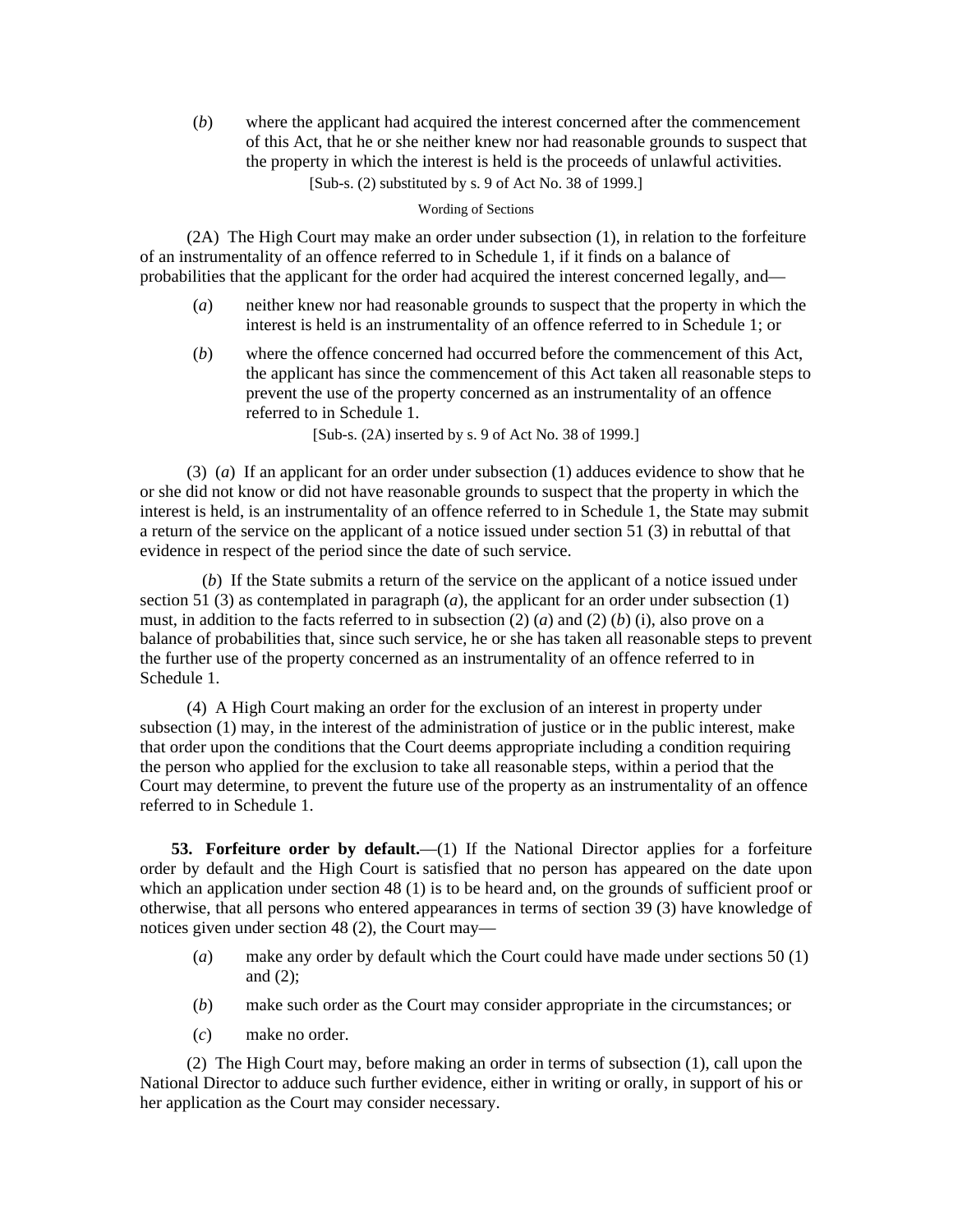(3) Any person whose interest in the property concerned is affected by the forfeiture order or other order made by the Court under subsection (1) may, within 20 days after he or she has acquired knowledge of such order or direction, set the matter down for variation or rescission by the court.

(4) The court may, upon good cause shown, vary or rescind the default order or give some other direction on such terms as it deems appropriate.

**54. Exclusion of interests in forfeited property.**—(1) Any person affected by a forfeiture order who was entitled to receive notice of the application for the order under section 48 (2), but did not receive such notice, may, within 45 days after the notice of the making thereof is published in the *Gazette*, apply for an order excluding his or her interest in the property concerned from the operation of the order, or varying the operation of the order in respect of such property.

- (2) The application shall be accompanied by an affidavit setting forth—
- (*a*) the nature and extent of the applicant's right, title or interest in the property concerned;
- (*b*) the time and circumstances of the applicant's acquisition of the right, title, or interest in the property;
- (*c*) any additional facts supporting the application; and
- (*d*) the relief sought.

(3) The hearing of the application shall, to the extent practicable and consistent with the interests of justice be held within 30 days of the filing of the application.

(4) The High Court may consolidate the hearing of the application with a hearing of any other application filed by a person under this section.

(5) At the hearing, the applicant may testify and present evidence and witnesses on his or her own behalf, and may cross-examine any witness who appears at the hearing.

(6) The National Director or the *curator bonis* concerned, or a person authorised in writing thereto by them, may present evidence and witnesses in rebuttal and in defence of their claim to the property and may cross-examine a witness who appears at the hearing.

(7) In addition to the testimony and evidence presented at the hearing, the High Court may, upon application by the National Director or the *curator bonis* concerned, or a person authorised in writing thereto by them, order that the testimony of any witness relating to the property forfeited, be taken by commission and that any book, paper, document, record, recording, or other material not privileged be produced at the taking down of such testimony by commission.

(8) The High Court may make an order under subsection (1), in relation to the forfeiture of the proceeds of unlawful activities, if it finds on a balance of probabilities that the applicant for the order—

- (*a*) had acquired the interest concerned legally and for a consideration, the value of which is not significantly less than the value of that interest; and
- (*b*) where the applicant had acquired the interest concerned after the commencement of this Act, that he or she neither knew nor had reasonable grounds to suspect that the property in which the interest is held is the proceeds of unlawful activities. [Sub-s. (8) substituted by s. 10 of Act No. 38 of 1999.]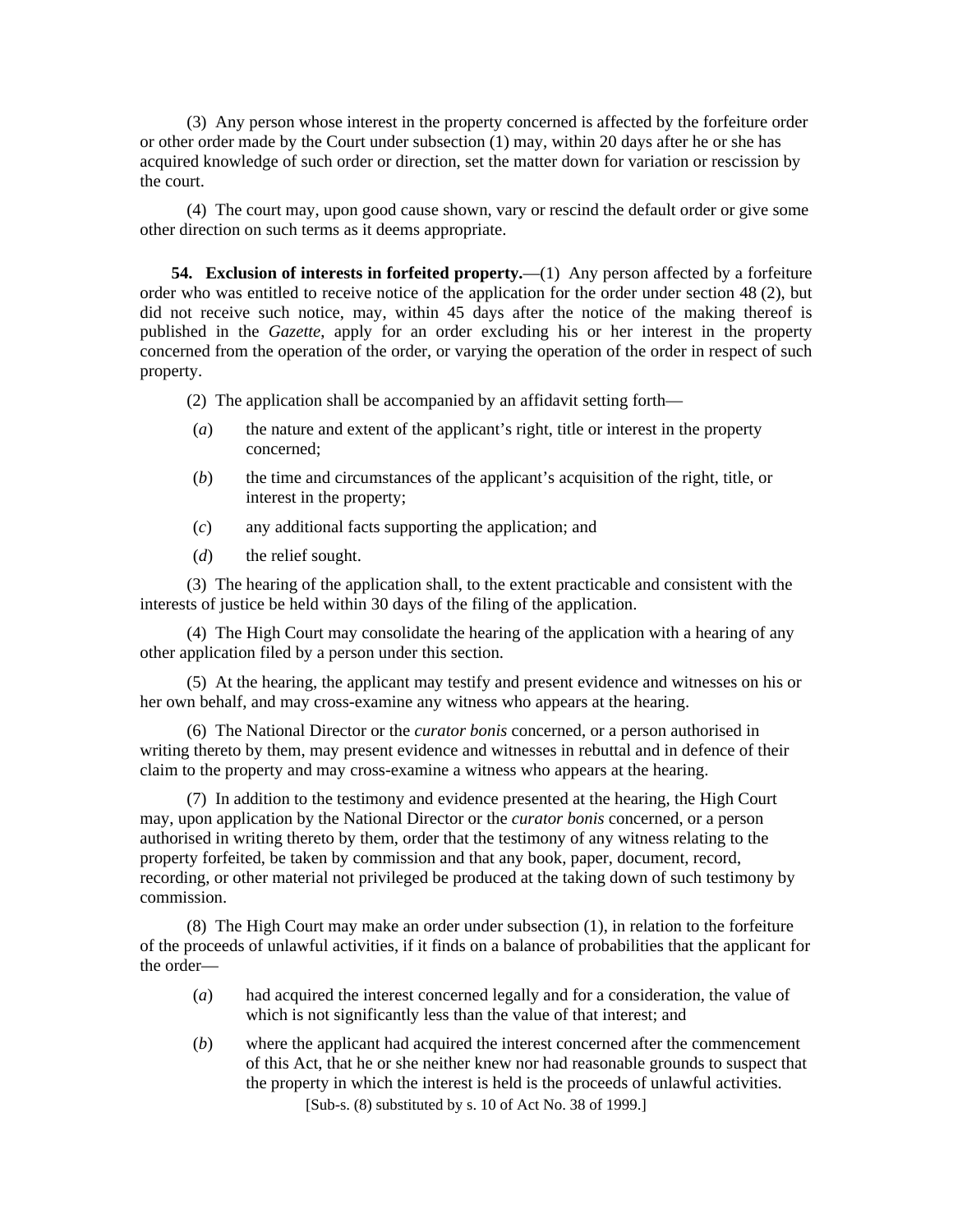#### Wording of Sections

(8A) The High Court may make an order under subsection (1), in relation to the forfeiture of an instrumentality of an offence referred to in Schedule 1, if it finds on a balance of probabilities that the applicant for the order had acquired the interest concerned legally, and—

- (*a*) neither knew nor had reasonable grounds to suspect that the property in which the interest is held is an instrumentality of an offence referred to in Schedule l; or
- (*b*) where the offence concerned had occurred before the commencement of this Act, the applicant has since the commencement of this Act taken all reasonable steps to prevent the use of the property concerned as an instrumentality of an offence referred to in Schedule 1.

[Sub-s. (8A) inserted by s. 10 of Act No. 38 of 1999.]

- (9) (*a*) When a person who testifies under this section—
	- (i) fails to answer fully and to the best of his or her ability any question lawfully put to him or her; or
	- (ii) gives false evidence knowing that evidence to be false or not believing it to be true,

he or she shall be guilty of an offence.

(*b*) When a person who furnishes an affidavit under subsection (2) makes a false statement in the affidavit knowing that statement to be false or not believing it to be true, he or she shall be guilty of an offence.

(*c*) A person convicted of an offence under this subsection shall be liable to the penalty prescribed by law for perjury.

**55. Appeal against forfeiture order.**—Any preservation of property order and any order authorising the seizure of the property concerned or other ancillary order which is in force at the time of any decision regarding the making of a forfeiture order under section 50 (1) shall remain in force pending the outcome of any appeal against the decision concerned.

[S. 55 substituted by s. 11 of Act No. 38 of 1999.]

Wording of Sections

**56. Effect of forfeiture order.**—(1) Where a High Court has made a forfeiture order and a *curator bonis* has not been appointed in respect of any of the property concerned, the High Court may appoint a *curator bonis* to perform any of the functions referred to in section 57 in respect of such property.

[Sub-s. (1) substituted by s. 32 of Act No. 24 of 1999.]

#### Wording of Sections

(2) On the date when a forfeiture order takes effect the property subject to the order is forfeited to the State and vests in the *curator bonis* on behalf of the State.

(3) Upon a forfeiture order taking effect the *curator bonis* may take possession of that property on behalf of the State from any person in possession, or entitled to possession, of the property.

**57. Fulfilment of forfeiture order.**—(1) The *curator bonis* must, subject to any order for the exclusion of interests in forfeited property under section 52 (2) (*a*) or 54 (8) and in accordance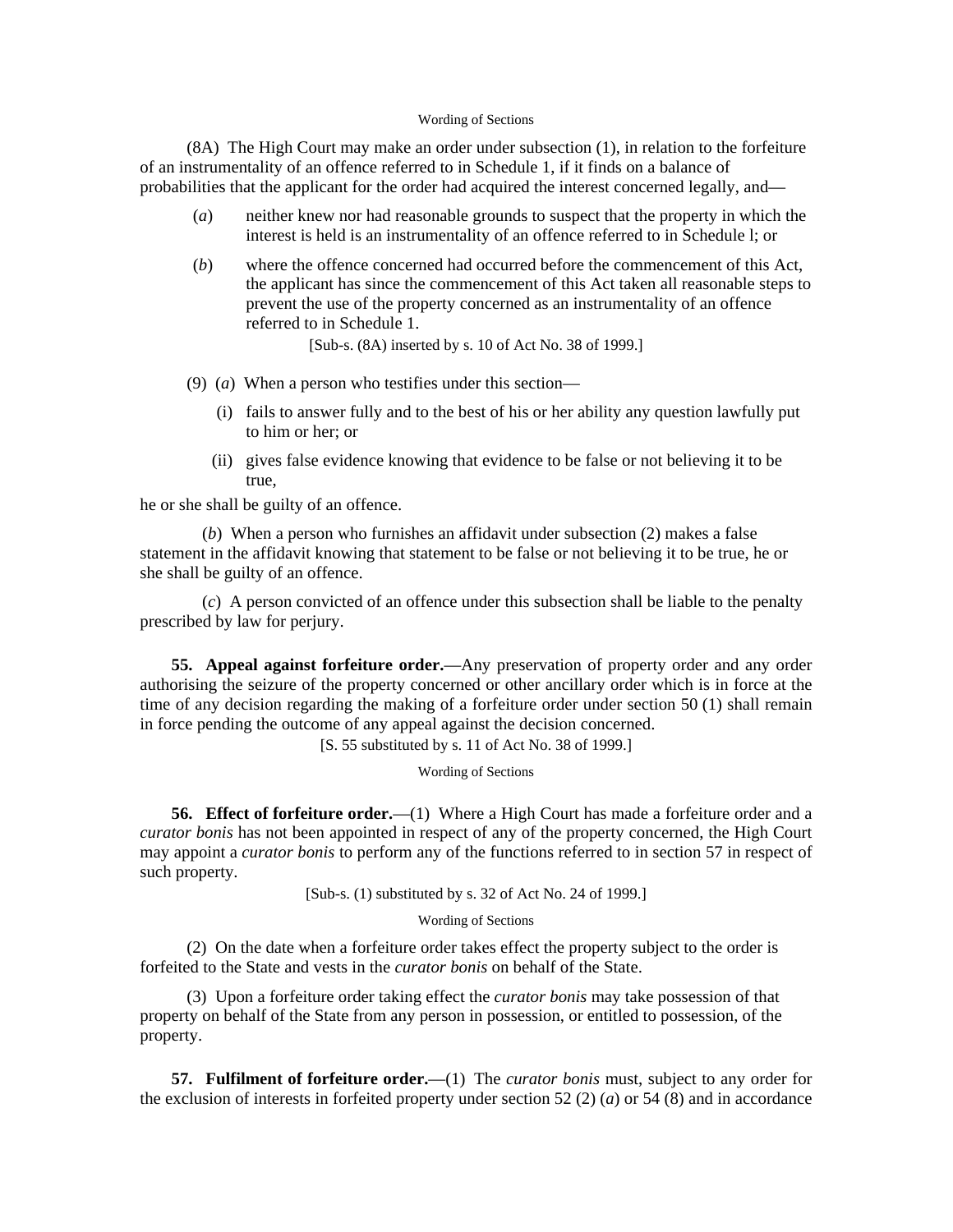with the directions of the Committee—

- (*a*) deposit any moneys forfeited under section 56 (2) into the Account;
- (*b*) deliver property forfeited under section 56 (2) to the Account; or
- (*c*) dispose of property forfeited under section 56 (2) by sale or any other means and deposit the proceeds of the sale or disposition into the Account. [Sub-s. (1) substituted by s. 33 (*a*) of Act No. 24 of 1999.]

# Wording of Sections

(2) Any right or interest in forfeited property not exercisable by or transferable to the State, shall expire and shall not revert to the person who has possession, or was entitled to possession, of the property immediately before the forfeiture order took effect.

(3) No person who has possession, or was entitled to possession, of forfeited property immediately before the forfeiture order took effect, or any person acting in concert with, or on behalf of that person, shall be eligible to purchase forfeited property at any sale held by the *curator bonis*.

 $(4)$  . . . . . .

#### [Sub-s. (4) deleted by s. 33 (*b*) of Act No. 24 of 1999.]

#### Wording of Sections

(5) The expenses incurred in connection with the forfeiture and the sale, including expenses of seizure, maintenance and custody of the property pending its disposition, advertising and court costs shall be defrayed out of moneys appropriated by Parliament for that purpose.

### PART 4

# *General Provisions Relating to Preservation and Forfeiture of Property*

**58. Offence may form the basis of multiple orders.**—The fact that a preservation of property order or a forfeiture order has been made on the basis of an offence referred to in Schedule 1 in which a specific person has been involved does not prevent the making of another or other preservation of property orders or forfeiture orders on the basis of the same offence.

**59. Application of Chapter to deceased estates.**—(1) Any notice authorised or required to be given to a person under this Chapter is, in the case of a deceased person, sufficiently given to the executor of that person's estate.

(2) A reference in this Chapter to property of a person is, in the case of a person who is deceased, a reference to property that the person held immediately before his or her death.

(3) An order may be applied for and made under this Chapter—

- (*a*) in respect of property which forms part of a deceased estate; and
- (*b*) on evidence adduced concerning the activities of a person who is deceased.

**60. Effect of death of joint owner of preserved property.**—(1) If a person has an interest in property as joint owner of the property, the person's death after a preservation of property order is made in respect of the interest does not, while the order is in force, operate to vest the interest in the surviving joint owner or owners and the preservation of property order continues to apply to the interest as if the person had not died.

(2) A forfeiture order made in respect of that interest applies as if the order took effect in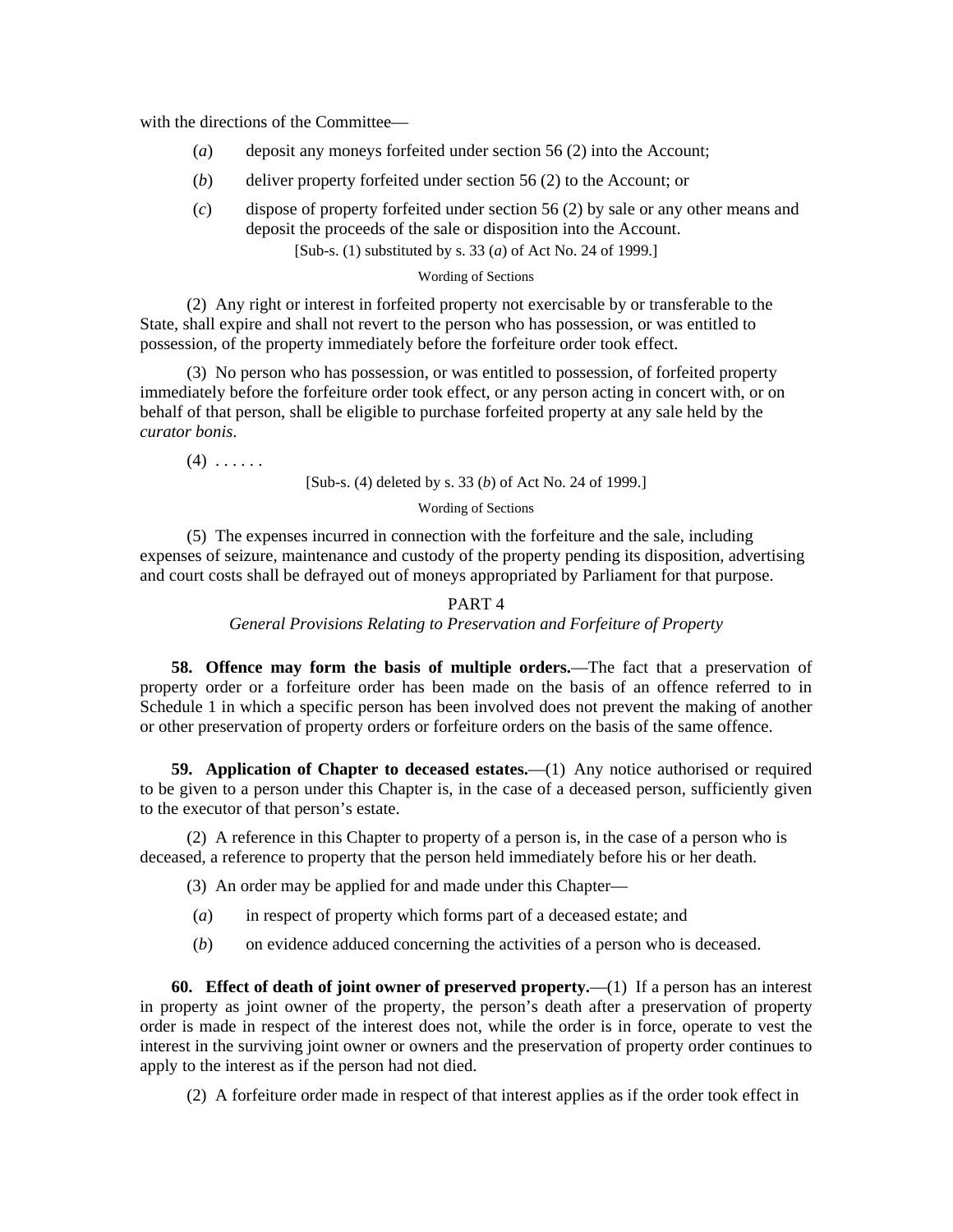relation to the interest immediately before the person died.

(3) Subsection (1) does not apply to an interest in property if a preservation of property order ceases to apply to that interest without a forfeiture order being made in respect of that interest.

**61. Expedition of applications.**—(*a*) In any application instituted under this Chapter by the State, the National Director may file with the Registrar of the High Court concerned a certificate stating that in his or her opinion the case is of general public importance.

(*b*) A copy of that certificate shall be furnished immediately by such Registrar to the Judge President of the High Court concerned or in his or her absence to the Acting Judge President or the Deputy Judge President of that Court.

(*c*) Upon receipt of such copy, such Judge President, Acting Judge President or Deputy Judge President, as the case may be, shall designate immediately a judge of that High Court to hear and determine the application.

**62. Procedure and rules of court.**—(1) The Rules Board for Courts of Law referred to in section 1 of the Rules Board for Courts of Law Act, 1985 (Act No. 107 of 1985), shall, in consultation with the Minister and after consultation with the National Director, with due regard to the purpose of this Act make rules for—

- (*a*) the High Court regulating the proceedings contemplated in Chapters 5 and 6:
- (*b*) the magistrate's court regulating the proceedings referred to in section 51. [Para. (*b*) substituted by s. 34 of Act No. 24 of 1999.]

## Wording of Sections

(2) In the absence of such rules the provisions of the Supreme Court Act, 1959 (Act No. 59 of 1959), and the rules made under section 43 of that Act and the provisions of the Magistrate's Court Act, 1944 (Act No. 32 of 1944), and the rules made under section 6 of the Rules Board for Courts of Law Act, 1985 (Act No. 107 of 1985), as the case may be, shall, with the necessary changes, apply in relation to proceedings in terms of such hearing except in so far as those rules are inconsistent with procedures prescribed in this Chapter.

#### CHAPTER 7 CRIMINAL ASSETS RECOVERY ACCOUNT

**63. Establishment of Criminal Assets Recovery Account.**—There is hereby established in the National Revenue Fund a separate account to be known as the Criminal Assets Recovery Account.

**64. Finances of Account.**—The Account shall consist of—

(*a*) all moneys derived from the fulfilment of confiscation and forfeiture orders contemplated in Chapters 5 and 6;

[Para. (*a*) substituted by s. 35 (*a*) of Act No. 24 of 1999.]

Wording of Sections

(*a*A) all property derived from the fulfilment of forfeiture orders as contemplated in section 57;

[Para. (*a*A) inserted by s. 35 (*b*) of Act No. 24 of 1999.]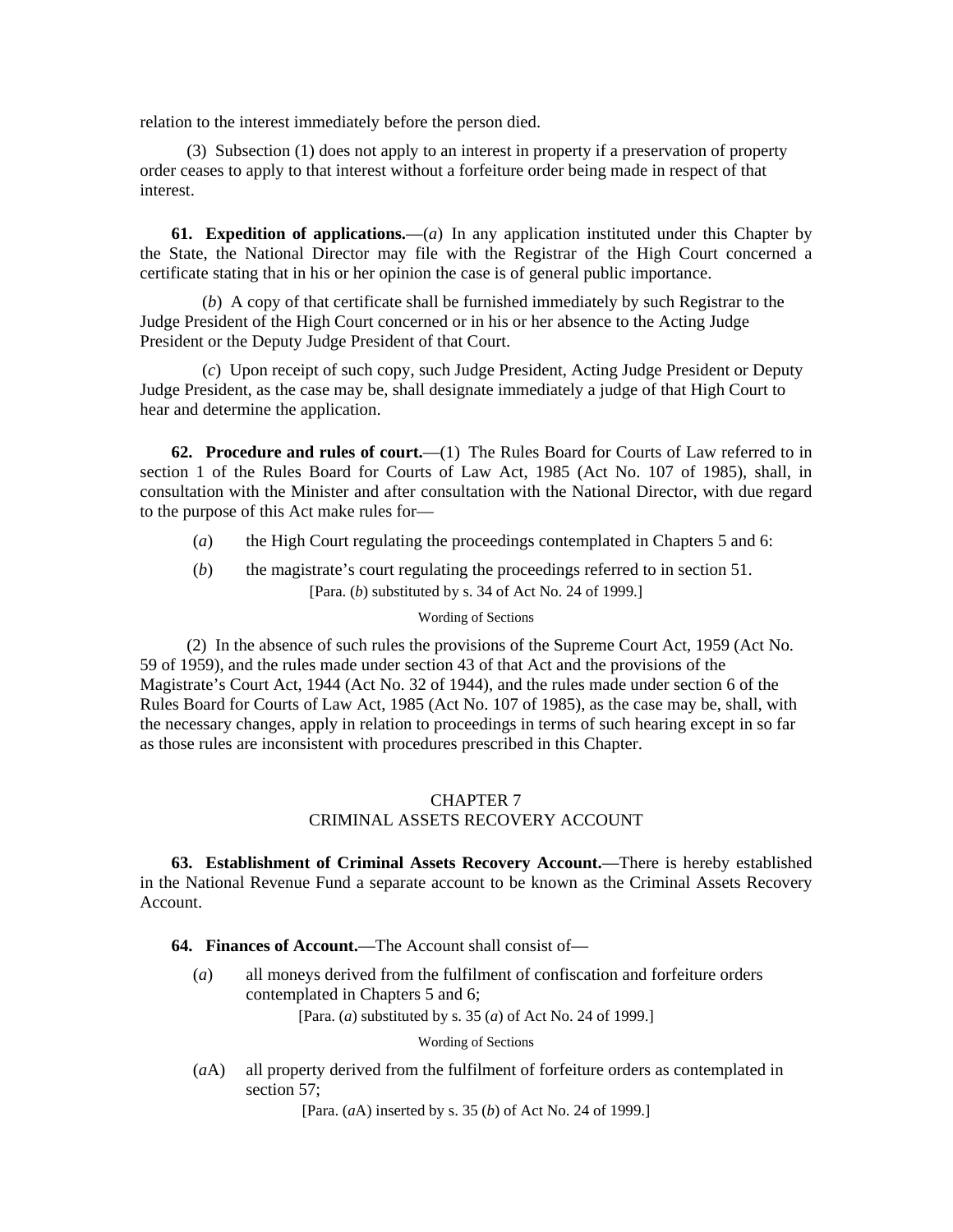- (*b*) the balance of all moneys derived from the execution of foreign confiscation orders as defined in the International Co-Operation in Criminal Matters Act, 1996 (Act No. 75 of 1996), after payments have been made to requesting States in terms of that Act;
- (*c*) any property or moneys appropriated by Parliament, or paid into, or allocated to, the Account in terms of any other Act;

[Para. (*c*) substituted by s. 35 (*c*) of Act No. 24 of 1999.]

Wording of Sections

- (*d*) domestic and foreign grants;
- (*e*) any property or amount of money received or acquired from any source; and [Para. (*e*) substituted by s. 35 (*d*) of Act No. 24 of 1999.]

Wording of Sections

 $(f)$  all property or moneys transferred to the Account in terms of this Act. [Para. (*f*) substituted by s. 35 (*e*) of Act No. 24 of 1999.]

## Wording of Sections

**65. Establishment of Committee.**—(1) There is hereby established a Committee to be known as the Criminal Assets Recovery Committee.

(2) The Committee shall consist of—

- (*a*) the Minister, who shall be the chairperson of the Committee;
- (*b*) the Minister of Safety and Security;
- (*c*) the Minister of Finance;
- (*d*) the National Director; and
- (*e*) if necessary, two other persons designated by the Minister.

(3) The members of the Committee may designate an alternate to attend a meeting of the Committee in their place.

(4) The Committee shall designate one of its members as deputy chairperson of the Committee, and when the chairperson is not available, the deputy chairperson shall act as chairperson.

**66. Conditions of service, remuneration, allowances and other benefits of certain members of Committee.**—The members of the Committee appointed in terms of section 65 (2) (*e*) shall, if appropriate, receive such remuneration, allowances and other employment benefits and shall be appointed on such terms and conditions and for such periods as may be prescribed.

**67. Meetings of Committee.**—(1) A meeting of the Committee shall be held at a time and place determined by the chairperson.

(2) The procedure, including the manner in which decisions shall be taken, to be followed at meetings of the Committee and the manner in which the Committee shall conduct its affairs shall be determined by the Committee, if such procedure is not prescribed.

**68. Objects of Committee.**—The objects of the Committee shall be—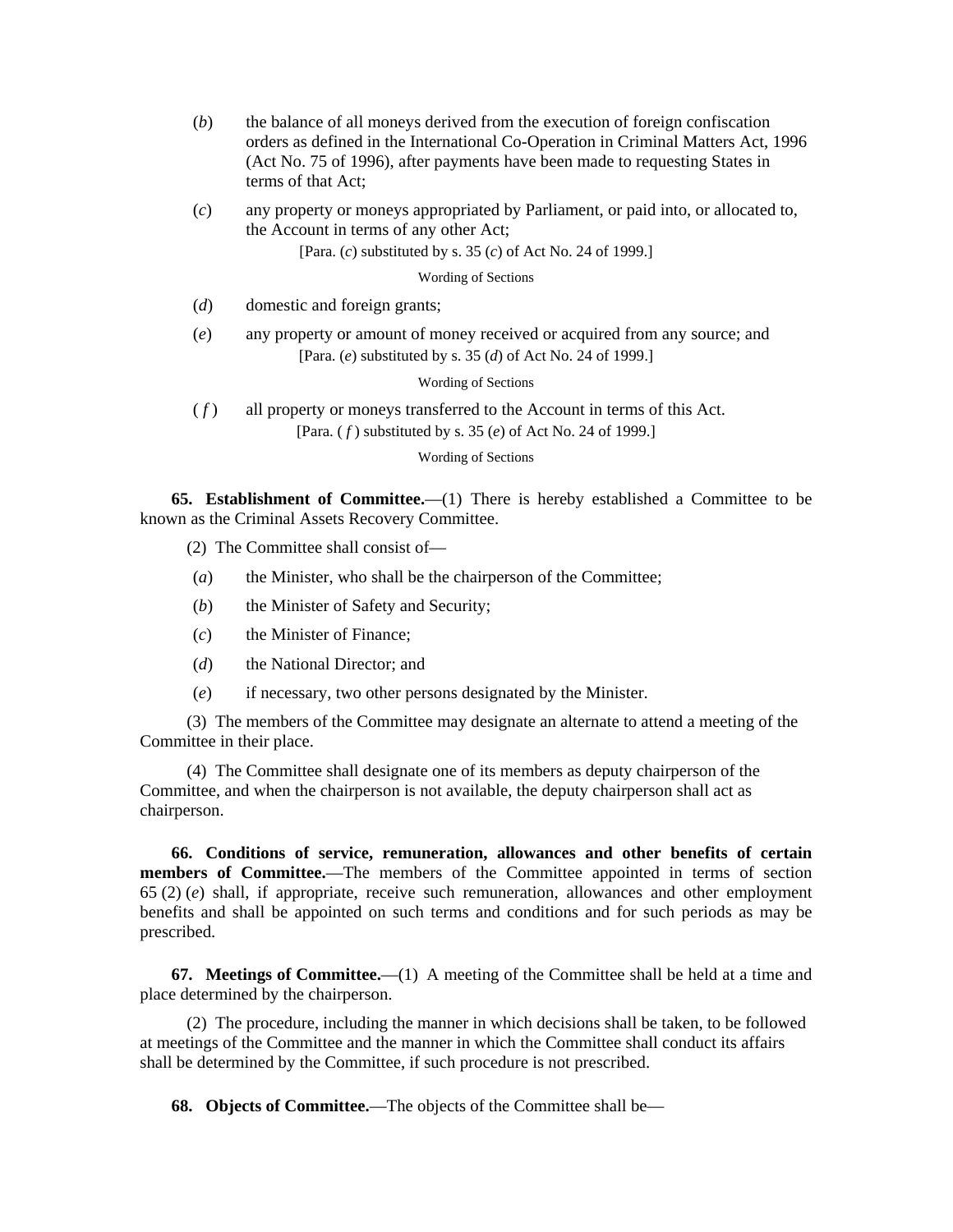- (*a*) to advise Cabinet in connection with all aspects of forfeiture of property to the State in terms of Chapter 6 and the transfer of forfeited property to the Account in terms of any other Act;
- (*b*) to advise Cabinet in connection with the rendering of financial assistance to law enforcement agencies in order to combat organised crime, money laundering, criminal gang activities and crime in general; and
- (*c*) to advise Cabinet in connection with the rendering of financial assistance to any other institution, organisation or fund established with the object to render assistance in any manner to victims of crime.

# **69. Powers and Functions of Committee.**—The Committee may—

- (*a*) make recommendations to Cabinet with regard to a policy to be adopted concerning the forfeiture and realisation of property, other than moneys, in terms of Chapter 6 and the transfer of such property to the Account in terms of any other Act;
- (*b*) make recommendations to Cabinet with regard to the allocation of property and moneys from the Account to specific law enforcement agencies;

[Para. (*b*) substituted by s. 36 (*a*) of Act No. 24 of 1999.]

### Wording of Sections

(*c*) make recommendations to Cabinet with regard to the allocation of property and moneys from the Account to any institution, organisation or fund contemplated in section 68 (*c*);

[Para. (*c*) substituted by s. 36 (*b*) of Act No. 24 of 1999.]

Wording of Sections

- (*d*) make recommendations to Cabinet regarding the allocation of moneys for the administration of the Committee;
- (*e*) exercise such powers and shall perform such functions as may be conferred or imposed upon it by this Chapter, and may exercise such powers as may be necessary or expedient for or incidental to the achievement of its objects; and
- (*f*) exercise such powers and perform such functions as may be conferred or imposed upon it by regulations as may be necessary or expedient for or incidental to the achievement of its objects or the powers and functions referred to in paragraphs (*a*), (*b*), (*c*) and (*d*).

**69A. Utilisation of Account and accountability.**—(1) The property and money allocated to, or standing to the credit of, the Account may be utilised by Cabinet, after considering the recommendations of the Committee, for—

- (*a*) the allocation of property and amounts of money from the Account to specific law enforcement agencies;
- (*b*) the allocation of property and amounts of money from the Account to any institution, organisation or fund contemplated in section 68 (*c*); and
- (*c*) the administration of the Account.

(2) All amounts of money withdrawn, or property allocated, from the Account under subsection (1) shall be so withdrawn or allocated as a direct charge against the National Revenue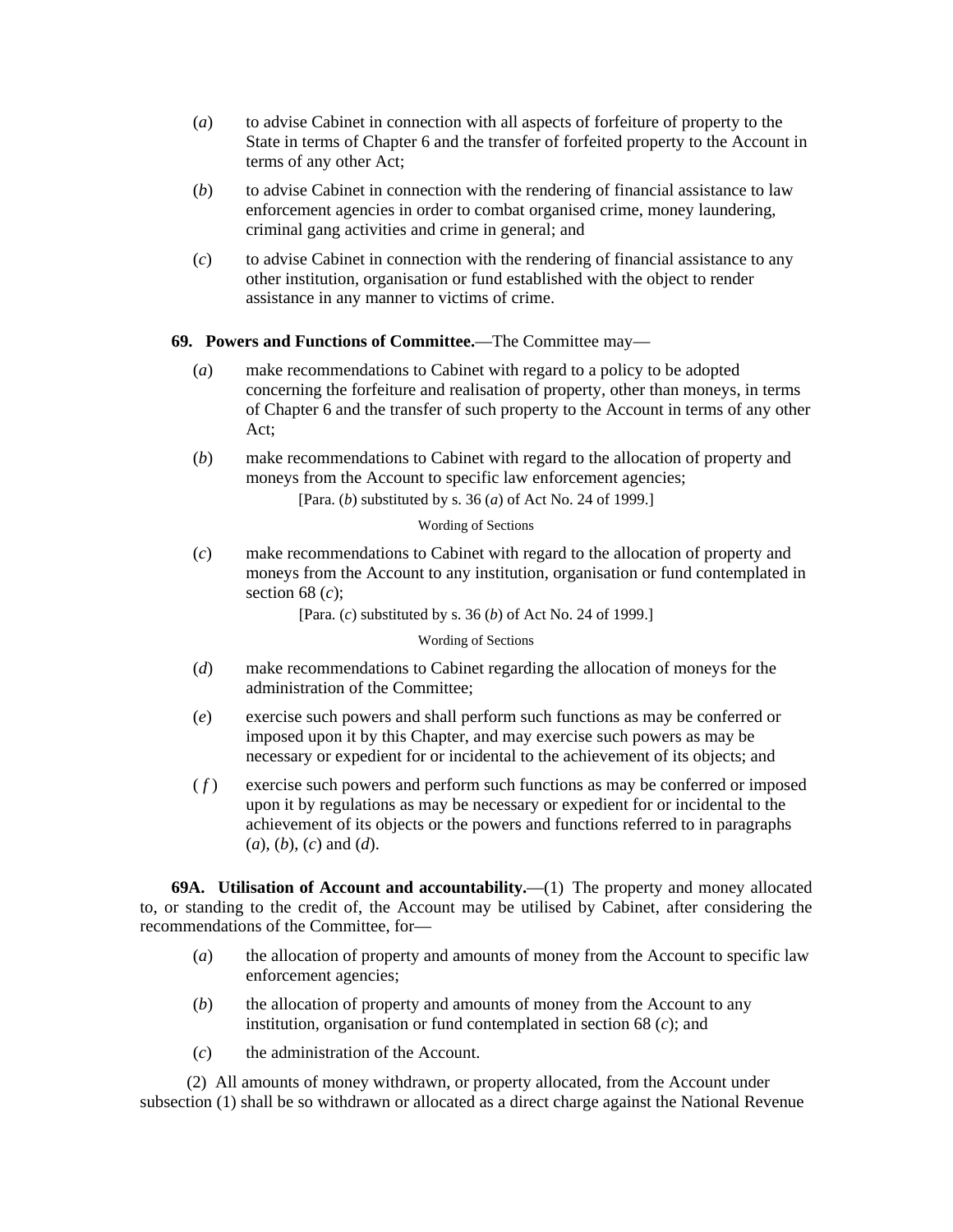Fund.

(3) (*a*)Whenever Cabinet allocates property or money under subsection (1) to a specific law enforcement agency or to an institution, organisation or fund contemplated in section 68 (*c*)—

- (i) Cabinet shall indicate the specific purpose for which that property or money is to be utilised; and
- (ii) the Minister shall forthwith cause all particulars of such allocation to be tabled in Parliament.

(*b*) Property or money allocated under subsection (1) may not be utilised for any other purpose than that specified in terms of paragraph (*a*) (i).

(4) No allocation of property or money shall be made under subsection (1) to an institution, organisation or fund contemplated in section 68 (*c*) unless an accounting officer for that institution, organisation or fund is appointed or designated for such institution, organisation or fund.

(5) An accounting officer appointed or designated under subsection (4) shall be charged with the responsibility of accounting for all money allocated under subsection (1), the acquisition, receipt, custody and disposal of all property so allocated and all payments made by him or her in respect of the purpose for which the allocation had been made.

(6) The Committee may, after consultation with the Treasury and the Auditor-General, in such manner as it deems necessary, issue guidelines to accounting officers appointed or designated under subsection (4) in connection with the systems of bookkeeping and accounting to be followed by them.

(7) Accounting by a law enforcement agency or institution, organisation or fund for property and money allocated to it from the Account under subsection (1) shall be done separately from accounting for money and property received from any other source.

(8) The Auditor-General shall audit the books of accounts, accounting statements, financial statements and financial management of each law enforcement agency or institution, organisation or fund to which property or money had been allocated under subsection (1) in respect of that allocation, and the provisions of section 6 of the Auditor-General Act, 1989 (Act 52 of 1989), shall apply in respect of any such audit.

(9) The Auditor-General shall submit a copy of the report on an audit under subsection (8) to the Committee.

[S. 69A inserted by s. 37 of Act No. 24 of 1999.]

**70. Other matters to be prescribed.**—All other matters in connection with the Committee or arising from this Chapter shall be prescribed.

# CHAPTER 8 GENERAL PROVISIONS

**71. Access to information.**—(1) The National Director may request any person employed in or associated with a Government Department or statutory body to furnish him or her with all information that may reasonably be required for any investigation in terms of this Act and such person shall notwithstanding anything to the contrary contained in any law which prohibits or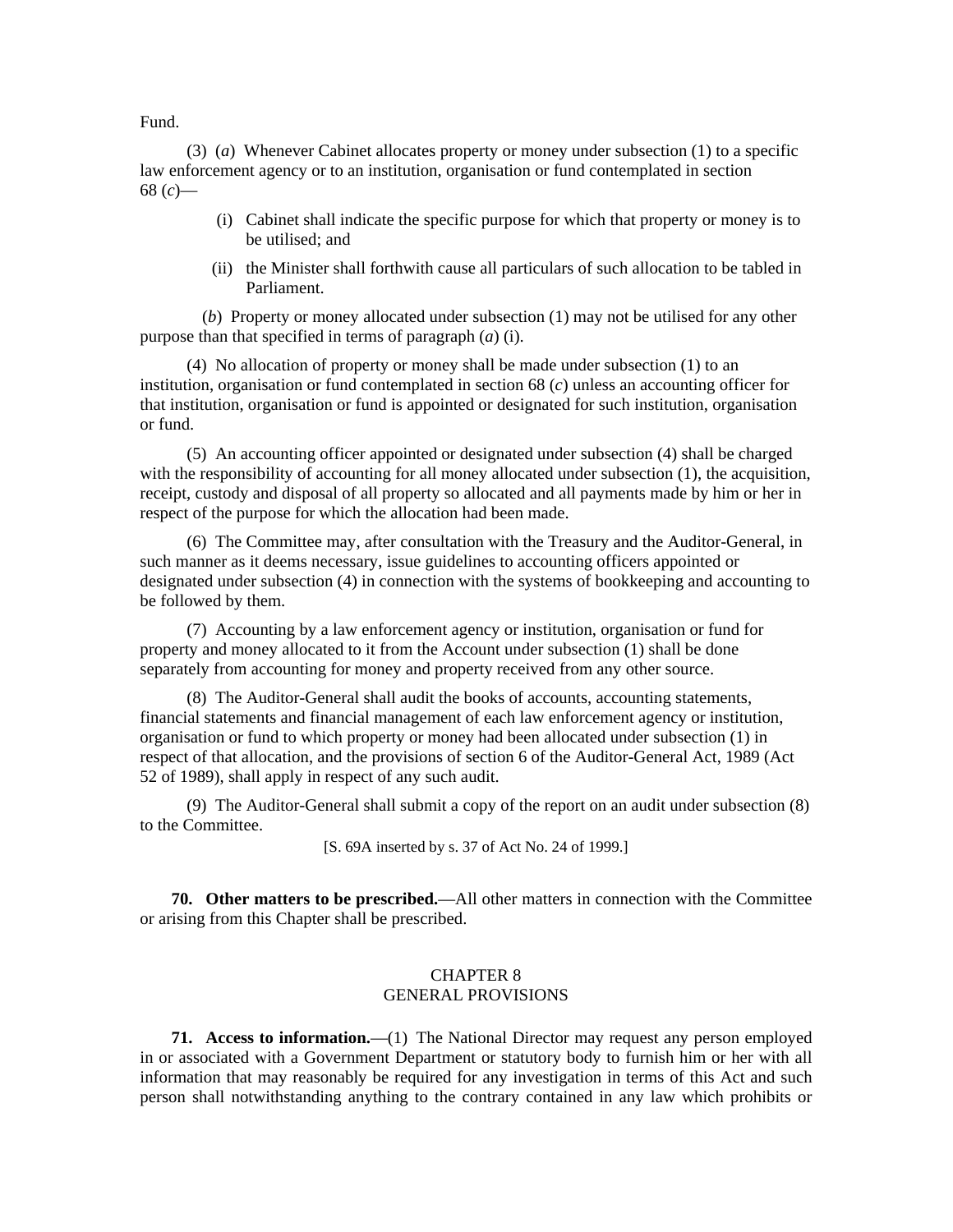precludes him or her—

- (*a*) from disclosing any information relating to the activities, affairs or business of any other person; or
- (*b*) from permitting any person to have access to any registers, records or other documents, or electronic data which have a bearing on the said activities, affairs or business,

furnish the National Director with such information and permit the National Director to have access to any registers, records, documents, and electronic data, which may contain such information.

(2) The provisions of subsection (1) shall not be construed as prohibiting any Minister by whom or any other departmental or institutional authority by which, or under the control of whom or which, any law referred to in that subsection is administered, or any board, institution or body established by or under any such law, from making any practical and reasonable procedural arrangements with regard to the furnishing of such information or the granting of the access contemplated in that subsection and according to which the information or access shall be furnished or granted or with regard to any reasonable safeguards which any such Minister, authority, board, institution, body or person, subject to the provisions of subsection (3), requires to maintain the confidentiality of such information, registers, records, documents or electronic data.

(3) (*a*) No person shall without the written permission of the National Director disclose to any other person any confidential information, registers, records, documents or electronic data which came to his or her knowledge in the performance of his or her functions in terms of this Act and relating to the activities, affairs or business of any other person, except—

- (i) for the purpose of performing his or her functions in terms of this Act;
- (ii) in the course of adducing evidence in any criminal proceedings or proceedings in terms of this Act; or
- (iii) when required to do so by an order of a court of law.

(*b*) Any person who contravenes paragraph (*a*) shall be guilty of an offence and liable on conviction to a fine or to imprisonment for a period not exceeding 20 years.

**72. Investigations.**—Whenever the National Director has reason to believe that any person may be in possession of information relevant to the commission or intended commission of an alleged offence in terms of this Act, or any person or enterprise may be in possession, custody or control of any documentary material relevant to such alleged offence, he or she may, prior to the institution of any civil or criminal proceeding, under written authority direct that a particular Director of Public Prosecutions shall have, in respect of a specific investigation, the power to institute an investigation in terms of the provisions of Chapter 5 of the National Prosecuting Authority Act, 1998.

**73. Sharing of information.**—Notwithstanding the provisions of section 4 of the Income Tax Act, 1962 (Act No. 58 of 1962), and with regard to any other secrecy provision in similar legislation, whenever any investigation is instituted in terms of this Act, including an investigation into any offence referred to in Schedule 1, and an investigation into the property, financial activities, affairs or business of any person, the Commissioner of the South African Revenue Services or any official designated by him or her for this purpose, shall be notified of such investigation with a view to mutual co-operation and the sharing of information.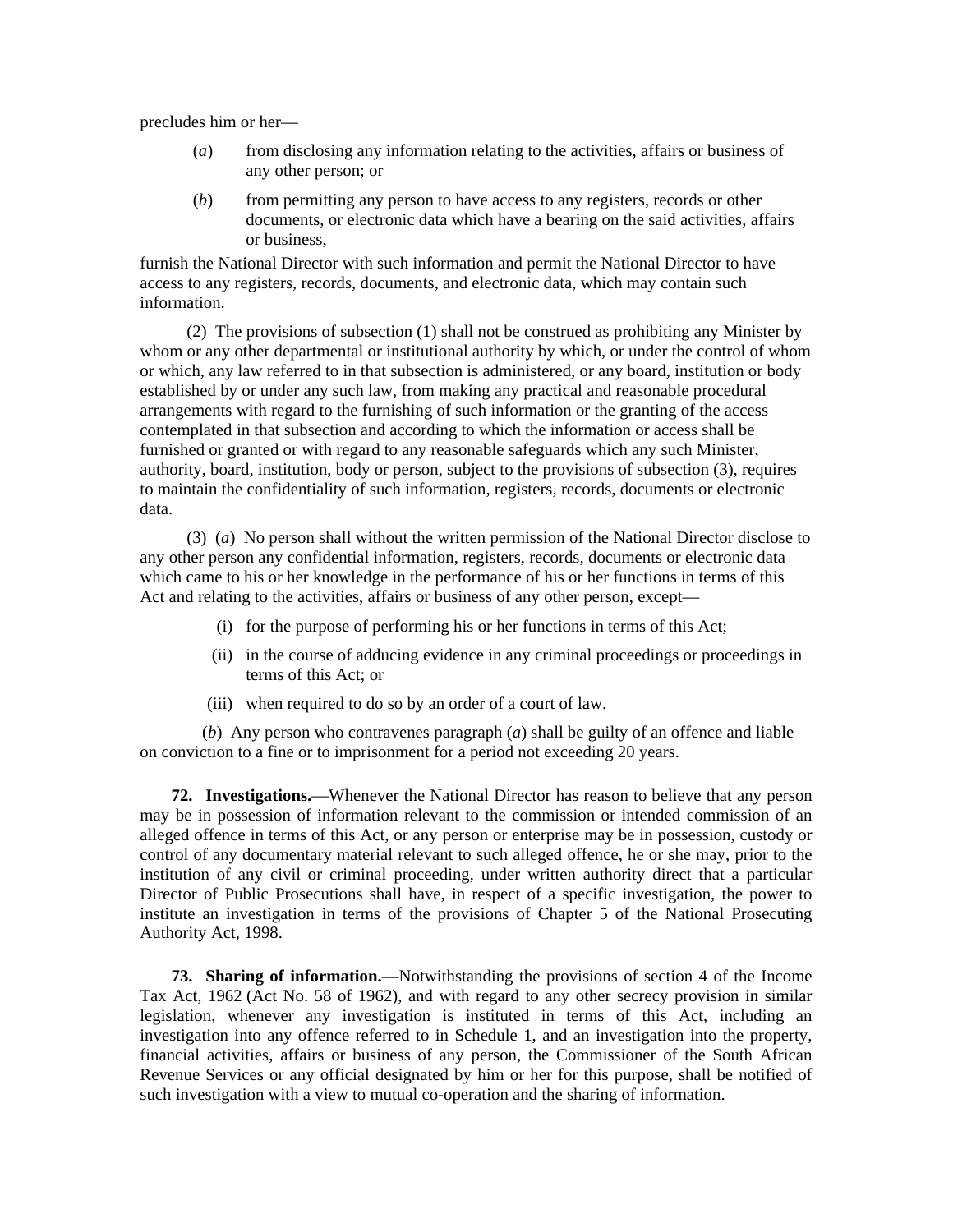## [S. 73 substituted by s. 38 of Act No. 24 of 1999.]

#### Wording of Sections

**74. Hearings of court to be open to public.**—(1) (*a*) Subject to the provisions of this section, the hearings of the court contemplated in this Act, except for *ex parte* applications, shall be open to the public.

(*b*) If the High Court, in any proceedings before it, is satisfied that—

- (i) it would be in the interest of justice; or
- (ii) there is a likelihood that harm may ensue to any person as a result of the proceedings being open,

it may direct that such proceedings be held behind closed doors and that the public or any category thereof shall not be present at such proceedings or any part thereof.

(*c*) An application for proceedings to be held behind closed doors may be brought by the National Director, the *curator bonis* referred to in section 28 or 42 and any other person referred to in paragraph  $(b)$  (ii), and such application shall be heard behind closed doors.

[Para. (*c*) substituted by s. 39 of Act No. 24 of 1999.]

#### Wording of Sections

(*d*) The High Court may at any time review its decision with regard to the question whether or not the proceedings shall be held behind closed doors.

(2) Where the High Court under subsection (1) (*b*) on any grounds referred to in that subsection directs that the public or any category thereof shall not be present at any proceedings or part thereof, the High Court may—

- (*a*) direct that no information relating to the proceedings, or any part thereof held behind closed doors, shall be made public in any manner;
- (*b*) direct that no person, in any manner, make public any information which may reveal the identity of any witness in the proceedings;
- (*c*) give such directions in respect of the record of proceedings as may be necessary to protect the identity of any witness:

Provided that the High Court may authorise the publication of so much information as it considers would be just and equitable.

(3) Any person who discloses any information in contravention of subsection (2) shall be guilty of an offence and liable on conviction to a fine, or to imprisonment for a period not exceeding two years.

**75. Offences relating to misuse of information, failure to comply with order of court, and hindering person in performance of functions.**—(1) Any person who knows or ought reasonably to have known—

- (*a*) that information has been disclosed under the provisions of Chapter 3 or 5; or
- (*b*) that an investigation is being, or may be, conducted as a result of such a disclosure,

directly or indirectly alerts, or brings information to the attention of another person which will or is likely to prejudice such an investigation, shall be guilty of an offence.

(2) Any person who intentionally refuses or fails to comply with an order of court made in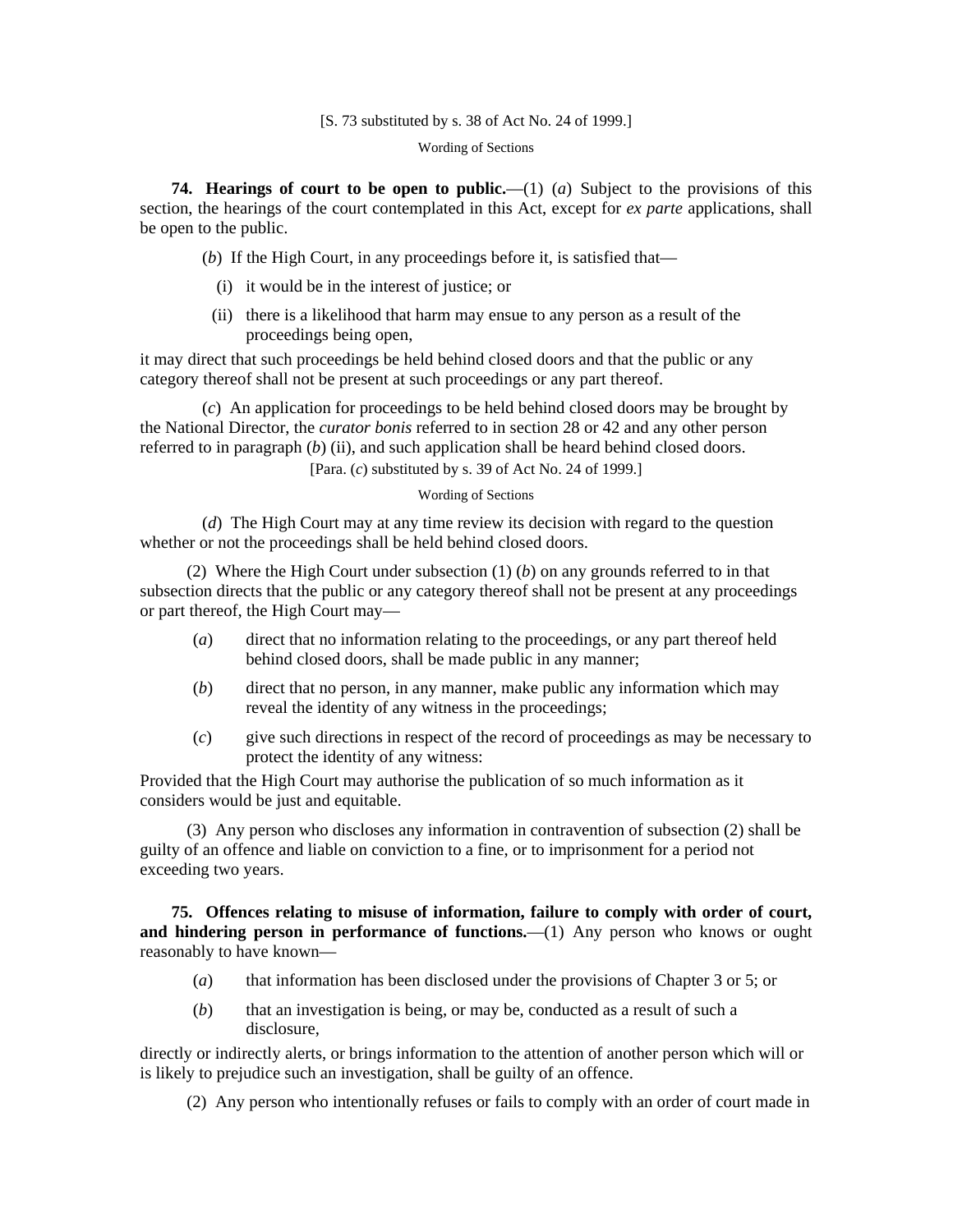terms of Chapter 5 or 6, shall be guilty of an offence.

(3) Any person who hinders a *curator bonis*, a police official or any other person in the exercise, performance or carrying out of his or her powers, functions or duties under Chapter 5 or 6, shall be guilty of an offence.

- (4) Any person convicted of an offence contemplated in—
- (*a*) subsection (1) or (2) shall be liable to a fine, or to imprisonment for a period not exceeding 15 years; or
- (*b*) subsection (3) shall be liable to a fine, or to imprisonment for a period not exceeding two years.

**76. Jurisdiction of courts.**—(1) A regional court shall have penal jurisdiction to impose any penalty mentioned in section 8 or 71  $(3)$  (*b*), even though that penalty may exceed the penal jurisdiction of that court.

[Sub-s. (1) substituted by s. 40 of Act No. 24 of 1999.]

#### Wording of Sections

(2) A magistrate's court shall have penal jurisdiction to impose any penalty mentioned in section 10, even though that penalty may exceed the penal jurisdiction of that court.

(3) A magistrates' court or regional court shall have jurisdiction to make any order referred to in section 18 (1), even though the amount payable under that order may exceed the civil jurisdiction of a magistrate's court or regional court.

**77. Regulations.**—(1) The Minister may make regulations—

- (*a*) with regard to the fees referred to in section 28 (3) (*c*);
- $(b)$  .....

[Para. (*b*) deleted by s. 79 of Act No. 38 of 2001.]

Wording of Sections

 $(c)$  . . . . . . .

[Para. (*c*) deleted by s. 79 of Act No. 38 of 2001.]

Wording of Sections

- (*d*) to prescribe from time to time the maximum allowable costs for legal services provided in connection with an application for a preservation of property order or forfeiture order or the defending of a criminal charge which may be met out of property that is subject to a preservation of property order;
- (*e*) providing for any matter which is required or permitted to be or may be prescribed under any provision of this Act; and
- (*f*) providing for any matter which he or she may consider necessary or expedient to prescribe or to regulate in order to achieve the objects of this Act.

(2) Regulations under subsection (1) (*a*) may prescribe costs by applying, adopting or incorporating, with or without modification, the provisions of any act or any instrument made under an act or of any other publication, whether of the same or a different kind, as in force on a particular day or as in force for the time being.

(3) Any regulation made under this section, which may result in financial expenditure for the State shall be made in consultation with the Minister of Finance.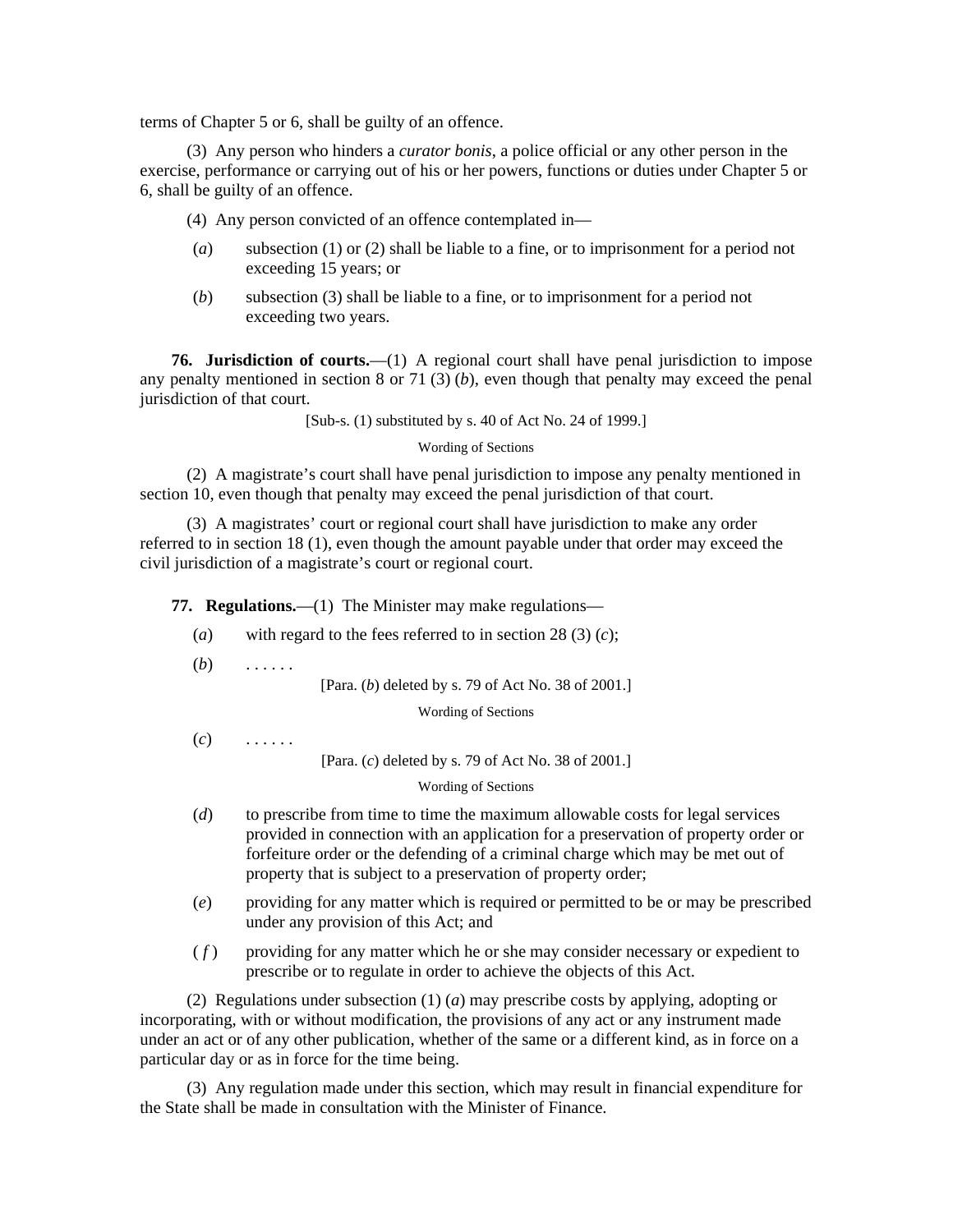(4) Any regulation made under this section may provide that any person who contravenes a provisions thereof or fails to comply therewith, shall be guilty of an offence and on conviction be liable to a fine or to imprisonment for a period not exceeding three years.

(5) Any regulation made under this section shall, before publication thereof in the *Gazette*, be submitted to Parliament.

**78. Liability.**—Any person generally or specifically authorised to perform any function in terms of this Act, shall not, in his or her personal capacity, be liable for anything done in good faith under this Act.

**79. Amendment and repeal of laws.**—(*a*) The International Co-operation in Criminal Matters Act, 1996 (Act No. 75 of 1996), is hereby amended to the extent set out in Schedule 2.

(*b*) The Drugs and Drug Trafficking Act, 1992 (Act No. 140 of 1992), is hereby amended to the extent set out in Schedule 3.

(*c*) The Proceeds of Crime Act, 1996 (Act No. 76 of 1996), is hereby repealed.

**80. Transitional arrangements.**—(1) The person designated for purposes of section 31 of the Proceeds of Crime Act, 1996 (Act No. 76 of 1996), and any *curator bonis*, trustee or other functionary appointed in terms of the provisions of that Act shall, at the commencement of this Act, be deemed to have been duly designated or appointed to the corresponding position under this Act and shall continue to hold office in accordance with the applicable laws.

(2) All proceedings which immediately before the commencement of this Act were instituted in terms of the provisions of the Proceeds of Crime Act, 1996, and which proceedings were pending before any court of law or reviewing authority shall be dealt with as if this Act had not been passed.

(3) An investigation, or prosecution or other legal proceedings, in respect of conduct which would have constituted an offence under the Proceeds of Crime Act, 1996, and which occurred after the commencement of that Act but before the commencement of this Act, may be instituted and continued as if this Act had not been passed.

[Sub-s. (3) added by s. 12 of Act No. 38 of 1999.]

**81. Short title and commencement.**—(1) This Act shall be called the Prevention of Organised Crime Act, 1998, and shall come into operation on a date fixed by the President in the *Gazette*.

(2) Different dates may be fixed in respect of different provisions of this Act.

# **Schedule 1**

(Sections 1, 38, 50, 51, 52, 54, 58 and 73)

- 1. murder;
- 2. rape;
- 3. kidnapping;
- 4. arson;
- 5. public violence;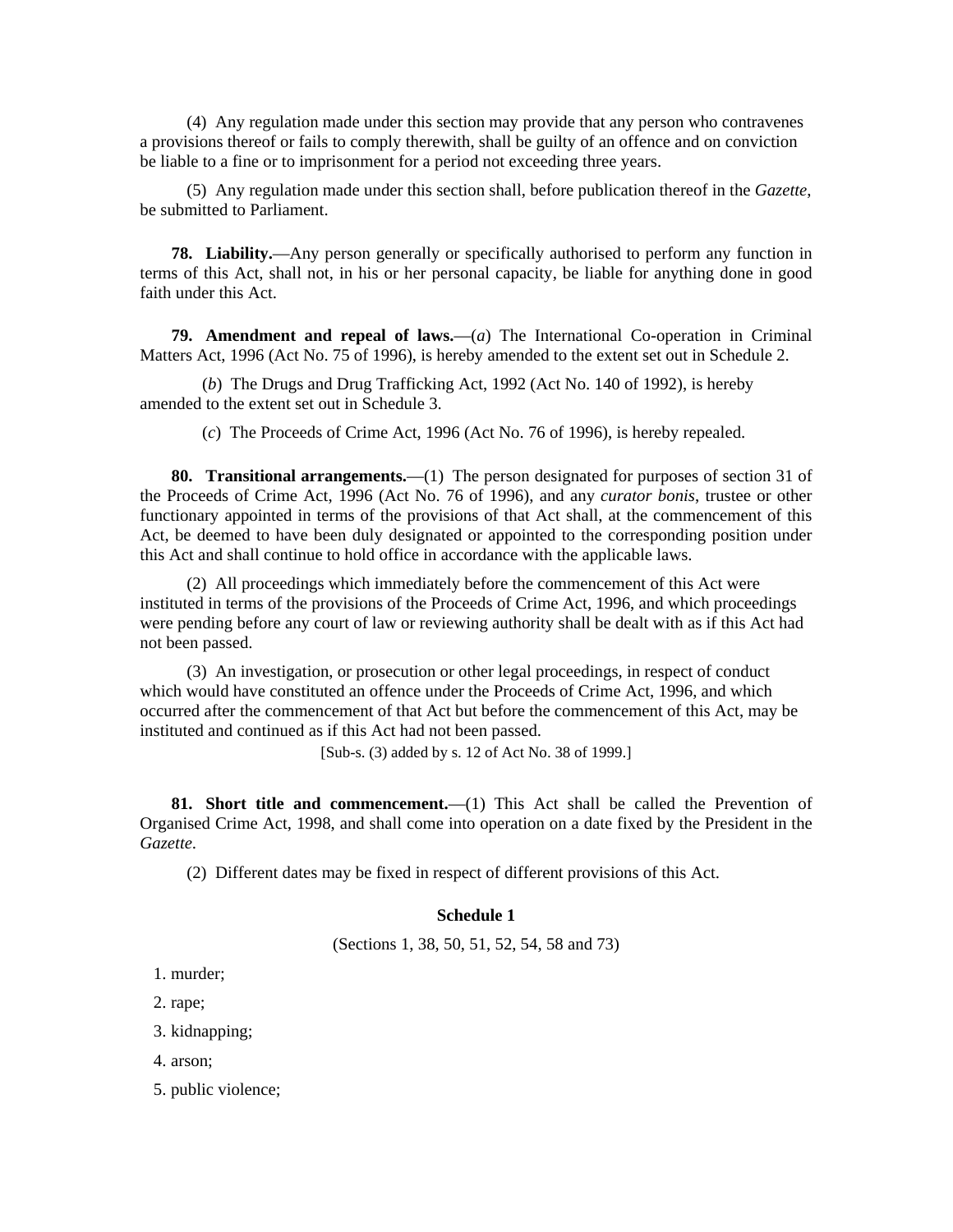6. robbery;

- 7. assault with intent to do grievous bodily harm;
- 8. indecent assault;
- 9. the statutory offence of—
	- (*a*) unlawful carnal intercourse with a girl under a specified age;
	- (*b*) committing an immoral or indecent act with a girl or a boy under a specified age;
	- (*c*) soliciting or enticing such girl or boy to the commission of an immoral or indecent act;
- 10. any offence under any legislation dealing with gambling, gaming or lotteries;
- 11. contravention of section 20 (1) of the Sexual Offences Act, 1957 (Act No. 23 of 1957);
- 12. any offence contemplated in section 1 (1) of the Corruption Act, 1992 (Act No. 94 of 1992);
- 13. extortion;
- 14. childstealing;
- 15. breaking or entering any premises whether under the common law or a statutory provision, with intent to commit an offence;
- 16. malicious injury to property;
- 17. theft, whether under the common law or a statutory provision;
- 18. any offence under section 36 or 37 of the General Law Amendment Act, 1955 (Act No. 62 of 1955);
- 19. fraud;
- 20. forgery or uttering a forged document knowing it to have been forged;
- 21. offences relating to the coinage;
- 22. any offence referred to in section 13 of the Drugs and Drug Trafficking Act, 1992 (Act No. 140 of 1992);
- 23. any offence relating to the dealing in or smuggling of ammunition, firearms, explosives or armament and the unlawful possession of such firearms, explosives or armament;
- 24. any offence in contravention of section 36 of the Arms and Ammunition Act, 1969 (Act No. 75 of 1969);
- 25. dealing in, being in possession of or conveying endangered, scarce and protected game or plants or parts or remains thereof in contravention of a statute or provincial ordinance;
- 26. any offence relating to exchange control;
- 27. any offence under any law relating to the illicit dealing in or possession of precious metals or precious stones;
- 28. any offence contemplated in sections 1 (1) and 1A (1) of the Intimidation Act, 1982 (Act No. 72 of 1982);
- 29. defeating or obstructing the course of justice;
- 30. perjury;